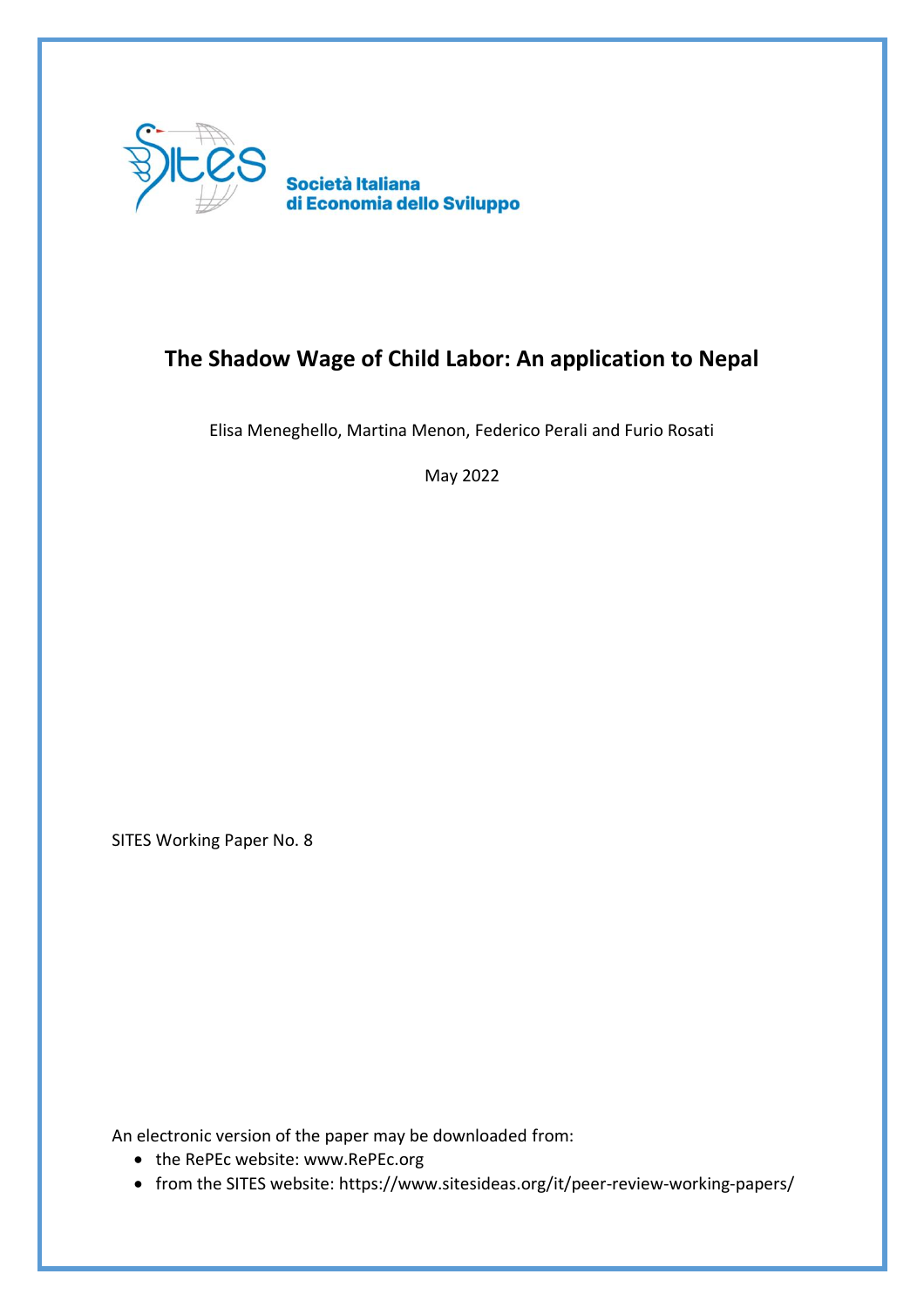# **THE SHADOW WAGE OF CHILD LABOR: AN APPLICATION TO NEPAL**

#### ELISA MENEGHELLO, UNIVERSITY OF VERONA

MARTINA MENON, UNIVERSITY OF VERONA, Department of Economics, via Cantarane 24, Verona (Italy), Email: [martina.menon@univr.it](mailto:martina.menon@univr.it)

## FEDERICO PERALI, UNIVERSITY OF VERONA, ICID AND CHILD FURIO ROSATI, UNIVERSITY OF ROME "TOR VERGATA", ICID AND CHILD

**Abstract:** This paper describes a new method to estimate shadow wages and to identify the shadow contribution of child labor. Our approach allows to perform a direct test for recursivity by comparing the estimated shadow wages with the market wage. This is a novel option to test for non-separability that adds to the traditional indirect tests based on restriction on production decisions or on consumption choices. Our innovative identification strategy is not specific to child labor but can also be used to identify the gender specific shadow wage of women and men. The estimated shadow wages, in the context of the Nepalese rural economy, are meaningful. Based on the evidence of our direct test for separability, we conclude that the separable representation of the farm households is not consistent with the Nepalese data. We further provide an estimate of the contribution of child labor to household income both at the household and national level. A set of simulations highlights the role that child labor plays in insuring household subsistence and how it affects Nepalese income distribution.

**KEY WORDS:** Shadow wage, child labor, effective labor, farm-household, separability, Nepal.

**JEL CODES:** Q12, J31, O12, D13, D11.

**ACKNOWLEDGEMENTS:** The authors wish to thank Carlos Arias, Bob Chambers, Jean-Paul Chavas, Lorenzo Guarcello and Quirino Paris for their useful comments, and Nicola Tommasi for his excellent data assistance. The Nepal Living Standards Survey data are proprietary and are available from the Central Bureau of Statistics, Kathmandu, Nepal upon request.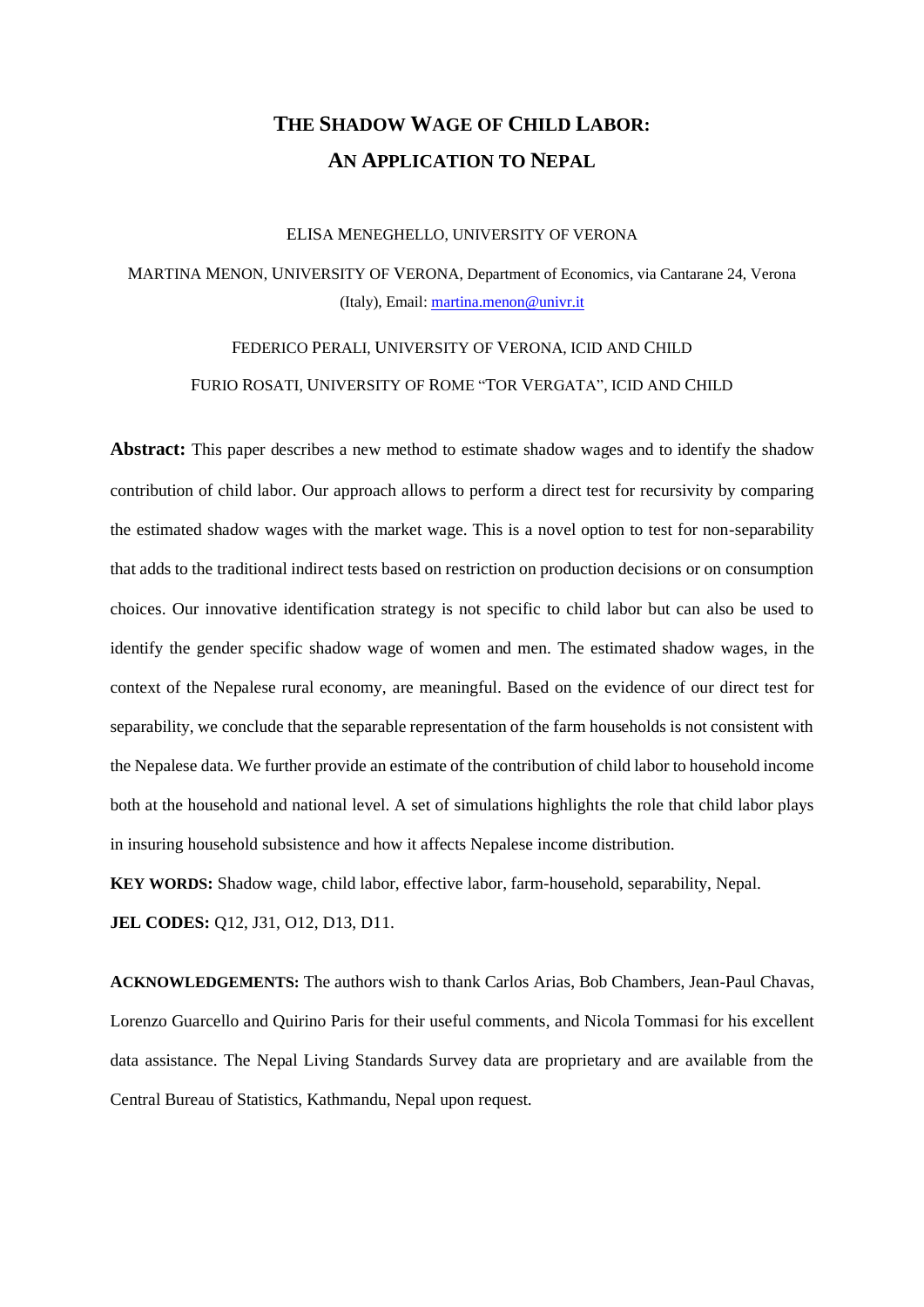## **1. Introduction**

Most of child labor occurs in the agricultural sector, where children mainly work in the family farm. Returns to child labor are not directly observed in such a situation and need to be estimated. However, this has seldom be done if not through ad hoc assumptions or simplified approaches, which do not fully deal with the complexity of the issue (André *et al*. 2021). Information on returns to child labor are very important to assess the role played by children in the household and country economy, as well as for a correct design of intervention policies (Rosati 2022).

This paper describes a novel method to identify the shadow wage of child labor and estimates the contribution of child labor to the formation of household farm income in rural enterprises without unrealistically assuming the existence of well-functioning rural labor markets (Dillon and Barrett 2017, Dillon *et al*. 2019, Jones *et al*. 2020, LaFave and Thomas 2016, LaFave *et al*. 2020) and without assuming perfect substitutability between adult and child labor (André *et al*. 2021). We identify the shadow wage for each component of the household labor force by specifying a cost function with household labor as a quasi-fixed factor and deriving effective hours of adult and child labor using household technologies. This new method is not specific to child labor, but for instance it can be used to identify the shadow wage of women separately from that of men when family labor is employed in the household-owned business. The method is implemented in Nepal. The estimated shadow wages are meaningful and provide an estimate of the contribution of child labor to household income in the rural sector, both at the household and national level. A set of simulations highlight the role that child labor plays in insuring household subsistence and how it affects Nepalese income distribution.

The main identification issue of this research area is associated with the fact that most of the children do not work for a wage, but with their family, typically a farm or petty business. This makes it difficult to measure their contribution to family income also because researchers do not know who does what in the household business (The Wye Group 2015). Given the imperfection of the labor market, especially in agriculture, it is inappropriate to infer children's contribution to household income by using market wages that relate to adults because child labor employed outside the household is normally paid a wage that is often lower than the one prevailing on the formal market for adults and, for evident reasons, is not reported in the official labor statistics.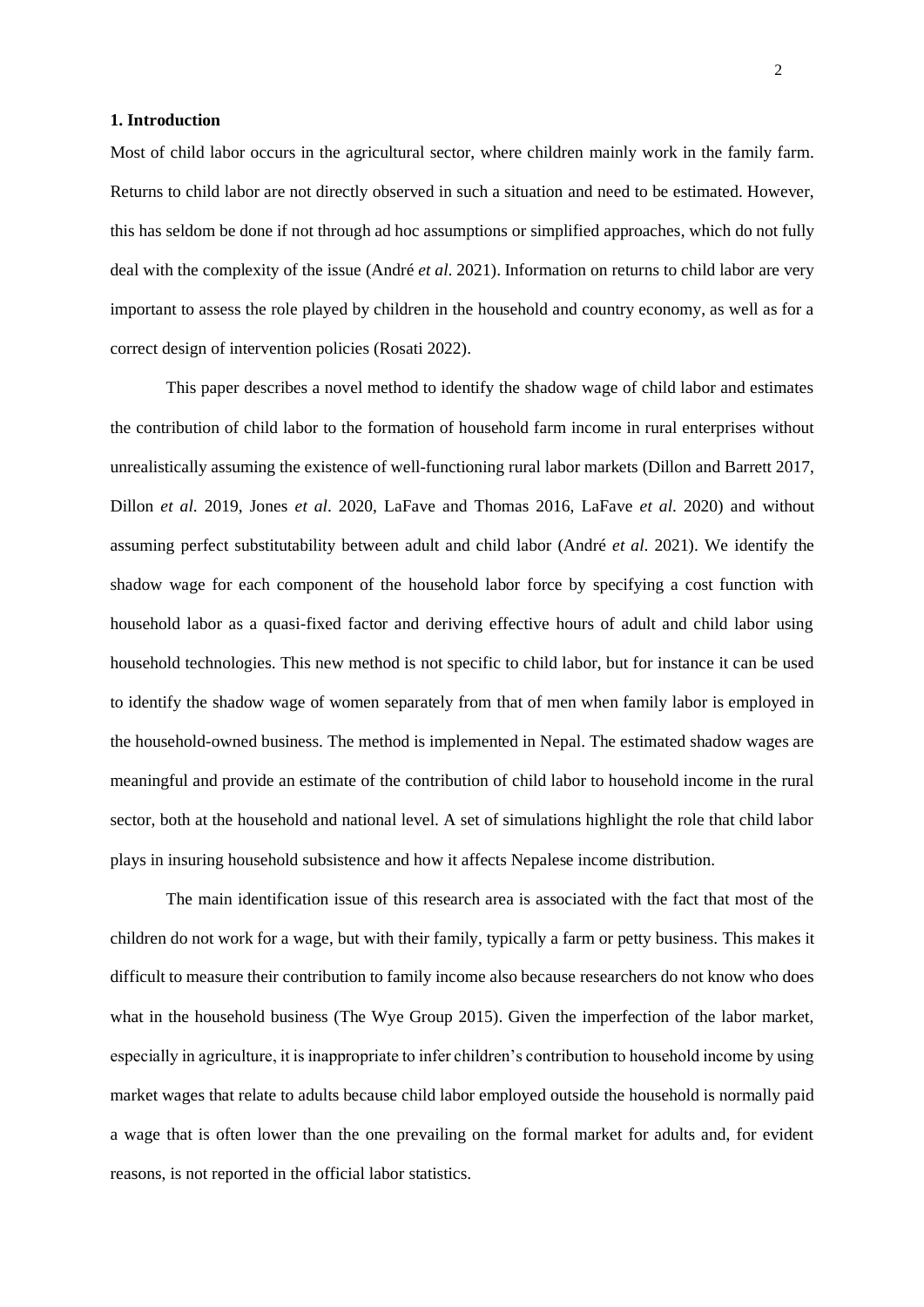The recursive form of the household model is often inconsistent with both cross-sectional and panel data (Benjamin 1992, Dillon and Barrett 2017, Dillon *et al*. 2019, Jones *et al*. 2020, LaFave and Thomas 2016, LaFave *et al*. 2020), especially for less developed countries that often present imperfections in the labor and other factor markets, making the non-separability hypothesis more credible. When production and consumption decisions are non-separable, then market goods and leisure are not priced at the market value. The evaluation of labor is shadow and is revealed by the value of the marginal farm product.

To the best of our knowledge, very few systematic attempts have been made to fill this information gap by solving this identification problem. Researchers have mainly used extrapolation from children's wage equation, with the limitations discussed above or direct estimation of production functions normally applied only to estimates of the shadow wage of adult labor (Jacoby 1993, Skoufias 1994). In these studies, hired and family labor are both considered as variable factors valued at the same market price in the dual space. Therefore, the different marginal contribution to productivity, due for example to different levels of motivations and to managerial skills generally not required for hired labor, cannot be identified. Further, there is no acknowledgment that the productivity of adults and children as well as of male and female members of the household may not be the same.

Our estimation approach addresses two fundamental challenges: a) the presence of incomplete labor markets or the absence of formal labor markets in the case of child labor, and b) the identification problem due to the fact that adult and child labor are not perfect substitute. As household data do not allow to distinguish among the tasks performed within the household farm, we need to use information specific to adults and children to identify the marginal products of adult and child labor.

We deal with the empirically difficult issues (LaFave and Thomas 2016) by estimating the shadow value of family labor from the dual side modeling household labor as a quasi-fixed factor in the short run (Paris 1989). To obtain separate estimates of adult and child marginal product, we modify the shadow wages of family members to account for differences in adults' and children's characteristics using the notion of effective labor (Barten 1964, Brown 1983).

The paper makes three major methodological contributions. First, we estimate the shadow wage for family labor using a dual approach, which recognizes the quasi-fixed nature of family labor in the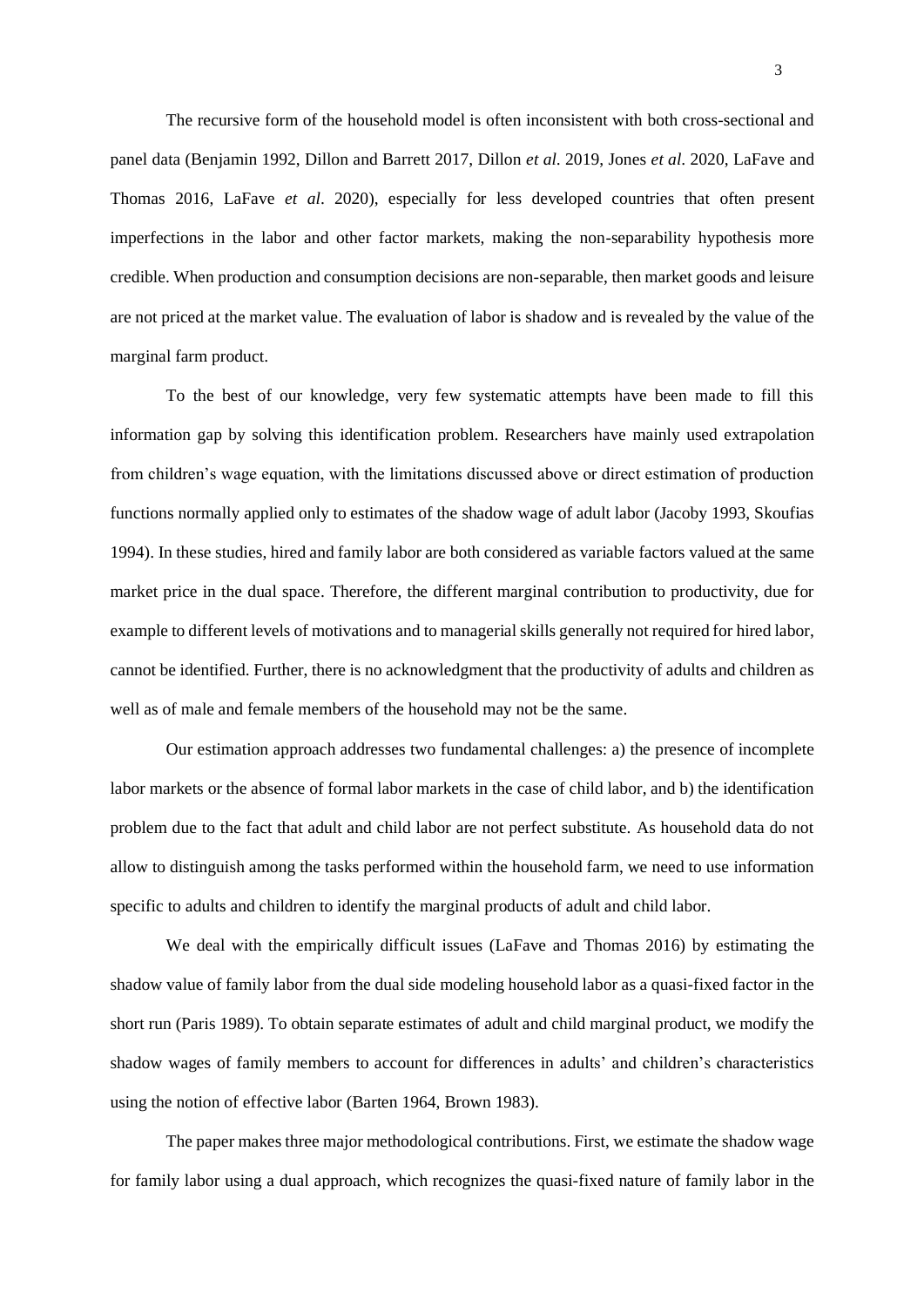short run. If in the cost function we had treated family labor as a variable factor, an assumption commonly adopted in the literature, we would have assigned to family labor a market wage inconsistent with the evidence that production and consumption decisions are not separable. Our second contribution descends from the estimation of the shadow wage for family labor because it allows us to perform a direct test for recursivity by comparing the estimated shadow wage with the market wage. This is a novel option to test for non-separability that adds to the indirect tests based on restriction on production decisions (Benjamin 1992, Dillon and Barrett 2017, Dillon *et al*. 2019, LaFave and Thomas 2016) or on consumption choices (LaFave *et al*. 2020). Third, as an identification strategy for the shadow wage of children, we rely on information related to the skill endowment of either the adult or the child component of the family to infer their differential production quality (Barten 1964, Brown 1983, Perali 2003).

Within the context of the Nepalese economy, we further use the estimated value of the productivity of child labor to measure the contribution of child labor to the formation of household income in agricultural farms, where labor is evaluated at a shadow wage and estimates the size of children's shadow economy at the national level.

The paper is organized as follows. We first discuss the importance of child labor for the Nepalese farm-household economy and describe its main features. Section 3 introduces the farmhousehold model to be estimated. The strategy to identify shadow wages, the model specification and econometric technique adopted to deal with censoring in hired labor input are described in Section 4. Section 5 presents the main characteristics of the data set. In Section 6 we discuss the econometric results and estimates of the contribution of child labor to both household income and national product. The conclusions follow.

#### **2. Child Labor in Nepal: Main Features**

The empirical analysis is based on the Nepal 1996 LSMS survey.<sup>1</sup> The Nepal Living Standards Survey (NLSS) has been designed and managed by the World Bank. Data collection has been planned over a

 $1$  The research program foresees the extension of the technique that identifies the shadow wages of family labor to the more recent LSMS surveys for the years 2004-2005 and 2010-2011.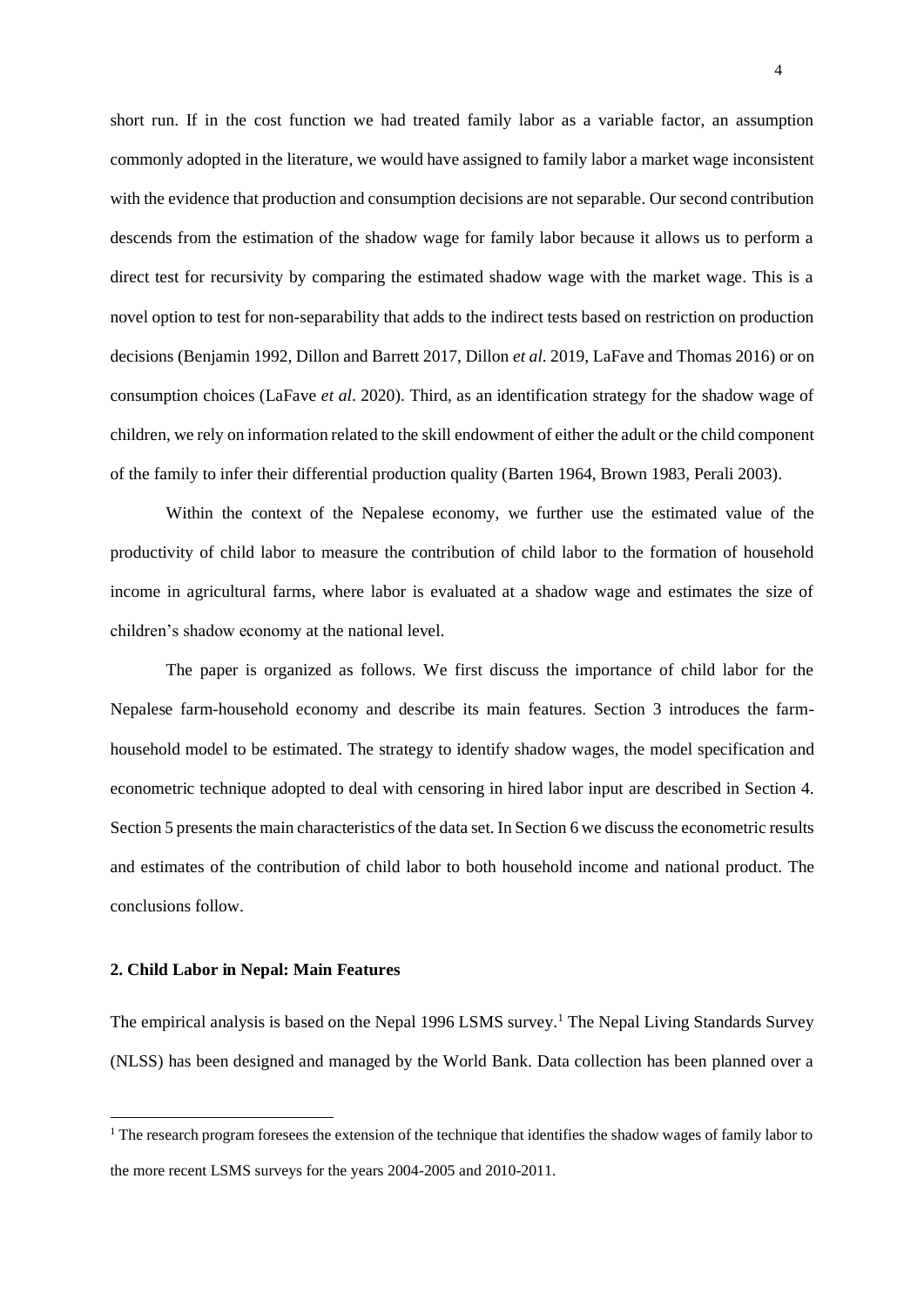full year to cover a complete cycle of agricultural activities and capture seasonal variation in production variables, such as water availability. Field work took place in four subsequent phases starting in June 1995 and finishing in May 1996. The actual dataset numbers 3,373 households.<sup>2</sup>

It is unrealistic to assume that rural labor markets are competitive in Nepal. About 40 per cent of the Nepalese farm economy is subsistence agriculture isolated from both output and factor markets. About 81 per cent of Nepalese labor force is employed in the agricultural sector which accounts for about 40 per cent of GDP. Because of low investments, the level of human development is also low, limiting people's choices and capabilities. Child labor is mainly employed in agriculture, a sector that absorbs about 94% of the Nepalese total child labor employment (Sherin and Scott 2015, Datt and Uhe 2019). In Nepal, child work is concentrated mainly in self-employed agriculture and is more frequent in poor households. Poverty is a main factor determining child labor, affecting not just present but also future child status generations (Sam 2016). Basu and Van's (1998) luxury argument is not the only reason for employing a child in the farm or in the household (Deb and Rosati 2002, Rosati and Tzannatos 2006). Lack of off-farm job, especially in less developed countries, may generate expected off-farm wages that are lower than the return to labor employed with certainty on their own farm (Hill *et al*. 2007). Labor market imperfections (Dumas 2007) or inaccessible educational opportunities (Balhotra and Heady 2003), food insecurity and health status, also help explaining the high demand for child farm work. Child labor is also a consumption-smoothening strategy for poor households operating in risky environments and in regions where credit markets are missing or inefficient (Guarcello, Mealli and Rosati 2010) or in response to economic shocks (Koseleci and Rosati 2009). As maintained by Skyt Nielsen and Dubey (2002), the lack of parental human capital may explain high fertility rates making fewer resources available to enroll children in school.<sup>3</sup>

<sup>&</sup>lt;sup>2</sup> For more details on sample design, survey questionnaires, and field work see the Nepal Living Standards Survey (NLSS) - Survey Design and Implementation (1998 World Bank).

<sup>&</sup>lt;sup>3</sup>In the NLSS survey, absence or distance to school are justifications adopted by less than 5 per cent of children 10-14 years old for not attending school. School cannot be afforded by 25.4 per cent of the sampled Nepalese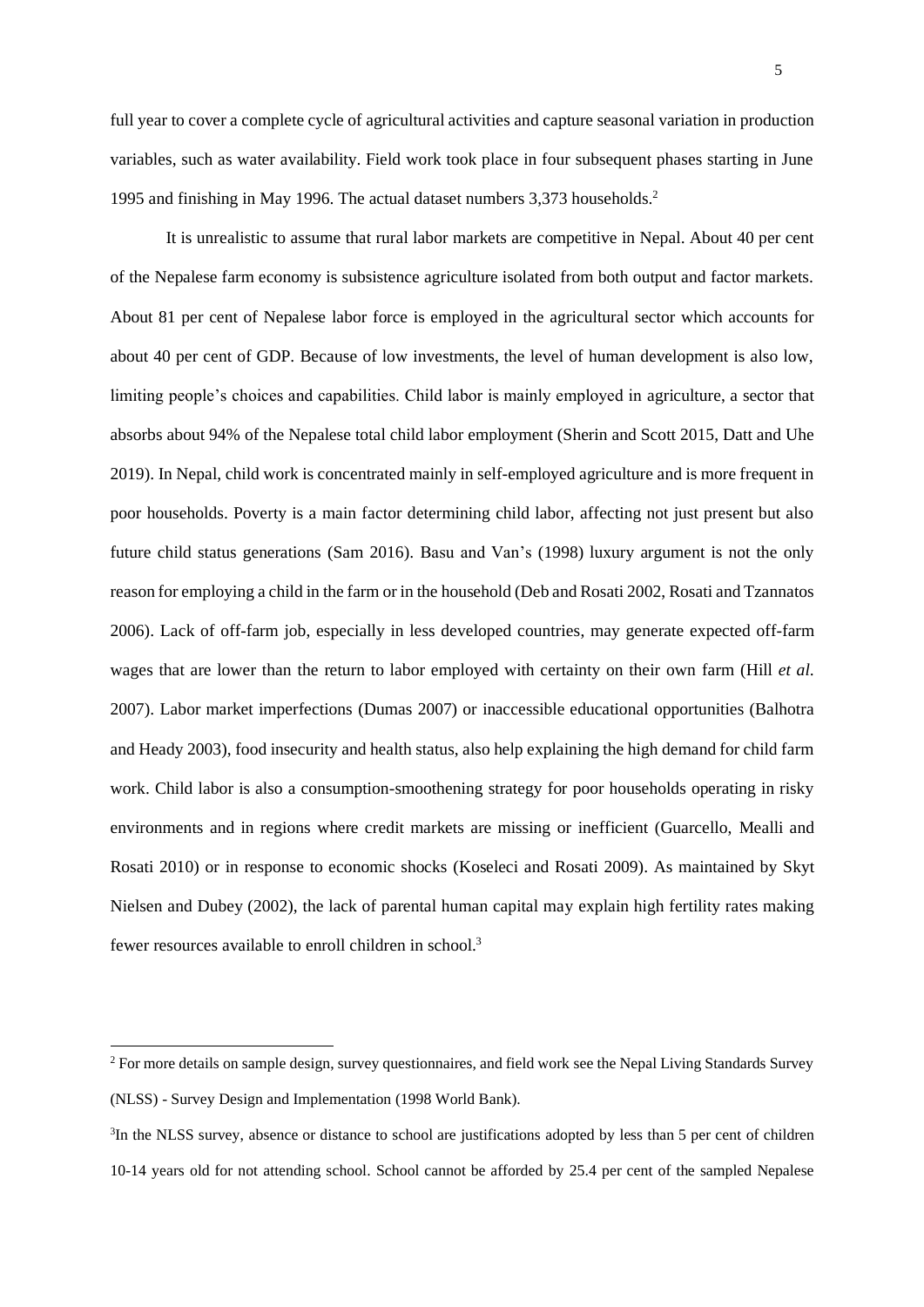In general, substitution between child and adult labor implies that a child can do the same type of job as an adult, but not necessarily equally well (Basu and Van 1998, André *et al*. 2021). Nepal and Nepal (2012) find supports of the substitution between child and adult labor examining the relationship between adult illness and child labor: if adults get sick children work more. Bhukuth and Ballet (2006) state that for home-based enterprises children work is complementary to the work of adults. In this case, the informal employment of "unpaid" child labor is used to increase the household productivity.

In agriculture, child labor and adult labor may not be perfect substitutes. Children may produce lower quality goods or goods of similar quality but less efficiently either because of differences in strengths or skills and/or because are employed in different agricultural activities. Farm child labor might also be seasonal to accommodate schooling. Using the Nepalese micro-data our study shows that assuming a comparable productivity between adults and children, which also applies to differences in productivity between male and female components of the family, is not empirically tenable. Table 1 reports the geographical distribution and selected family characteristics for the whole Nepalese sample and for household without and with at least one working child 10-14 years old. The latter sub-sample is further divided in children self-employed in the household farms (Column c) and children employed in paid jobs (Column d). Child work is widespread in Nepal: about 40 per cent of the households with 10 to 14 years old children has at least one working child. By far the vast majority of these children is employed in the household farm (Column c).

Table 1 shows that the average household is headed by a 44.7 years old breadwinner and is composed of 6 members, 3 adults and 3 children (Column a). The household composition does not differ significantly across the sub-samples with and without working children. The level of education of the head of the household with non-working children is, though low, about twice as high as the level of education of households with working children (Column b). About 39 per cent of the households live in Central Nepal and more than half of the households are located in the hillside. About 52 per cent of the whole NLSS has at least a child 10-14 years old. In 69 per cent of the cases, there are children either

households. This constraint seems especially stringent in households with girls (16.1 per cent of the total). In 19.4 per cent of the cases help at home was needed especially from girls (69 per cent).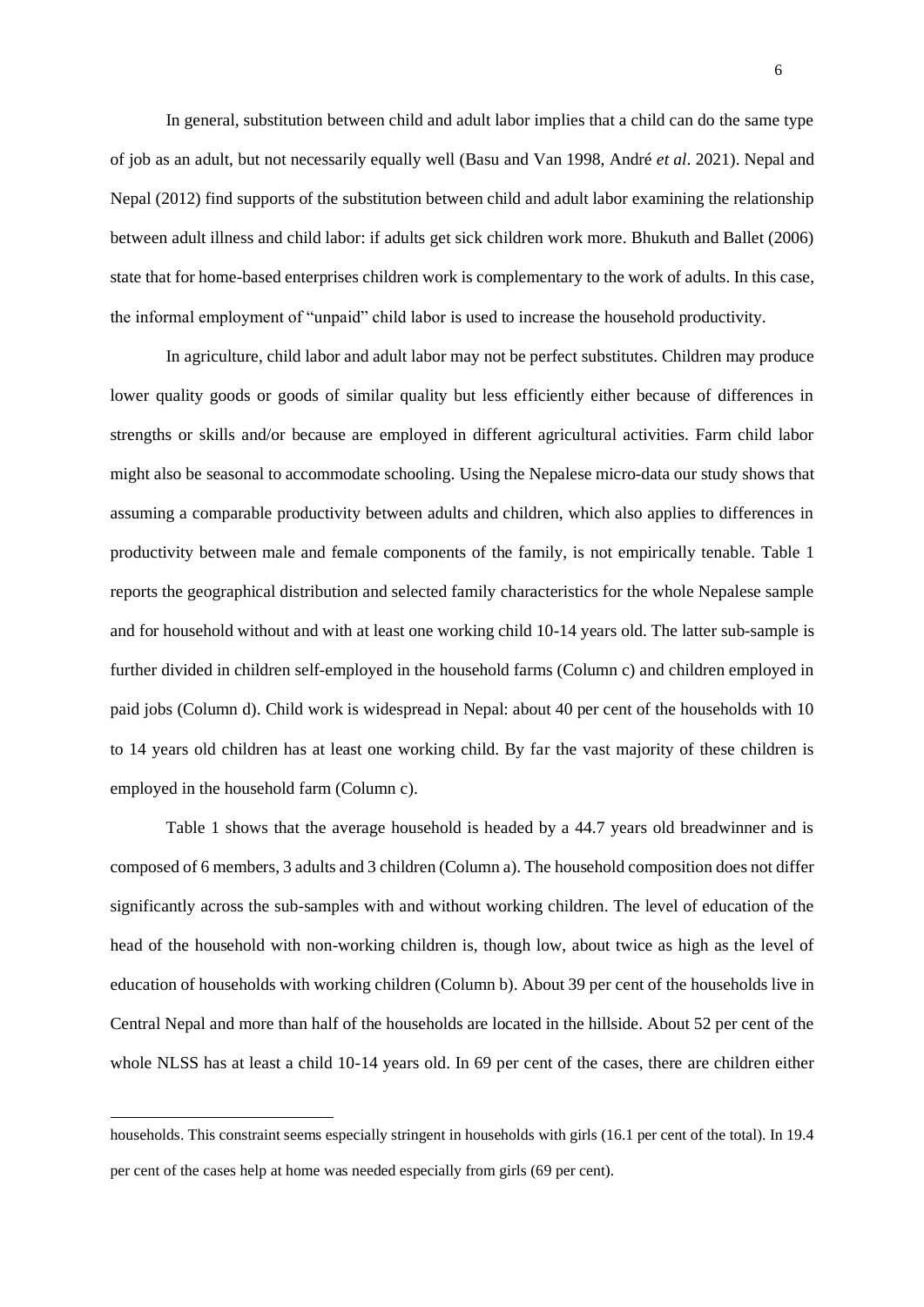working in agriculture (90 per cent) or in other paid job (10 per cent). Among the households with children self-employed in agriculture (Column c) and for households with children employed in other paid jobs (Column d) the average age of the head does not vary significantly. The average size of the household with children self-employed in agriculture (Column c) is 0.9 times bigger than the average size of households with children employed in other sectors (Column d). In the Terai region there are more off-farm opportunities as it can be deduced by the high proportion (0.51) of children not selfemployed in agriculture. As expected, the annual consumption level of households with non-working children (Column b) is about 50 per cent higher than that of households with working children selfemployed in agricultural (Column c).

Table 2 addresses the link between household consumption and child labor in Nepal. It shows the distribution of children's working hours by quintiles of household total consumption. In general, children belonging to the bottom two quintiles work more than children belonging to households relatively more well-off. Working children self-employed in agriculture work less than children employed in other sectors, except in the bottom quintile. This is mainly due to the seasonality of the agricultural activities.

Subsistence farming is widespread in Nepal involving about one third of the household whose main occupation is in agriculture (Table 3). As expected, households involved in subsistence farming are poorer, less educated, use more child work and have a slightly smaller family size with respect to other farmers. Subsistence farming is relatively more frequent in the Far-West and mountain regions of Nepal.

### **3. A Farm-Household Model with Child Labor and Associated Shadow Wages**

We employ a traditional farm-household model to analyze the family decisions concerning child labor (Sen 1966, Rosenzweig 1980, Singh, Squire and Strauss 1986, Huffman 2001). We assume a unitary household, where decisions concerning children activity are taken by parents.<sup>4</sup> The parents distribute

<sup>4</sup>The unitary model is often empirically rejected when compared to collective models based on individual behavior (Chiappori 1992, Arias *et al.* 2003, Donni 2007, Matteazzi, Menon and Perali 2017, Chavas *et al*. 2018, Menon,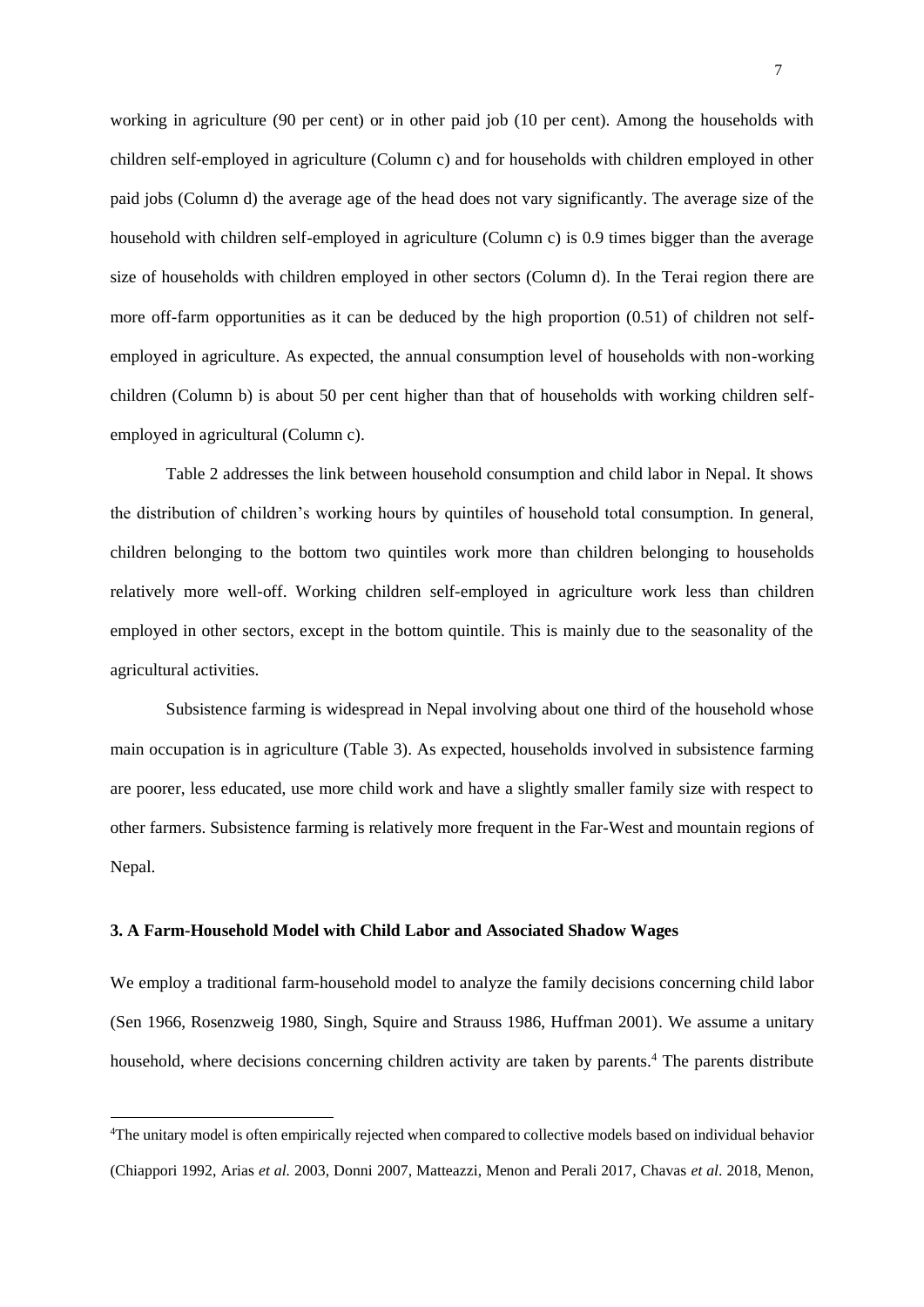the income to the household members according to an undeclared sharing rule known to the household members but not directly observable by the researcher. We also consider the number of working age children as exogenous.

The household maximizes a strictly increasing and concave utility function W defined over a composite consumption good  $x_i$  and leisure  $l_i$  of both adults  $a$  and children  $c$ . Each household member has a total time endowment given by  $T_i = l_i + L_i^I + L_i^O$ , where  $L_i^I$  is on-farm labor, and  $L_i^O$  is off-farm labor. The strictly increasing and concave production technology  $F$  adopts two quasi-fixed but allocable inputs, adult  $L_a^I$  and child  $L_c^I$  family labor, and a variable input, adult hired labor  $L^{H.5}$  Technological uncertainty is modelled through the stochastic variable  $\epsilon$  describing the random occurrence of agroclimatic shocks and other exogenous factors unknown to the researcher. Both the household welfare function W and the production technology  $F$  are assumed to be affected by a set of exogenous characteristics  $d = (d_a, d_c, d_f)$ , pertaining either to the members of the household  $(d_a, d_c)$ , such as parents and children age, gender and education, or to the farm  $d_f$ , such as the sharecropper status or the ownership of machinery.

The household expected welfare maximization program is

 $i=a$ 

$$
max_{x_a, l_a, L_a^l, x_c, l_c, L_a^l, H_q} E_{\epsilon}[W] = E_{\epsilon}[U(x_a, l_a, x_c, l_c; d_a, d_c, d_f)]
$$
  
s.t. 
$$
\sum_{i=a}^{c} x_i + \sum_{i=a}^{c} w_i l_i = \left[ p_q q - \left( wL^H + \sum_{i=a}^{c} w_i L_i^l \right) \right] + \sum_{i=a}^{c} w_i T_i + y_i
$$

$$
q = F(L^H, L^I_a, L^I_c; d_a, d_c, d_f)\epsilon,
$$

Perali and Piccoli 2018). However, the main interest in this study is the derivation of shadow wages of child labor rather than learning something about the child participation in the household decision-making process and the intra-household distribution of resources.

<sup>5</sup> For simplicity of notation, we are not considering here neither land as other non-labor inputs. These factors will be explicitly treated in the empirical model presented in Section 4.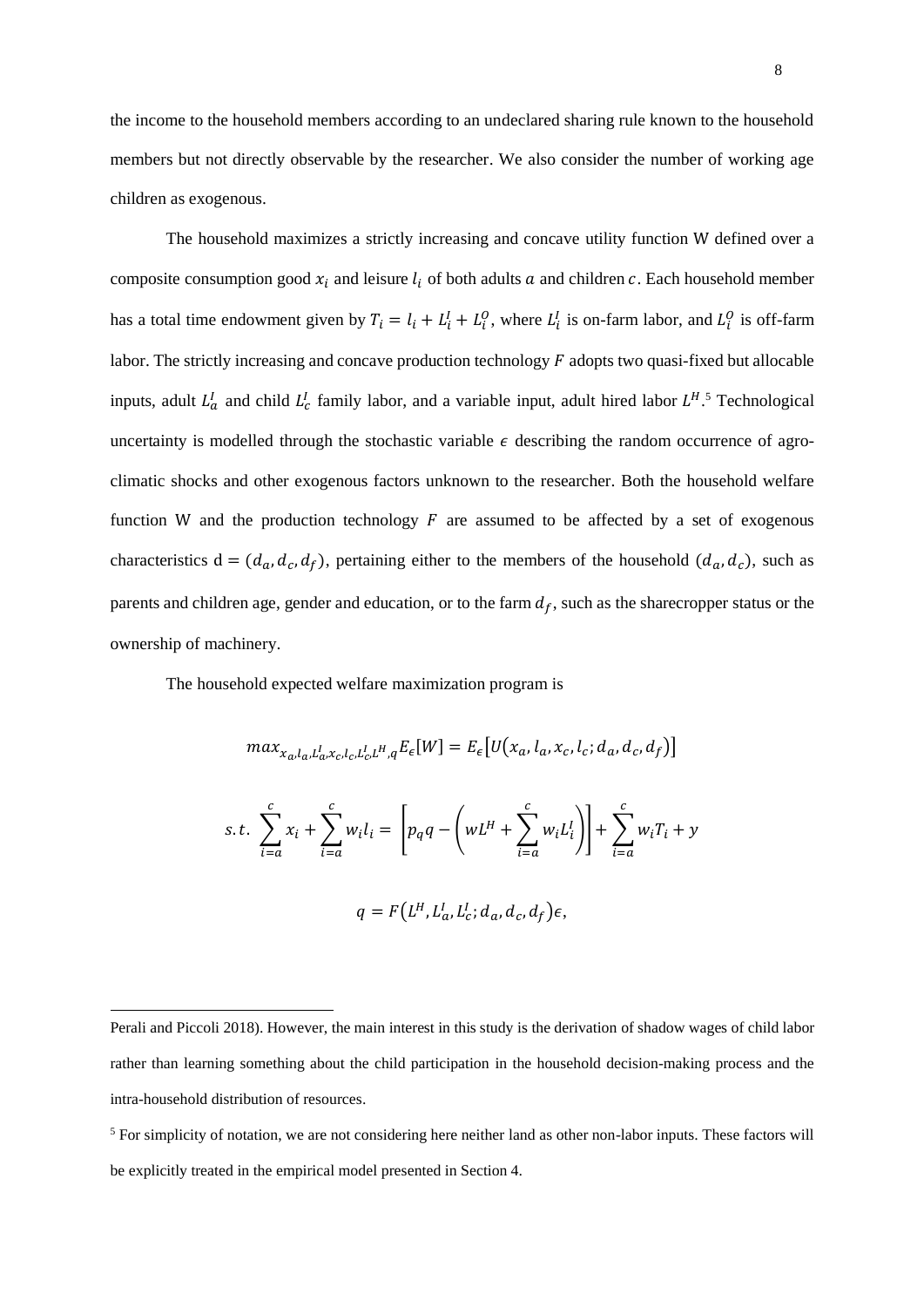$$
(c_i, l_i, L_i^I, L_i^O, L^H) \in \wp, i = a, c,
$$

where the expectation is taken with respect to the stochastic term  $\epsilon$ . Farm output q is sold at the market price  $p_q$ .<sup>6</sup> The off-market labor  $L_i^0$  is supplied either in agriculture or other sectors at the market wage w. The off-farm wage is assumed to be different for adults and children, but equal across employment possibilities, either on other farms or in other sectors. All off-farm time uses have the same price. We assume that the market price of the composite goods,  $x_a$  and  $x_c$ , are equal across households and therefore are set to one. Looking at the right-hand side of the household opportunity set, the terms in brackets represent farm profits. The exogenous variable y measures non-labor income and  $\wp$  is the constraint set limiting the choices of  $(C_i, l_i, L_i^I, L_i^O, L^H) \in \mathcal{P}, i = a, c$ . The set can include positive constraints, or rationing factors because of particular market structures or other causes.

The corresponding Lagrangian function is

$$
\mathcal{L} = U + \lambda \left[ p_q F - \left( w L^H - \sum_{i=a}^c w_i L_i^I \right) + \sum_{i=a}^c w_i T_i + y - \sum_{i=a}^c x_i - \sum_{i=a}^c w_i L_i^I \right] + \mu_a L_a^0 + \mu_c L_c^0,
$$

where  $\lambda \neq 0$  is the Lagrange multiplier associated with the budget constraint, and  $\mu_a \neq 0$ ,  $\mu_c \neq 0$  are the Lagrange multipliers associated with the inequality constraints related to the off-farm market labor choices of adults and children.<sup>7</sup> Maximization of the Lagrangian function with respect to the endogenous variables yields the following first order conditions

<sup>&</sup>lt;sup>6</sup> Not all agricultural outputs are sold on the market, part of them are used for own consumption valued at a shadow price assumed to coincide with the market price. Interestingly, for family labor that does not participate in the labor market we estimate a reservation wage different from the market wage because of non-separability. The shadow wage of child labor, which cannot be observed on the market, is further differentiated from the shadow remuneration of adult labor using an identification strategy based on the Barten approach (Barten 1964) explained in Section 4.1.

<sup>&</sup>lt;sup>7</sup> For reasons of space, we do not report the terms of both the utility function and the stochastic production technology in the Langrangian function.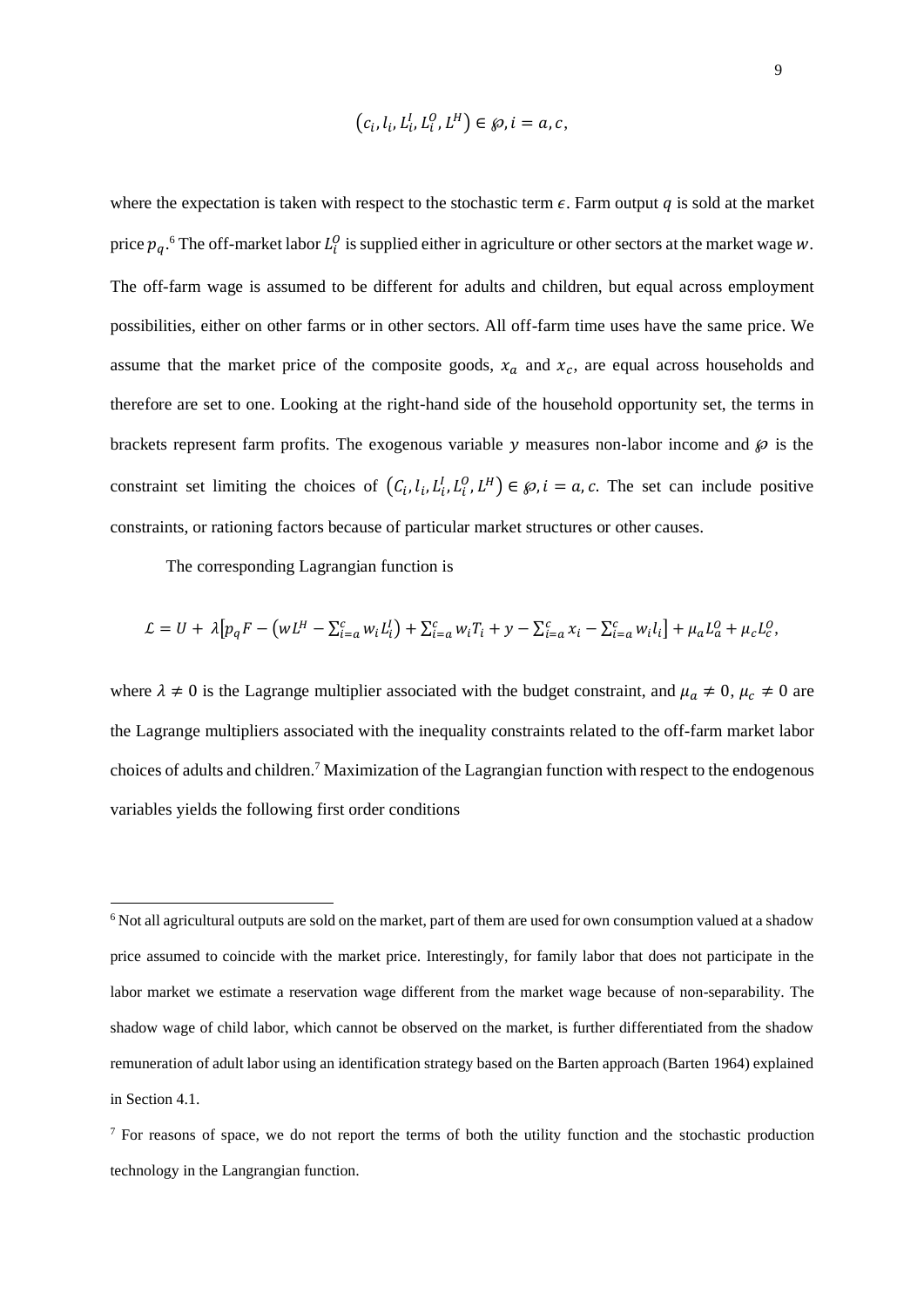$$
\mathcal{L}_{x_i} = 0 \to U_{x_i} = \lambda,
$$
  

$$
\mathcal{L}_{l_i} = 0 \to U_{l_i} = \lambda w_i + \mu_i,
$$
  

$$
\mathcal{L}_{L_i^l} = 0 \to F_{L_i^l} = \frac{1}{p_q} \left( w_i + \frac{\mu_i}{\lambda} \right),
$$
  

$$
\mathcal{L}_{L^H} = 0 \to F_{L^H} = \frac{w}{p_q},
$$

along with the derivatives with respect to the Lagrange multipliers.

Rearranging in terms of marginal rate of substitutions, the first order conditions become

$$
\frac{U_{l_i}}{U_{x_i}} = W_i + \frac{\mu_i}{\lambda} = W_i^*,\tag{1}
$$

$$
\frac{F_{L_i^I}}{F_{L^H}} = \frac{w_i + \frac{\mu_i}{\lambda}}{w} = \frac{w_i^*}{w},\tag{2}
$$

for  $i = a$ ,  $c$ . Equation (1) is the equilibrium condition for family utility maximization. The household equates the marginal rate of substitution between consumption and leisure of member *i* to her shadow wage. If member  $i$  works off-farm the corresponding complementary slackness condition  $\mu_i$  is zero and the shadow wage  $w_i^*$  is equal to the respective market wage  $w_i$ . On the other hand, if member *i* does not supply her labor on the market,  $\mu_i$  is greater than zero and her shadow wage in general will be greater than the respective market wage. In this case the model no longer presents the separability property between domestic production and consumption decisions (Matteazzi, Menon, and Perali 2017). The equilibrium condition for production maximization is given in Equation (2). The family-farm will hire adult labor up to the point where the marginal rate of transformation between family and hired labor is equal to the ratio between the family shadow wage and the wage paid to hired labor. The equilibrium conditions described in Equation (1) and (2) provide the structure for a direct test of separability. If we suppose that the marginal utility of consumption is  $\lambda > 0$ , and if the Lagrange multiplier associated with the off-farm market labor choices of either adults or children or both are different from zero, then the corresponding market and shadow evaluation of labor are not equal. This divergence is present only when consumption and production decisions are non-separable because both the consumption multiplier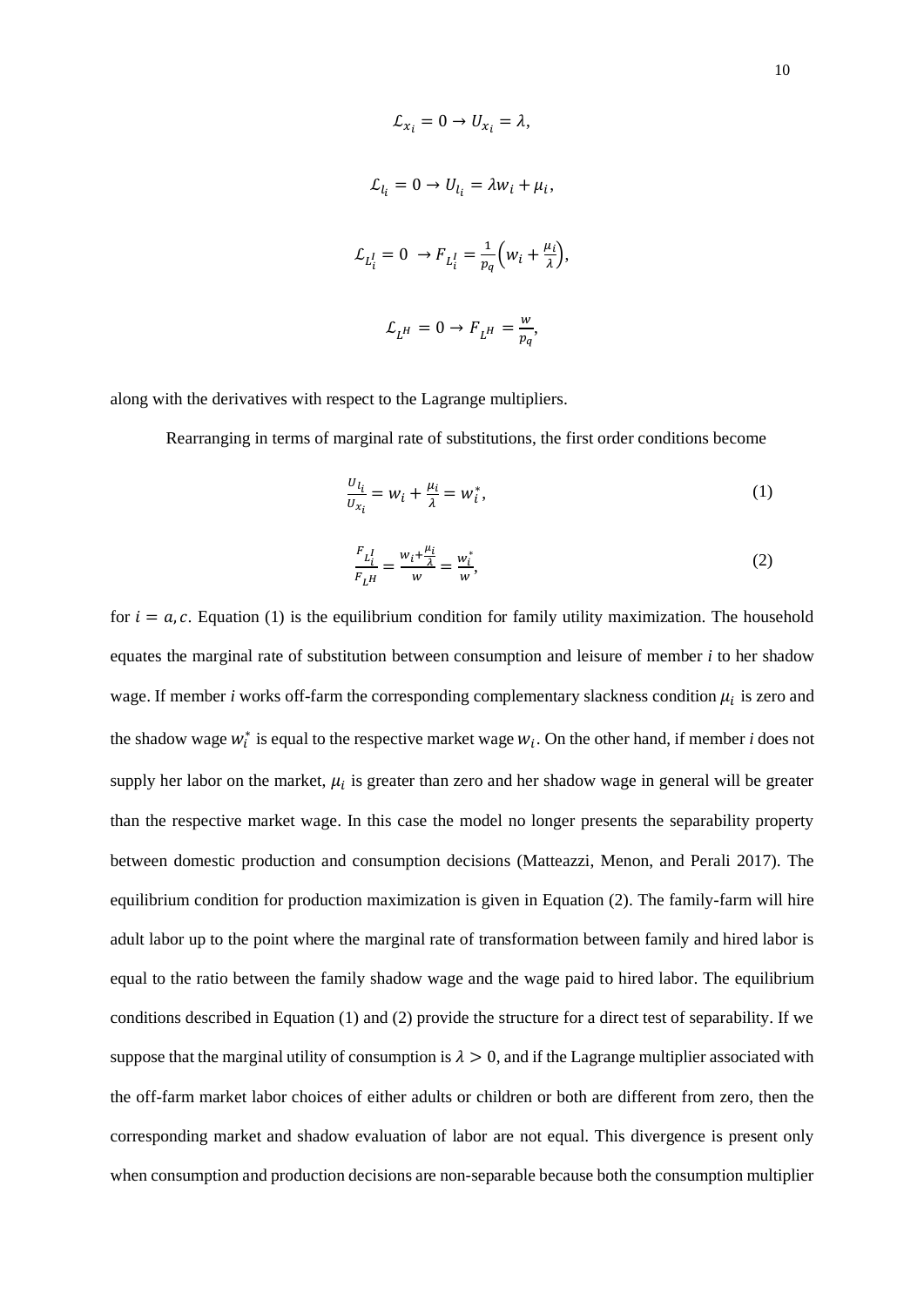$\lambda$  and the production multipliers  $\mu_i$  are different from zero. We empirically implement this test by estimating the shadow wage of family labor differentiated in adult and child labor using a dual approach that does not presume that the productivity of hired labor is equal to the productivity of family labor, thus forcing the production multipliers to zero.

When off-farm work and hired labor is zero, that is when such decisions are at a corner and family and hired labor are not perfect substitutes (Deolalikar and Vijverberg 1987, Jacoby 1993), labor is evaluated subjectively at its shadow wage. The choice not to work off-farm may be explained by objective causes such as missing labor markets or lack of contractual flexibility in the off-farm labor market. On the other hand, low subjective expectations about the probability of finding a job off-farm, especially for low-skilled workers such as children, may generate expected off-farm wages that are lower than a return to labor employed with certainty on the own farm. This observation is especially appropriate in Nepal where off-farm opportunities are lacking.

The production and consumption sides of the household economy illustrate the general equilibrium structure of the model. The exogenous characteristics  $d$  of the household and the enterprise affect both sides of the micro economy. Both household and farm characteristics are assumed to be predetermined before consumption and production decisions are made. Within the theory of the household enterprise this is an interesting feature because it allows testing the separability hypothesis between consumption and production decisions (Singh, Squire, and Strauss 1986, Benjamin 1992, Udry 1996). Under separability, the general equilibrium program of the household is recursive. Production decisions are not affected by household's endowments, preferences, characteristics or decision processes. On the other hand, consumption decisions are affected by production choices because profits are part of the budget constraint.

The separation between production and consumption decisions is ensured by the household rational behavior in presence of complete markets. The empirical works by Benjamin (1992), Udry (1996), Pavoni and Perali (2000), LaFave and Thomas (2016), Dillon and Barrett (2017), Matteazzi, Menon, and Perali (2017), Dillon *et al*. (2019), Jones *et al*. (2020) show that production decisions do depend on household preferences, characteristics, and endowments. Similarly, consumption decisions may depend on farms' characteristics. The simultaneity in decision making is evident even in the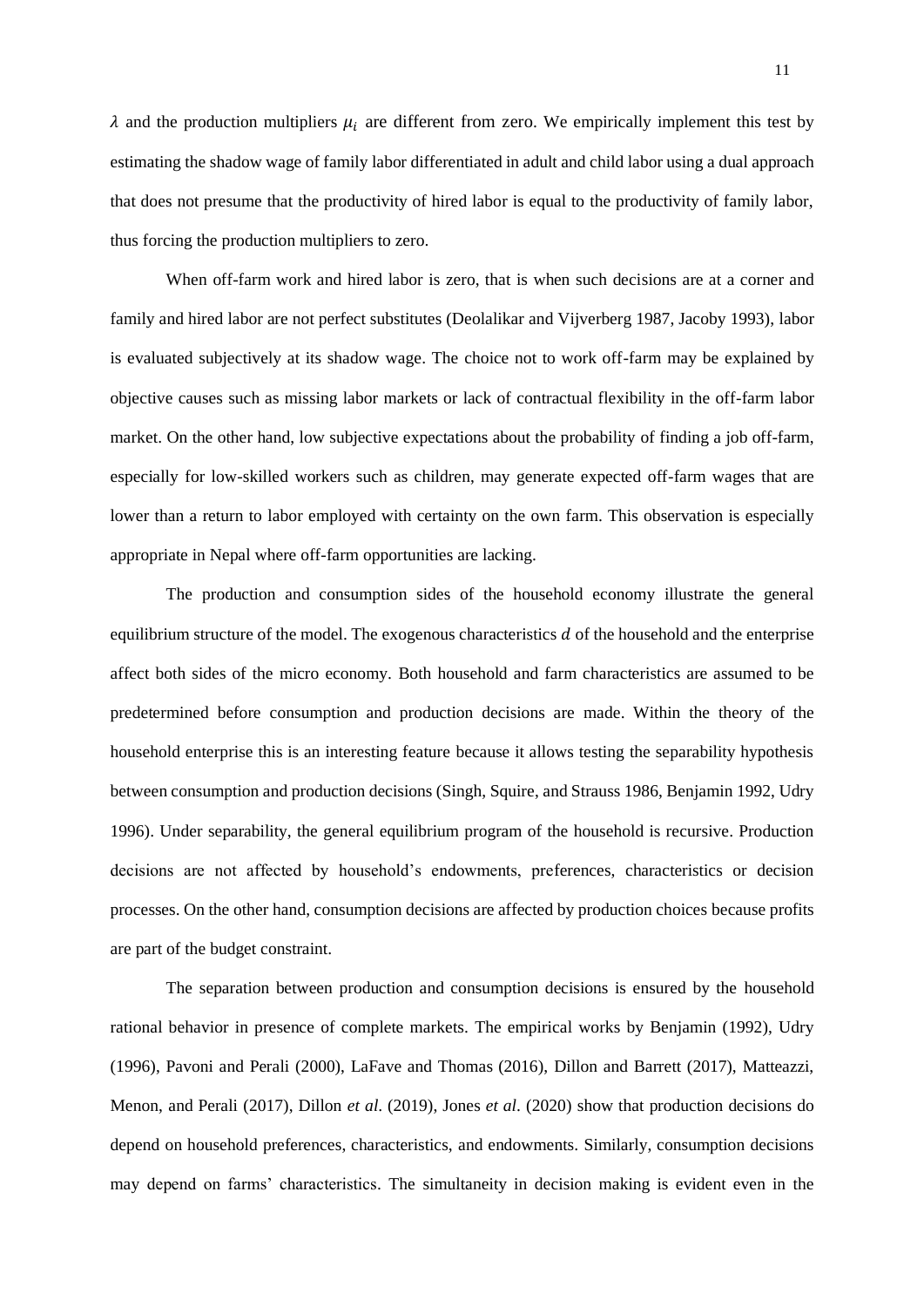absence of market failures when the same input, such as time, is shared across the household and home production processes, and in presence of home consumption of the household marketable product. Imperfections in the labor, credit and land markets are commonly observed in empirical work. Under these conditions, farm production and household consumption decisions are non-separable and leisure/labor demand of the household is not independent from the on-farm demand of family labor. As a consequence, shadow wages, rather than market wages, determine adults and children's labor/leisure choices. The case of a Chayanovian farm-household closed economy (Sen 1966, Chayanov 1986, Pavoni and Perali 2000), which in Nepal is represented by subsistence farming, where the household members are not employed off-farm and no agricultural laborers are hired-in, is non recursive by construction (Lambert and Magnac 1994).

## **4. Identification Strategy, Econometric Specification and Estimation**

The empirical estimates are based on a restricted cost function with three allocable quasi-fixed factors: 1) adult labor, 2) child labor, and 3) land and capital. By specifying on-farm labor  $L_a^I$  and  $L_c^I$  as quasifixed factors, it is not necessary to impute a market wage for  $L_a^I$  and  $L_c^I$  in the opportunity set  $\wp$ . We can estimate it as the shadow wage corresponding to the value of the marginal product. By separating hired and family labor, we need to model a censoring process on the input side because only 2.6 per cent of the farms in the sample hire labor. The econometric specification then pays special attention to the modeling of a) market imperfections, and b) skill differences between adults and children.<sup>8</sup>

#### **4.1 Identification Strategy**

Objective market wages  $w$  and subjective shadow wages derived in Equation (1) differ if markets are incomplete so that the agricultural household model is non-separable. The case of child work is a case

<sup>&</sup>lt;sup>8</sup> We choose to model the production technology without accounting for the stochastic nature of agricultural production, the riskiness of input markets and uncertainty about future prices also considering that linkages to markets in Nepalese agriculture are weak because markets are often missing in remote rural areas or otherwise incomplete and non-competitive.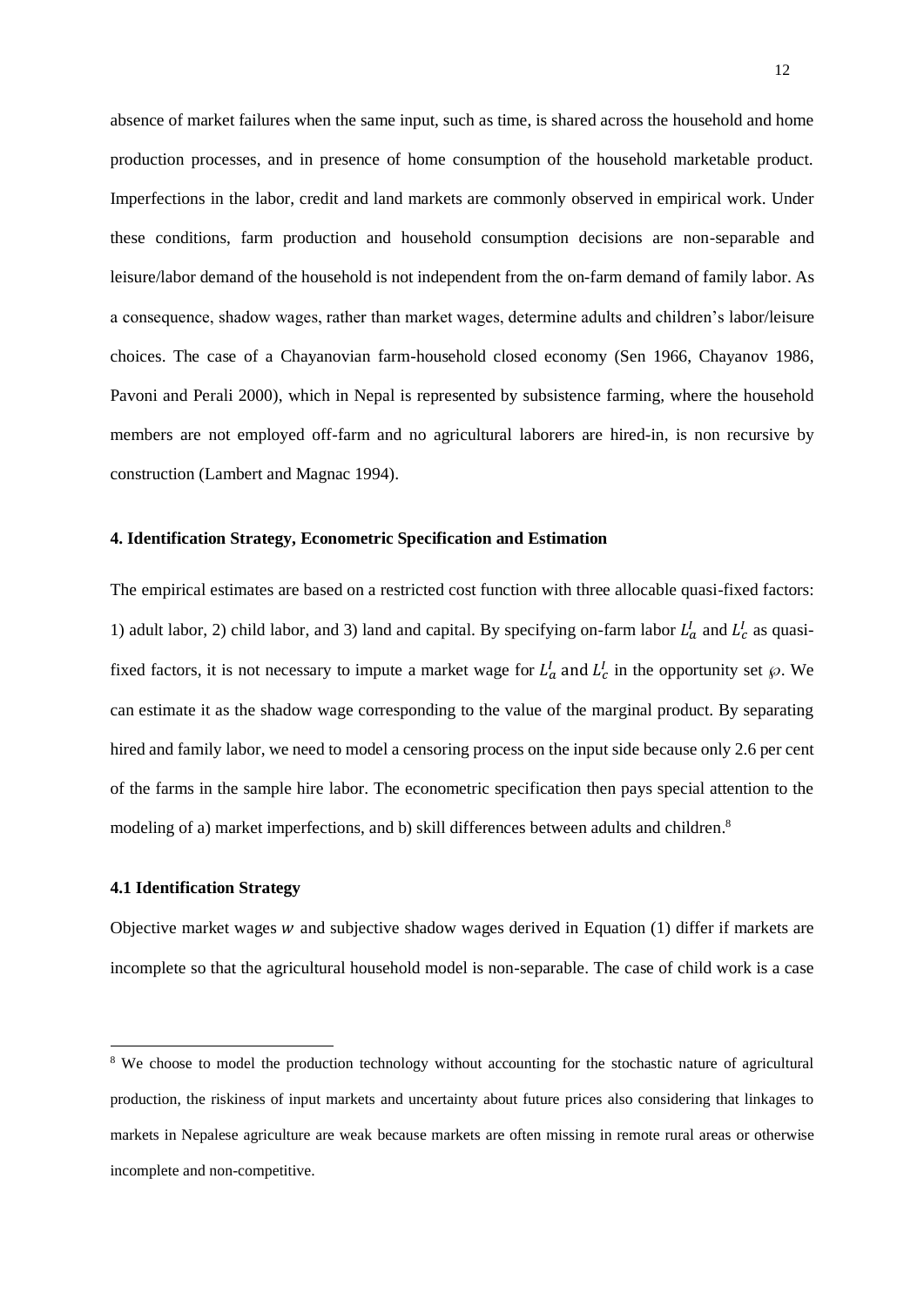of non-separability due to a labor market failure. Further, child labor, as is likely for female labor, are inter-locked factors because employed both in production and consumption decisions. If recursivity holds, the influence of demographic variables, clearly important in consumption decisions of market, non-market goods and leisure should not have a significant impact on production choices (Benjamin 1992, LaFave and Thomas 2016, Dillon and Barrett 2017, Dillon *et al*. 2019) or consumption choices (LaFave *et al*. 2020). Another factor contributing to the improper functioning of local labor markets is that family labor can be considered fixed in the short run. The cost function provides a natural set up to model both the non-separability of the production and consumption decisions within a farm household and the fixed provision of family labor. It suffices to introduce adult and child family labor as fixed translating terms and to derive the associated shadow wages as the derivative of the total cost function with respect to the fixed factor. The primal approach pursued by Jacoby (1993) and Skoufias (1994) suffers from an internal inconsistency. The dual of the production technology, where hired and family labor are assumed to be variable factors, is a cost function whose arguments are the market wages for both hired and family labor, thus presuming separability. If we estimate shadow wages from the primal side, the value of the marginal product of hired labor would be the same as for family labor. The corresponding cost function would then be specified implying separability, which is a clear inconsistency.

When child's work is not a perfect substitute for the work of an adult and/or children do not perform the same activities as the adults, then the marginal productivity is different both because adults and children have different skills and because they are allocated to different activities according to a natural division of labor (Becker 1965). In general, heavy activities, such as ploughing, are naturally undertaken by adults, while picking or other less demanding activities, such as grazing animals, are parts of children's jobs. Because of the questionnaire design, we do not know "who does what" in the field either for the adults or for the children. As a consequence, it is impossible to differentiate the productivity associated with each task. Because of this informational constraint, in our framework both adult and child labor are modeled as quasi-fixed factors which affect only the joint product.

Given this informational constraint, we are bound to assume that adults and children produce the same product with different levels of quality/quantity per unit of time, which, in turn, are associated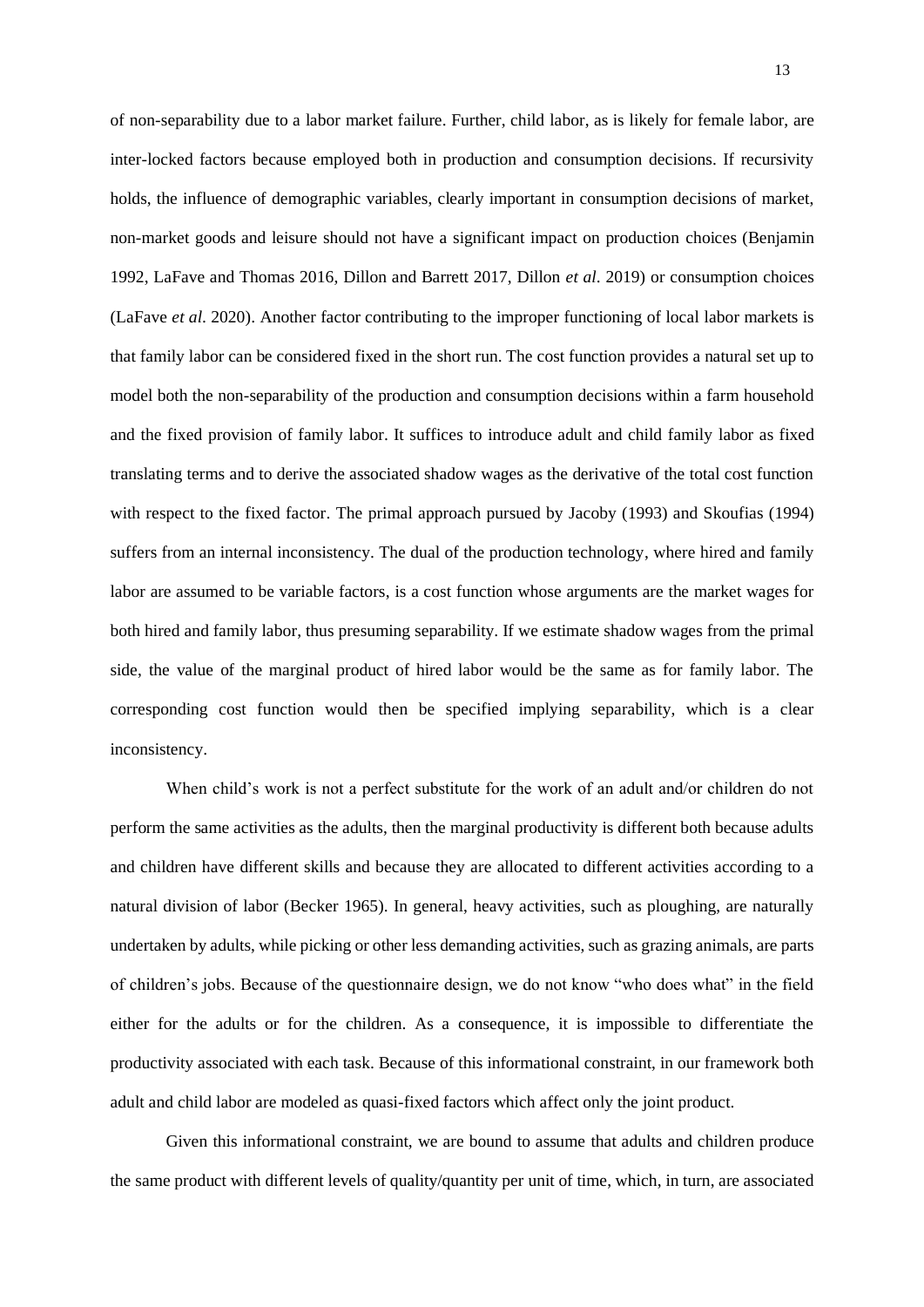with age (adult/child) specific shadow wages. This relationship can be modeled with *a la* Barten (1964) specifications relating differences in the quality/quantity of a product with the hedonic characteristics of the worker (Brown 1983, Benjamin 1992). This is a reasonable assumption if the agricultural wage of interest is the implicit shadow wage paid to family labor that is not observable.

To accommodate these features in the econometric analysis, we extend the traditional estimation of production technologies by formally accounting for the facts that a) the farm-household economy is non-separable; b) adult and child family labor are quasi-fixed factors in the short run; and c) adults and children are not perfect substitutes.

If we do not account for quality differences of the product obtained from adult and child labor due to heterogeneity in their skills, the shadow wage  $w_i^*$ , corresponding to the value of the marginal product, is the same for both adults and children. It will differ, however, from the market wage w prevailing in the agricultural sector

$$
w_i^* = \frac{\partial q}{\partial L_a} p_q = \frac{\partial q}{\partial L_c} p_q \neq w,
$$

where  $p_q$  is the market price of the aggregated output  $q$ .

In order to differentiate adult from child labor, effective family labor is modeled as a modified factor  $L_i^{l*} = L_i^l \theta_i(d_i)$ , for  $i = a, c$ , where  $d_i$  describes the set of individual specific characteristics affecting the Barten (1964) scaling modifying function  $\theta_i(d_i)$ . The scaling function  $\theta_i(d_i)$  can be interpreted as a quality correction factor reflecting the fact that children with different characteristics may perform their tasks with significantly different levels of quality.

The scaling transformation leads to the following definition of the effective wage

$$
w_i^* = \left(\frac{\partial q}{\partial L_i} \theta_i(d_i)\right) p_q \neq \frac{\partial q}{\partial L_i} p_q \text{ for } i = a, c. \tag{3}
$$

The scaling function  $\theta_i(d_i)$  also generates the shadow effective wage  $w_i^{*e}$ 

<sup>9</sup> See also Yotopoulos and Lau (1973), Benjamin (1992), Kumbhakar and Knox-Lovell (2000) in more recent production applications.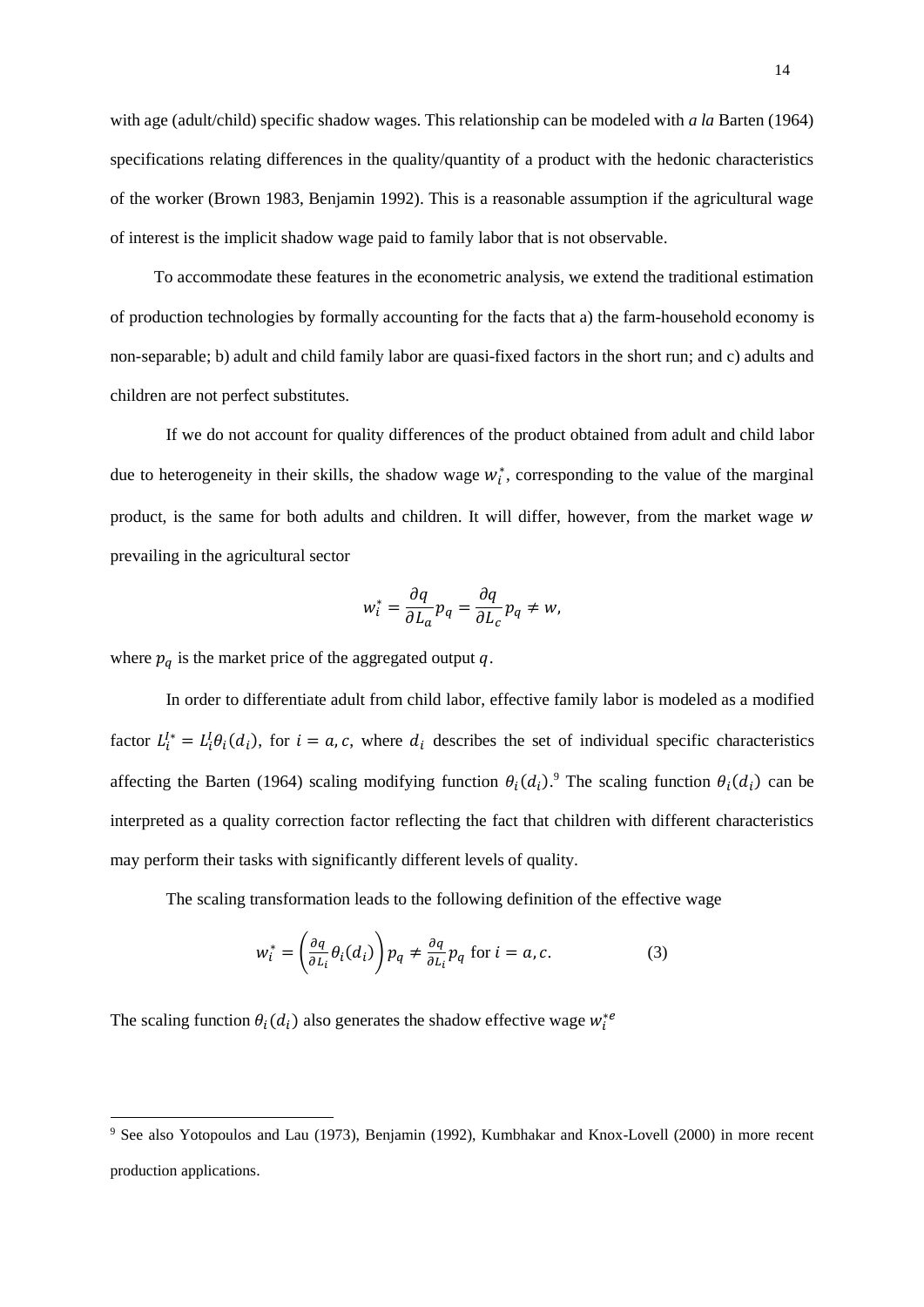$$
w_i^{*e} = \frac{w_i^*}{\theta_i(d_i)},
$$

by attributing differences in shadow wages to "hedonic" differences in worker characteristics (Brown 1983).

The implementation of the dual side of the above program, with an explicit treatment of family labor and land as quasi-fixed but allocable factors, requires the definition of a modified (*a la* Barten in our case) restricted short-run cost function which can be written as

$$
c(q, w; z, d) = \min\{wr + w^*z \mid q = F(r; z, d)\},\
$$

where *w* is an *r*-vector of input market prices and  $r$  is an  $r = \{1,2,3\}$  vector of variable inputs (hired labor, chemicals, materials), z is a  $g = \{1,2,3\}$  vector of the quasi-fixed factors farm adult labor, farm child labor, the value of land and capital assets, q is an  $i = \{1,2,3,4\}$  vector of predetermined levels of outputs (cereals and vegetables, fruit, milk, livestock),  $d$  is a kvector of exogenous characteristics of the farm-workers,  $F$  is the production technology, and  $w^*$  is as defined in Equation (3). The structure of the minimization problem imply that the cost function is homogeneous of degree one in input and output prices. Two additional properties of the cost function are of interest for estimation purposes. First, by Shephard's lemma we have that

$$
r_i(q, w; z, d) = \frac{\partial c(q, w; z, d)}{\partial w_i},
$$

where  $r_i$  is the *i*-th component of the input vector and  $w_i$  is the price of that input. These input demand functions are homogeneous of degree zero in input prices. Second, if entrepreneurs are minimizing costs, we obtain the quasi-fixed factor's shadow wage

$$
w_i^* = \frac{\partial q}{\partial z} p = \frac{\partial c(q, w; z, d)}{\partial z} = \left(\frac{\partial c}{\partial z} \theta(d)\right) p,
$$

by differentiating total costs with respect to the level of the quasi-fixed factor (Paris1989). This is the behavioral basis of our modeling strategy.

#### **4.2 Econometric Specification**

We estimate a system composed by a restricted translog cost function with four outputs, three inputs modified with a translating function to accommodate three-quasi fixed factors and its derivatives with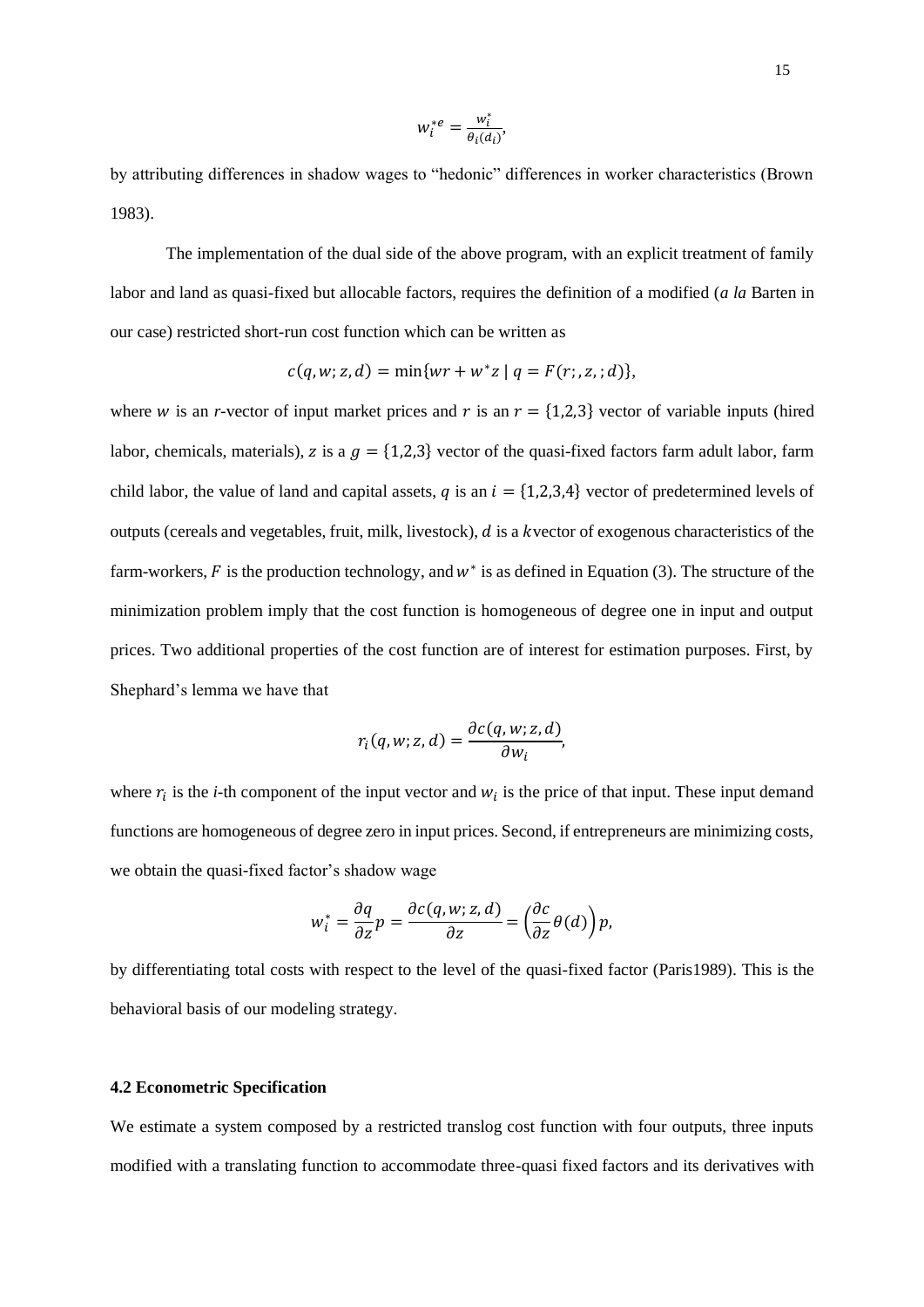respect to input prices. Quasi-fixed inputs act as exogenous factors modifying the cost function via shifting. The translog total cost function modified via a translating transformation (Pollak and Wales 1981, Lewbel 1985) can be written as

$$
\ln c(q, w; z, d) = \alpha_0 + \sum_{i=1}^{4} \alpha_i \ln q_i + \sum_{r=1}^{3} \beta_r \ln w_r + \sum_{g=1}^{2} \gamma_g \ln(z_g \theta_g(d)) + \gamma_{g=3} \ln z_{g=3}
$$
  
+  $0.5 \sum_{i=1}^{4} \sum_{j=1}^{4} \alpha_{ij} \ln q_i \ln q_j + 0.5 \sum_{r=1}^{3} \sum_{s=1}^{3} \beta_{rs} \ln w_r \ln w_s$   
+  $\sum_{r=1}^{3} \sum_{i=1}^{4} \gamma_{ri} \ln w_r \ln q_i + \sum_{r=1}^{3} \sum_{k=1}^{5} \varsigma_{rk} \ln w_r \ln d_k$ , (4)

where  $w_r$  is the market price of input *r*.

The scaling demographic function

$$
\theta_g(d) = \exp\left(\sum_{j=1}^3 \delta_j d_j\right) \tag{5}
$$

is specified as linear in the logarithm function of the exogenous characteristics  $d$ . The set of demographic characteristics transforming adult work includes the gender of the household's head, the types of the consumed goods considering if they are produced within or outside the family, and the level of technology that is used to cultivate the plots. On the other hand, the set of children's characteristics includes the number of students in the family, the average age of child family members and the consumption score indicating increasing adequacy of consumption for values higher than 12.

Using Shephard's lemma, the derivatives of the cost function with respect to the logarithm of input prices can be written as

$$
s_r = \beta_r + \sum_{s=1}^3 \beta_{rs} \ln w_s + \sum_{i=1}^4 \gamma_{ri} \ln q_i + \sum_{k=1}^5 \varsigma_{rk} \ln d_k,
$$

where  $s_r = -\frac{w'x}{c}$  $\frac{d^2 x}{dr^2} = -\frac{\partial \ln c}{\partial \ln w}$  is the cost share of the *r*-th input. Homogeneity of degree one inw of the cost function implies the following parametric restrictions

$$
\sum_{r=1}^{3} \beta_r = 1, \sum_{r=1}^{3} \gamma_{ri} = \sum_{r=1}^{3} \beta_{rs} = \sum_{r=1}^{3} \varsigma_{rk} = 0,
$$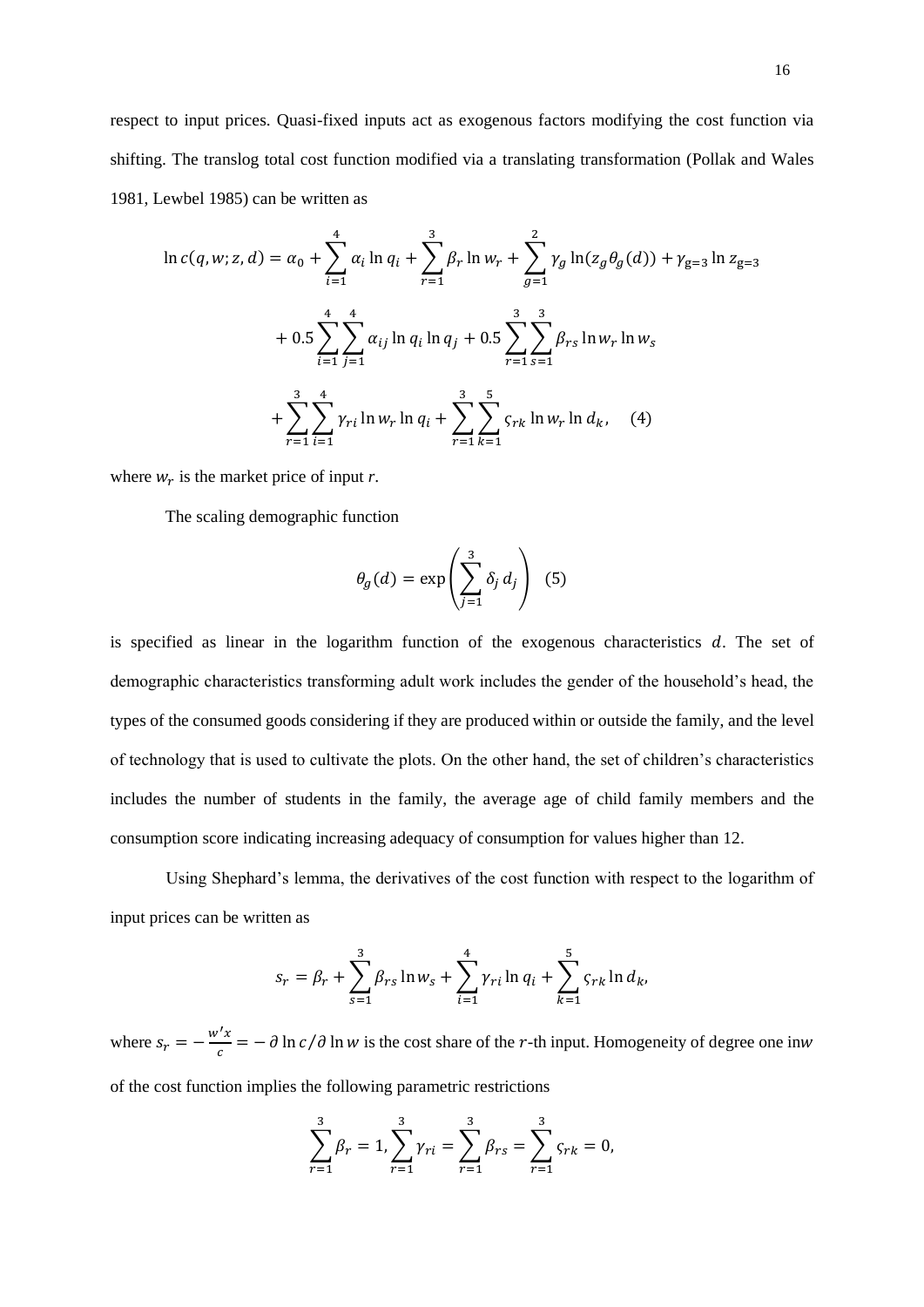and symmetry

$$
\alpha_{ij} = \alpha_{ji}, \beta_{rs} = \beta_{sr}.
$$

In general, the properties derived from the optimization structure of the model can be tested. In the present case, linear homogeneity in prices and symmetry are imposed as maintained hypothesis. Considering total farm costs as obtained by the sum of the short run costs to the imputed costs of the quasi-fixed inputs, it is possible to evaluate the shadow wage of on farm labor. The shadow wage is derived as the marginal effect of a long-run change in fixed factors on total costs

$$
w_z^* = \frac{\partial c(q, w; z, d)}{\partial z_g} = \frac{\partial \ln c(q, w; z, d)}{\partial \ln z_g} \frac{c}{z_g} = \gamma_g \frac{c}{z_g},\tag{6}
$$

where  $c$  and  $z_g$  are total costs and adult or child working hours respectively.

The effect of demographic characteristics on total costs correspond to the following partial contribution

$$
\frac{\partial c}{\partial d_j} = \frac{\partial \ln c(q, w; z, d)}{\partial d_j} c = (\gamma_g \delta_j) c,
$$

which allows to derive the effective shadow wage of adult and child labor

$$
w_z^{*e} = w_z^* + \frac{\partial c}{\partial d_j}
$$

given by the sum of the shadow wage  $w_z^*$  to the marginal productivity of labor provided by the characteristics of the worker.

#### **4.3 Econometric Estimation**

One of the main problems encountered in the estimation of the shadow wages for the Nepalese agricultural sector is the modeling of multiple-output production technologies and of zero realizations because not all farms produce all outputs using all inputs. We deal with this censoring problem by adopting an extension of the Heckman model to estimate a system of equations with censored variables.

To deal with the censoring in the input equation for hired labor, we make use of the Generalized Heckman approach which extends the Heckman two-step estimator extended to a system of censored equations. This method gives unbiased estimates as compared to the maximum simulated likelihood method (Hajivassiliou, McFadden, and Ruud 1996) using simulated multiple integrals to reproduce the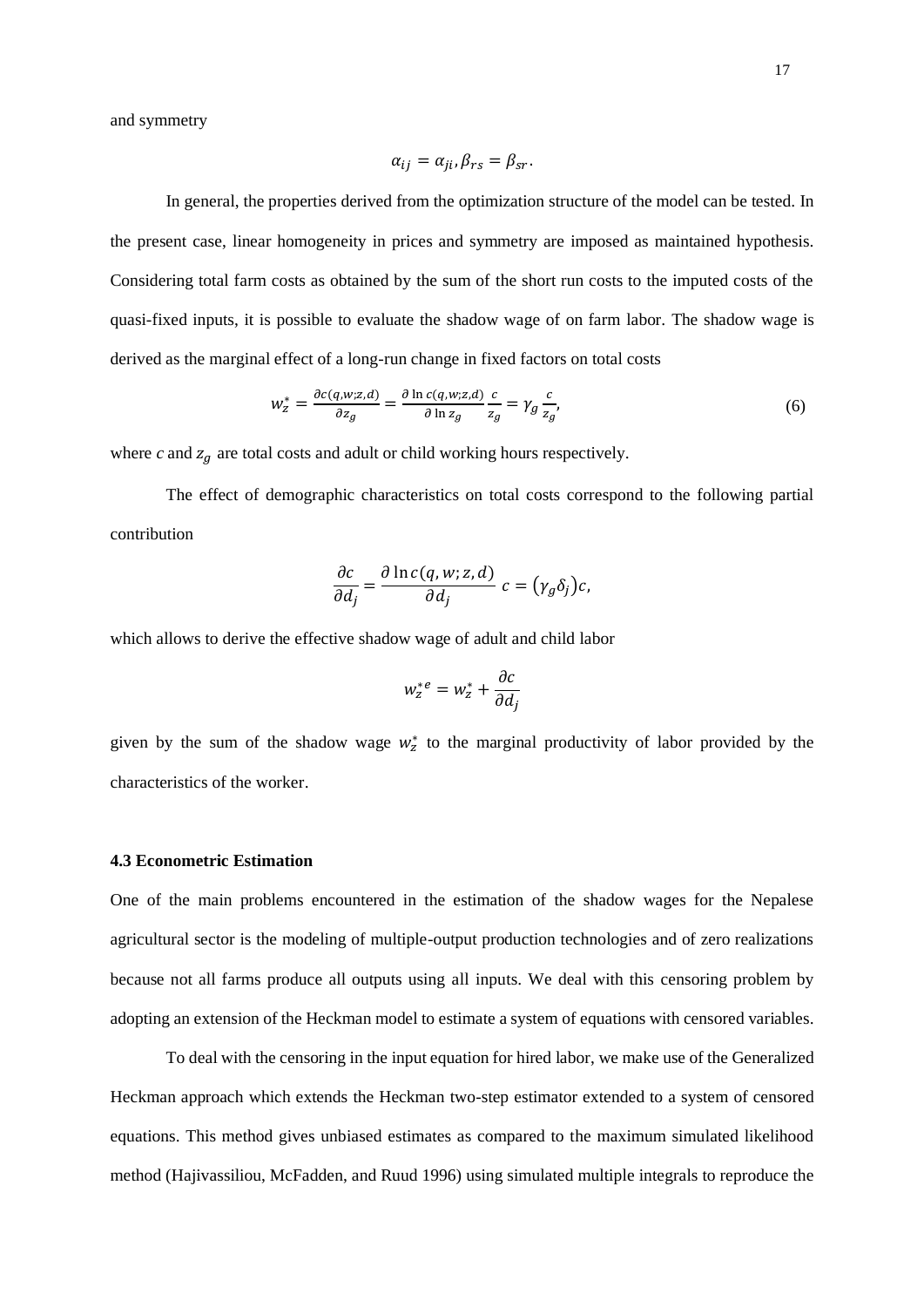statistical process that generated the zero realizations (Arias and Perali 2003).<sup>10</sup>

Our approach assumes that the zero realizations are the outcome of a rational economic choice or that they are determined by physical, technological, or normative constraints. This justifies a Tobit structure. The data generating process that we assume reproduces the unconstrained choice of not undertaking a certain activity if the output price is below a reservation price corresponding to a breakeven point. In a general representation of a system of equations with censored endogenous variables, each equation in the system can be written as

$$
y_i = f_i(x_i, \beta_i) + u_i \; if f_i(x_i, \beta_i) + u_i > 0,
$$
\n
$$
y_i = 0 \; if f_i(x_i, \beta_i) + u_i < 0,
$$
\n(6)

where  $y_i$  is the endogenous variable corresponding to the *i*-th equation in the system,  $x_i$  is a vector of explanatory variables,  $\beta_i$  is a vector of parameters and  $u_i$  is a random variable. Precisely,  $u_i$  is the *i*-th component of a multivariate normal random vector u of mean zero and variance  $\Sigma$ . Therefore  $u_i \sim$  $N(0, \sigma_i^2)$ , where  $\sigma_i^2$  is the *i*-th diagonal term of the matrix  $\Sigma$ .

The Generalized Heckman procedure transforms the system of censored equations in (5) into a system of uncensored equations by using the appropriate correction. We start by considering the expected value of the endogenous variable conditional on a positive observation

$$
E[y_i|y_i > 0] = f_i(x_i, \beta_i) + \sigma_i \frac{\phi(f_i(x_i, \beta_i)\sigma_i)}{\Phi(f_i(x_i, \beta_i)\sigma_i)},
$$

where  $\phi$  and  $\Phi$  are respectively the probability density function and the cumulative density function of a standard normal distribution. Then, the unconditional mean (conditional only on explanatory variables) is

$$
E[y_i|x_i] = f_i(x_i, \beta_i) \Phi\left(\frac{f_i(x_i, \beta_i)}{\sigma_i}\right) + \sigma_i \phi\left(\frac{f_i(x_i, \beta_i)}{\sigma_i}\right).
$$

Using the expression for the unconditional expected value of each endogenous variable we consider the

 $10$  In the simulated maximum likelihood approach the variance covariance matrix of the parameters is a full matrix, while in the generalized Heckman estimator only the diagonal terms can be estimated.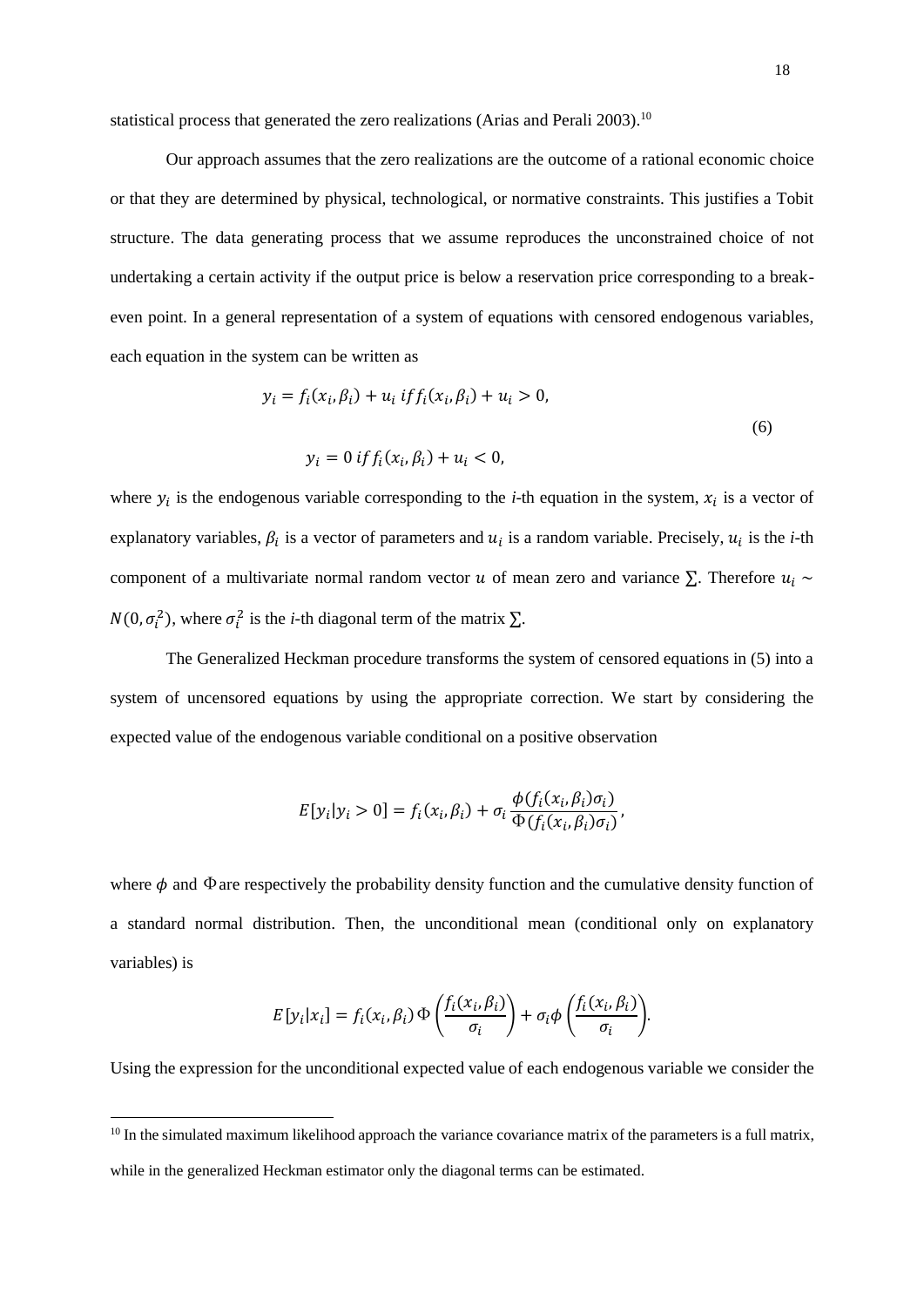following system of uncensored equations

$$
y_i = f_i(x_i, \beta_i) \Phi\left(\frac{f_i(x_i, \beta_i)}{\sigma_i}\right) + \sigma_i \phi\left(\frac{f_i(x_i, \beta_i)}{\sigma_i}\right) + \xi_i,
$$

where  $\xi_i = y_i - E[y_i|x_i]$  and  $\xi_i$  is the *i*-th element of a random vector  $\xi$ . To deal with the presence of endogeneity in input quasi-fixed factors the control function approach has been used, combining the use of external and Lewbel's generated instruments as exposed in the Appendix.

## **5. Data**

The empirical analysis is based on the Nepal Living Standard Survey 1996.<sup>11</sup> The estimation has been carried out on a sample of 2,380 farm households obtained excluding observations relative to singles (2.16 per cent), landless households (23 per cent), non-farming households (3.44 per cent), those farming households without adults self-employed in agriculture (0.56 per cent), and households with head younger than 17 years old (0.15 per cent).

Table 4 shows the descriptive statistics of the farm household sample used in the estimation along with standard deviation, minimum and maximum values. The table also reports the definitions of the variables and the unit of measurement. In the presence of sharecropping contracts, which are found in 18 per cent of the sample, and for subsistence farms, representing 33 per cent of the cases (Table 4), prices are not observed and have been imputed using *ad hoc* techniques. This measurement aspect is crucial because without output prices the implicit valuation of labor corresponding to the value of the farm marginal product cannot be derived.

<sup>&</sup>lt;sup>11</sup> The NLSS survey is made up of the following eleven sections: 1) Socio-demographic information such as age, education, paid working hours, and wages; 2) Family and children 10-14 years old paid working hours and family wages; 3) Health information at the household level of aggregation; 4) Farming and livestock; 5) Production, sales and prices of agricultural activities; 6) Expenditure on agricultural inputs; 7) Credit and savings; 8) Remittance and transfers, plus other income; 9) Household consumption and expenditure; 10) Geographic location of the household. For the purpose of estimating the shadow wage of child labor it is relevant to report that the data do not include information on the specific tasks carried out in the farm by each household member.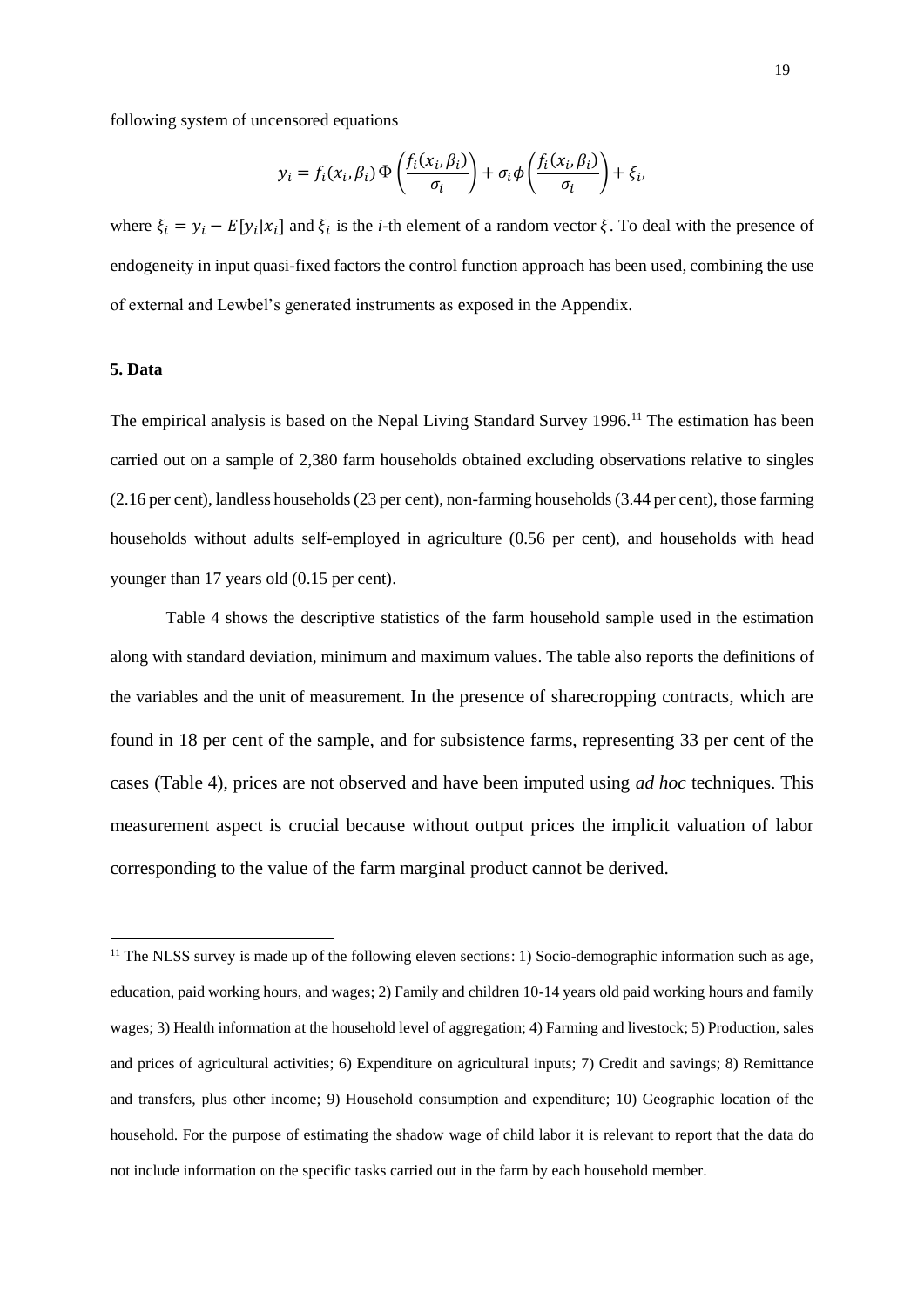Total costs have been computed as the sum of variable and fixed costs including adult and child labor and the use value of land and capital assets. In particular, family labor is evaluated as the accounting value left after having paid all other factors of production and value of fixed assets is computed as the 1 per cent of the overall value of land and capital. Output prices of subsistence farms have been imputed with the prevailing average price in the observed location of the farm. Note that when fixed costs are included, then by construction total costs equal total revenues  $(TR)$  because the accounting value of fixed costs is computed assuming a long run perspective. Total fixed costs  $(TFC)$ are composed by the opportunity cost of the money invested in the fixed plant *R* and the fixed costs associated with fixed labor. The return to family labor ( $RFL$ ) is defined as  $RFL = TR - TVC - R$ , where  $TVC$  are total variable costs. Given this accounting construction, profits are zero and total costs equal total revenues. We assume that when  $RFL > 0$ , then the returns to family labor are sufficient to keep a family farming in the long run.

The farm characteristics included in the analysis are the regional dummies distinguishing the Eastern and Central regions from the other regions of Nepal and the Terai planes. The dummies for sharecropping and subsistence farming, a farm status predetermined with respect to the timing of production decisions, are intended to capture some crucial structural and institutional characteristics of the Nepalese farming mode. The estimates consider the presence of endogeneity in adult on-farm labor, implementing a 2SRI approach using both external and generated instruments as illustrated in detail in the Appendix, which provides unbiased and consistent estimates (Terza, Basu and Rathouz 2008) using both the selected external instruments and the generated ones.

#### **6. Results**

The estimates of the modified translog cost function obtained using a maximum likelihood procedure are presented in Table 5. The proportion of significance of the parameters is homogenous across the group of prices, outputs (cereals and vegetables, fruit, milk, livestock) and demographic characteristics.

In the case of a translog cost function specification, analyzing the Allen elasticity matrix corresponds to analyze the Hessian matrix of the translog cost function of the second derivatives with respect to prices, to check for the curvature (Perali 2000, Christev and Featherstone 2009). The Allen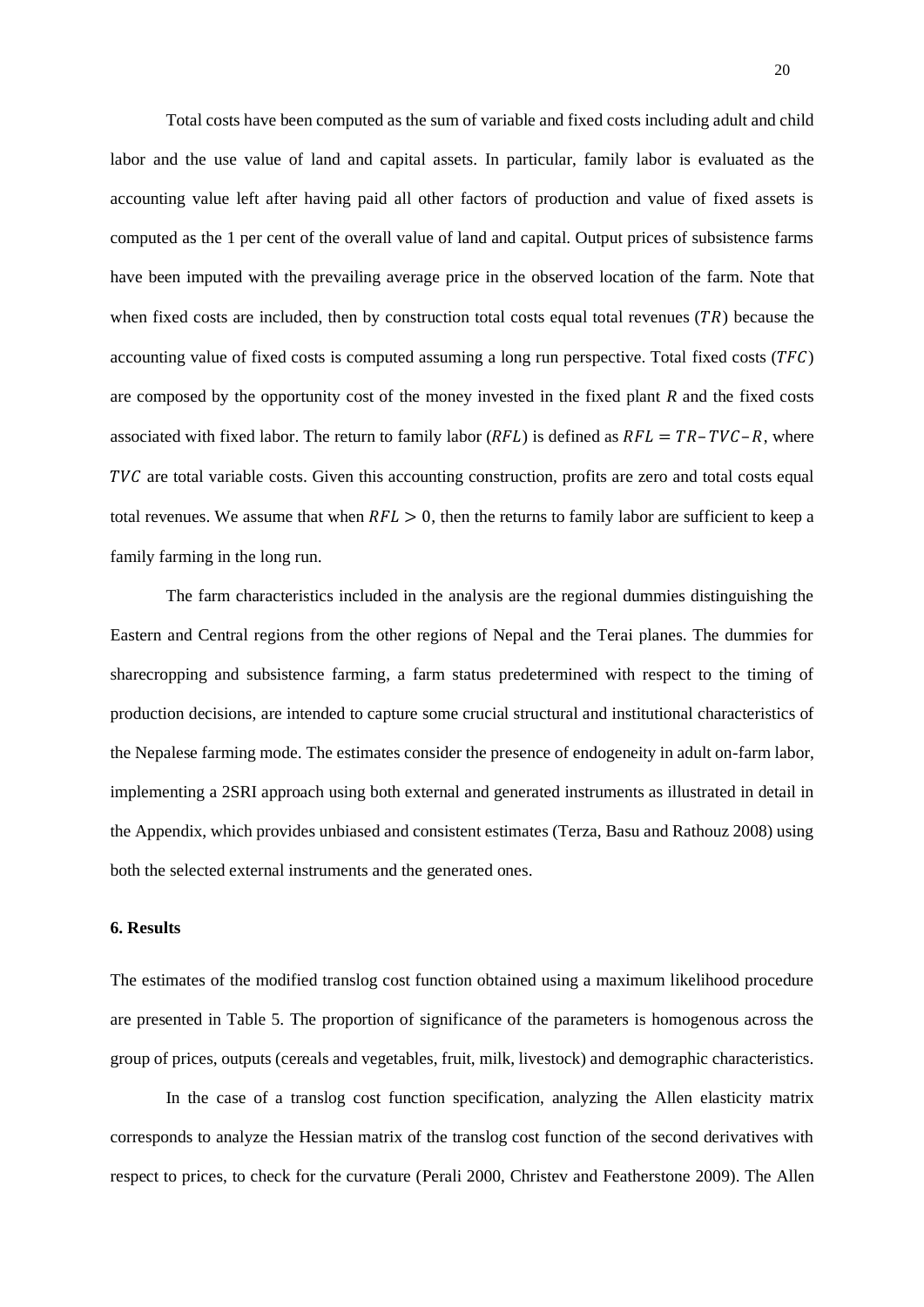elasticities of substitution for the three variable inputs, hired labor, chemicals and materials, reported in Table 6 show the correct sign along the diagonal. This evidence says that at the data means the curvature of the cost function is regular. The own impact of hired labor is highly elastic. The inputs are all substitutes. The marginal effects of farm characteristics and fixed factors on total farm costs are presented in Table 7. In the Eastern regions of Nepal and in subsistence farming, where the agricultural product is not sold on the market, costs are relatively higher. Costs are lower where sharecropping is the mode of agricultural production, in Terai plans and in central Nepal. In the case of sharecropping the marginal evaluation of labor is based on the value of total production farmed not just on the proportion of production sold on the market after having paid the rent to the landlord. Similarly, the shadow wage of workers producing in subsistence farms is evaluated at an imputed price. The coefficients associated with the fixed factors are the marginal effect on total costs. The coefficient then provides a direct evaluation of the shadow wage as illustrated in Equation (4). As expected, the effect of adult and child labor is positive and significantly different from zero.

The estimated adults' and children's shadow wages are presented in Table 8. The shadow wages are evaluated 1) at the unconditional mean of all the variables,  $E(w_i^*), 2$  conditional on positive levels of child labor,  $E(w_i^* | z_2 > 0)$ , 3) conditional on absence of child labor but in presence of children 10-14,  $E(w_i^* | z_2 = 0 \& \text{ nchild1014} > 0)$ . In addition the three shadow wages as previously defined are also evaluated conditional on subsistence status (i.e.  $E(w_i^* | Subsist = 1)$ ,  $E(w_i^* | z_2 > 0 \& Subsist = 1)$ 1) and  $E(w_i^*|z_2 = 0 \& \nuchl d1014 > 0 \& \nsubsist = 1)$ .

When child labor is present, the adult and child wage differential is about 0.304 rupees per hour

$$
w_a^* - w_c^* = 1.186 - 0.882 = 0.304,
$$

corresponding to a child-adult wage ratio of  $w_c^*/w_a^* = 0.744$ . The shadow value of the child productivity is more than a half of the adult at the data mean. This result shows that adult and child labor are not perfect substitutes (Basu 1999 and 2000).

Adult and child shadow wages estimated using the dual approach fit the Nepalese shadow economy closely. Comparison of the estimated shadow wages with the market wage of a hired worker,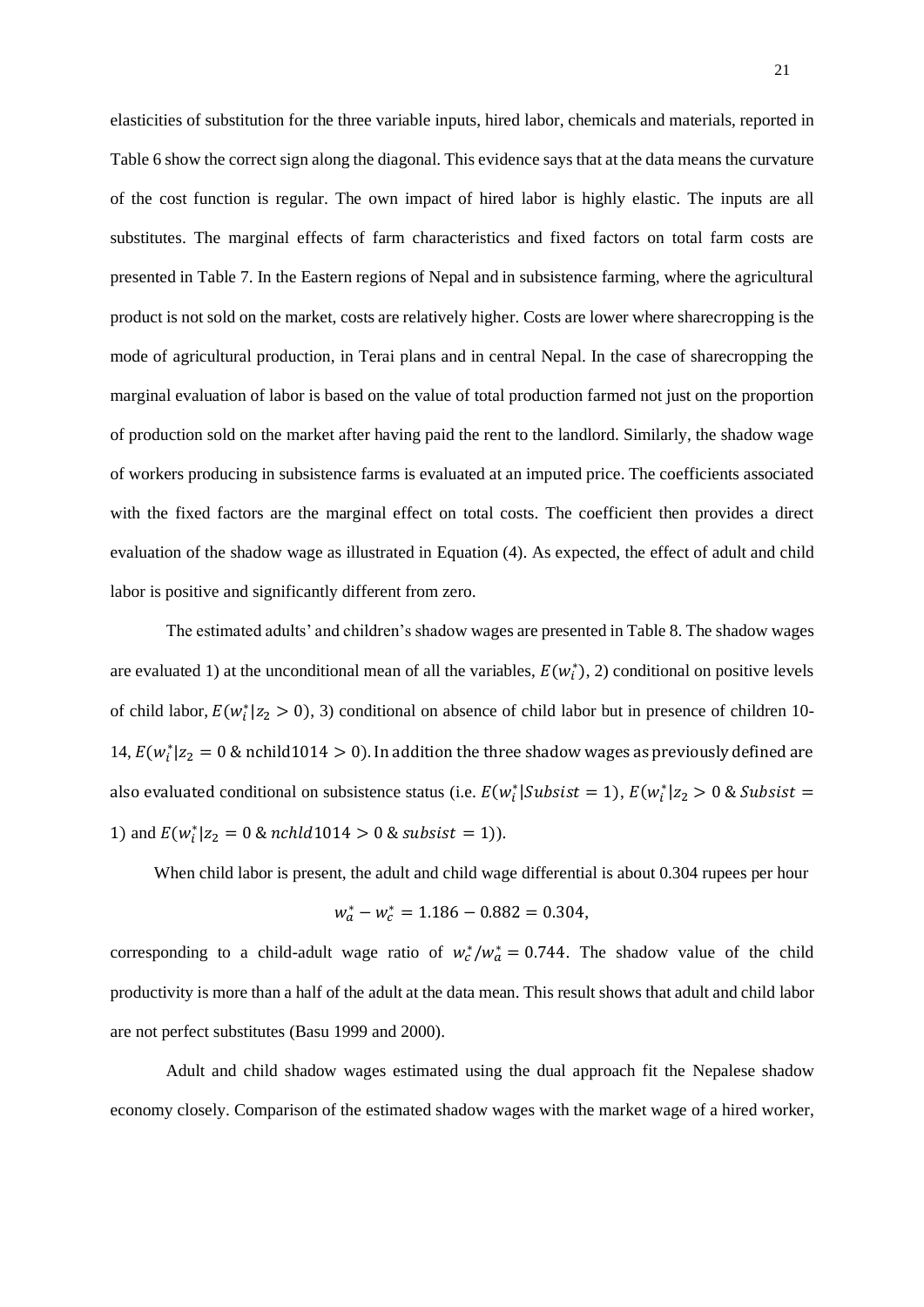which we have calculated to be of 1.86 rupees per hour,<sup>12</sup> provides the evidence for directly testing the separability hypothesis. For example, when there are working children, the estimated shadow wage is lower than the market wage (Table 8, Column b). Further, the shadow wage for subsistence farming does not significantly differ from the market wage (Table 8, Column d). We may then conclude that the separable representation of the Nepalese farm households is not consistent with the data.

With the contribution of child labor, the total household wage sums up to 2.068 rupees per hour. Families with such a low-income experience severe poverty and may feel strongly pressured to send children to work. However, we may also consider the possibility that households employ children because of lack of alternatives in the use of their time (school not present, school costs to high, or low return to education), which may generate a situation of "over-employment" that reduces productivity.

When children are not working but are present in the household, the value of the adult productivity is 3.613 rupees per hour (Table 8, Column c). Assuming that an adult family member works on average 8 daily hours per 288 days in a year, or equivalently 2,304 hours in a year, the annual contribution to the household income is 2,732.54 rupees in the presence of working children that is under the per capita poverty line. Instead, when there are children who are not working, the annual contribution to the household income is 8,324.35 rupees that is above the poverty line.

Conditional on a situation of subsistence, the adult and child wage differential is 0.430 rupees per hour,  $w_a^* - w_c^* = 0.937 - 0.507 = 0.430$ , corresponding to a child-adult wage ratio of  $w_c^*/w_a^* =$ 0.541. In this situation, the shadow value of child productivity is about a half of the adult at the data mean. When there are working children, the adult shadow wage is 0.937 rupees per hour (Table 8, Column e). When children are present in the household but they're not working, the value of the adult productivity is 3.191 rupees per hour (Table 8, Column f). Under subsistence conditions, and

<sup>&</sup>lt;sup>12</sup> In our sample only 2.6 per cent of farms hire permanent workers. On average, these farms hire less than two full-time workers (1.45) and the cost for each worker is about 4,292 rupees per year. Note that a permanent hired worker earns an amount of money slightly lower than the estimated poverty line, 4,404 rupees (Prennushi 1999). If each employee works on average 2,304 hours a year, then the wage for hired labor is 1.863 rupees per hour. Note that in 1997 one US \$ corresponds to 63 Nepali rupees.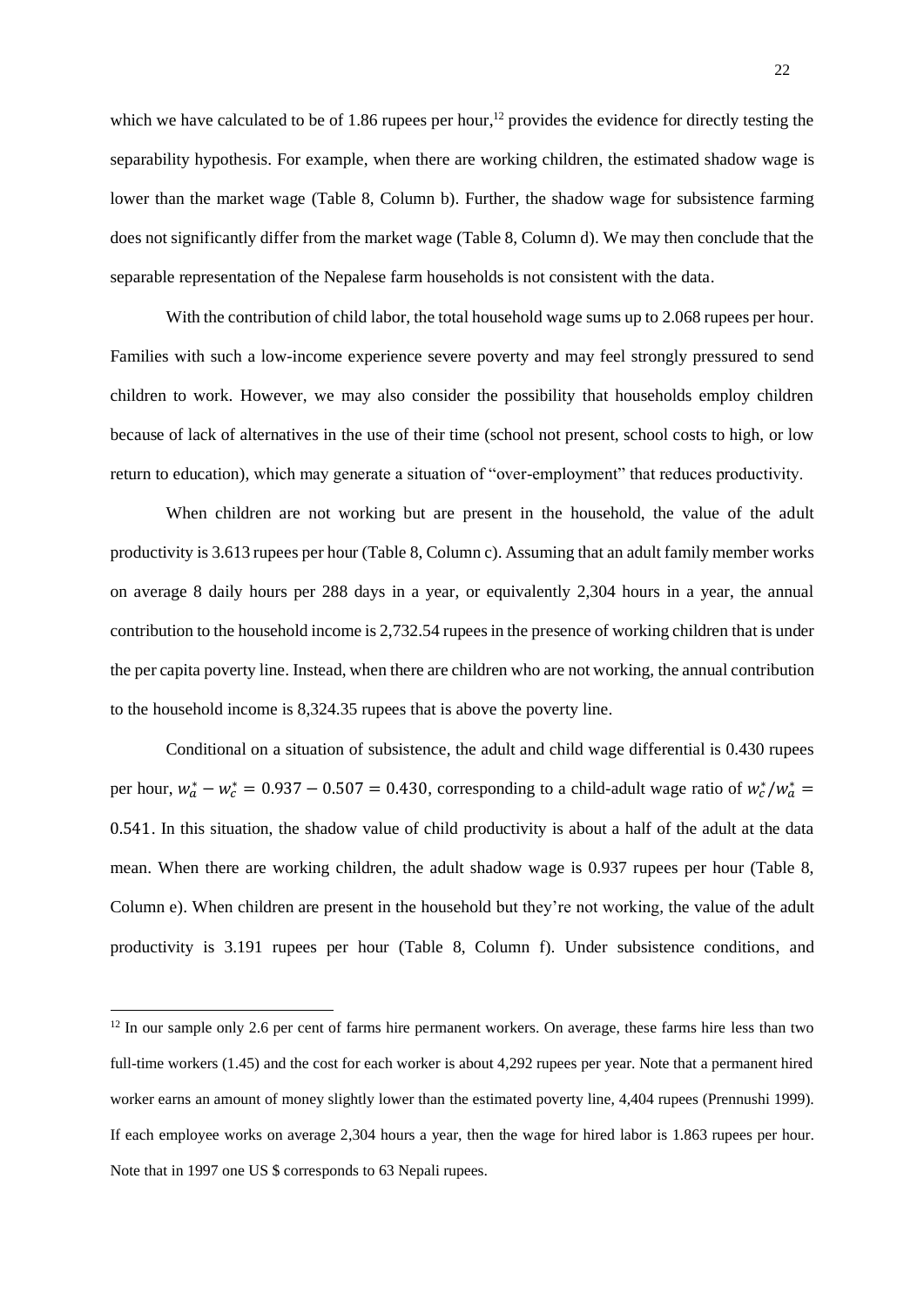maintaining the assumption that an adult family member works 2,304 hours in a year, the annual contribution of an adult to the household income in presence of working children falls lower, and it is about 2,158.85 rupees, which is less than half the poverty line. Instead, the annual contribution of an adult to household income in presence of non-working children is above the poverty line (7,352.06 rupees). Results underline the fact that under any condition of the household, children are occupied in farm-household work when their involvement is more demanded.

It is important to remark that the degree of adult/child substitutability is affected by differences in characteristics. For example, an educated child going to school may be a better substitute for the labor performed by an adult with a low level of education. Therefore, a proper comparison between shadow wages should take into consideration differences in the effectiveness in performing the work, as it can be deduced from the different characteristics of adult and child labor employed in the farm. Considering not just the difference in productivity between adults and children, but also the households' characteristics that may affect productivity, improves the goodness of fit of the econometric model.

Table 9 shows that the use of technology in agricultural activities has a positive impact on the productivity of the adults. The effective shadow wage of farmers with a male head, with high level of household consumption of home products, and adopting a higher level of farming technology is significantly larger. Effective shadow wages for children are positively influenced by high level of adequacy of consumption. As it is reasonable to expect, children's productivity is lower when consumption levels are inadequate and precarious health conditions affect their performance. On the other hand, effective shadow wages are negatively influenced by the presence of students.<sup>13</sup>

From these estimates, we may conclude that the child marginal contribution to the shadow farm economy in Nepal is about three fourths of the contribution of the adult, and about one half under

<sup>&</sup>lt;sup>13</sup> We also test the degree of homogeneity of the demographic modifying function  $\theta_g(d) = \sum_{j=1}^3 \delta_j d_j$  as in Dickens *et al.* (1993) and Perali (2003). Homogeneity of degree zero in demographic characteristic *d* implies that coefficients of the scaling function must satisfy the following constraint  $\sum_{j=1}^{3} \delta_j = 0 \ \forall g = a, c$ . An F-test of the unrestricted model accepts the null hypothesis on the parameters restriction both for adults' and children's on-farm labor. This evidence is also supported by likelihood ratio tests available from the authors upon request.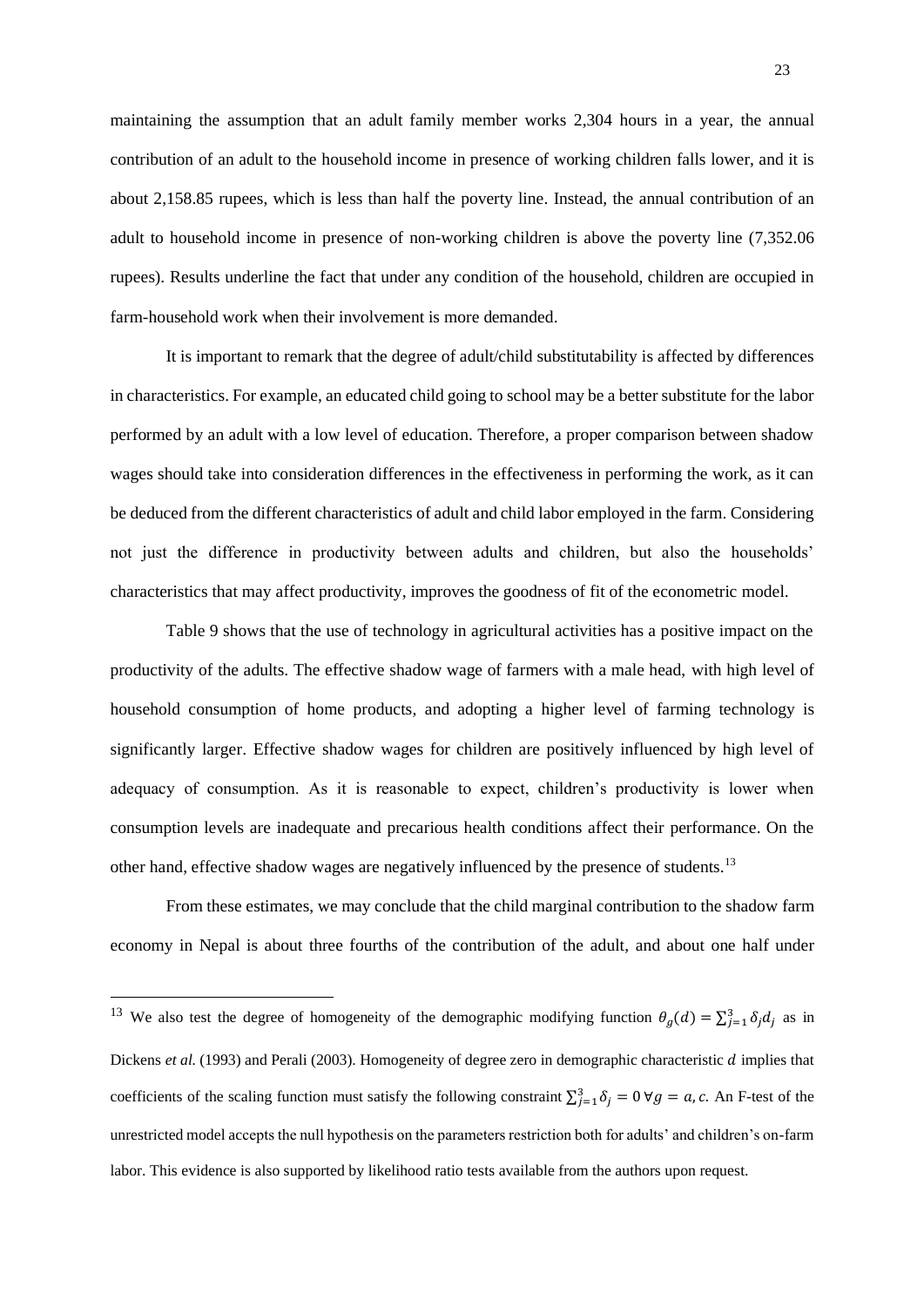subsistence conditions. Considering that children in Nepal provide 17.6 per cent of rural labor, in terms of annual working hours, we may attribute to children a contribution of 13.09 per cent of the value of Nepalese agricultural production and of 9.52 per cent under subsistence conditions.

This represents a substantial contribution to agricultural production in Nepal and clearly illustrates the important role that child labor plays in the Nepalese economy. It is also very important to assess whether and to what extent child labor does help poor households to meet their subsistence needs. If the role of child labor in guaranteeing the subsistence of the household were negligible, then policy actions should be focused on reducing the direct and indirect costs of accessing education, on improving returns to education, on raising awareness of the importance of education. Less attention should be paid to the returns to child labor and to the need to compensate the household for forgone income.

In order to gauge whether the presence of a working child has a significant impact both on the level of poverty and inequality, we simulate the distribution of household income for the households with working children as if children were not contributing the value of their labor. We then compare the associated measures of poverty and inequality with the measures for the whole sample and the households with and without working children. Table 10 shows the headcount, poverty gap, the Foster, Greer and Thorbecke indexes and standard measures of dispersions along with the Gini coefficient for the whole sample and the subgroups of interest. Farming households with working children (Table 10) have higher levels of poverty both in terms of number of households below the poverty line and in terms of depth and severity of poverty. These figures would be substantially higher if the children were not working. If the contribution of child labor is subtracted from household income, there is an increase of 7 percentage points in the number of households below the poverty line. The headcount ratio increases from 53 to 68 per cent. Child work contributes to keep a large number of households above the poverty line. The fact that the poverty gap ratio also increases significantly when we assume children were not working suggests that child labor is vital for very poor households. The absence of the additional source of revenues provided by the children may push those households well below subsistence. This is also reflected in the increase in the Sen and FGT index in the simulated case. The difference in the impact on inequality for the actual and simulated situation, as described by standard measures of dispersion and the Gini coefficient, is negligible.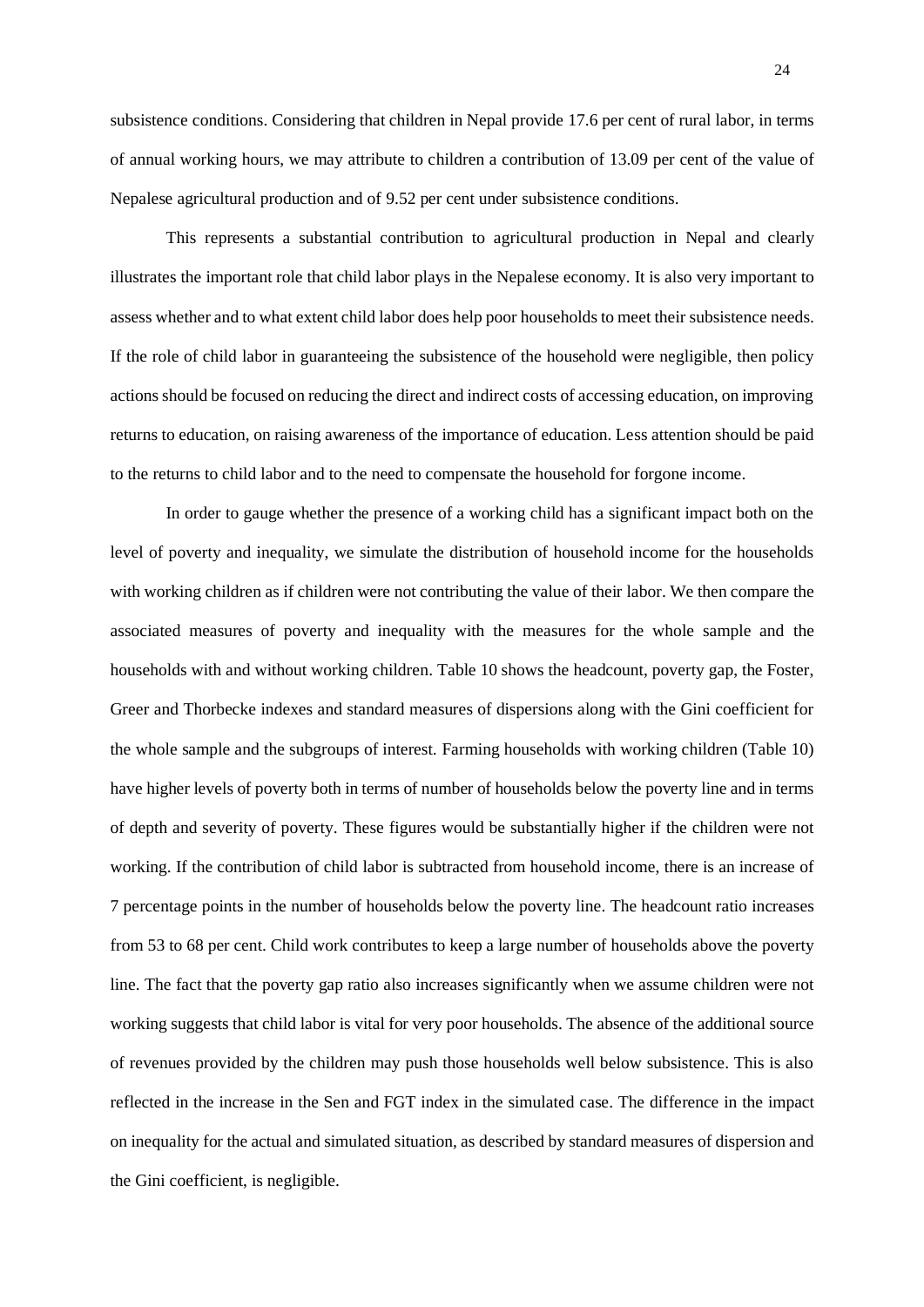## **7. Conclusions**

This work estimates the shadow and effective shadow wages of children in Nepal. The identification strategy differs from the previous literature (Jacoby 1993, Skoufias 1994) because it adopts a dual approach and a Barten-type household technology, which is necessary to differentiate child labor from adult one. This approach is pursued because the primal representation of the technology does not allow treating fixed and variable factors differently. Normally rural labor markets are assumed to be perfect and fixed factors are evaluated implicitly at their market value rather than at their implicit shadow value. Shadow prices are appropriate when farm and household decisions are non-separable, which should be the case where agricultural labor and other factor markets often fail or are missing as in Nepal.

The estimation of shadow wages for family labor is then carried out using a cost function rather than a production function. Based on the evidence of a direct test for separability, which compares estimated shadow wages with the market wage, we conclude that the separable representation of the Nepalese farm households is not consistent with the data.

Shadow wages specific to adults and children are inferred modeling observable heterogeneity about the different characteristics of adults and children that may affect productivity. The present study is the first application adopting household technologies to identify the productivity of child labor.

The estimated child shadow wage is, at the mean, about 75 per cent of the adult shadow contribution. This conclusion may not be generalized. For example, in terms of the effective shadow wage obtained by a child with inadequate consumption, the degree of substitutability is significantly lower. According to these results, children contribute about 13.09 per cent of the value of total agricultural production in Nepal. Considering that agriculture is responsible for 81 per cent of Nepalese GDP at least 10.60 per cent of Nepalese GDP is produced by children. The simulation about the impact on poverty and inequality associated with the children pooling or not their income shows that children significantly contribute to lower poverty at the household level and, at a lesser extent, to reduce inequality.

From a policy point of view, it is important to ask how much of the value of the output produced by children remains under their control. When children offer their time outside the household enterprise, then they may maintain full, partial or no ownership of their incomes. On the other hand, in the case that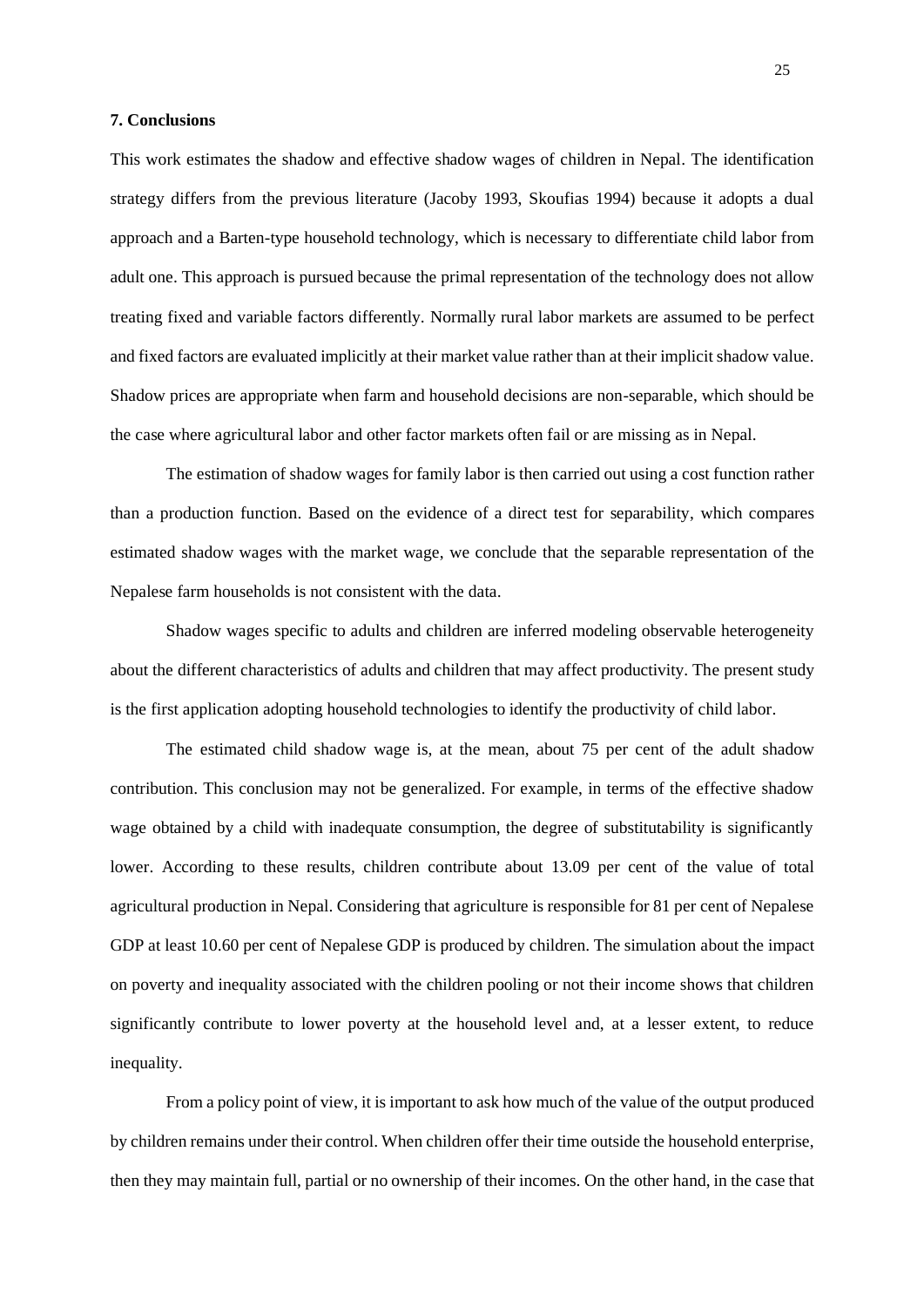children are employed on-farm, the value of the child product is managed by the adults, who are the final claimants and responsible for the redistribution of income within the household. This question can find an answer at the household level if we can measure how the resources produced by the children from their work on the farm are redistributed within the household. The investigation of this issue, which requires a collective approach to the modelling of the farm household, is going to be the object of our future research.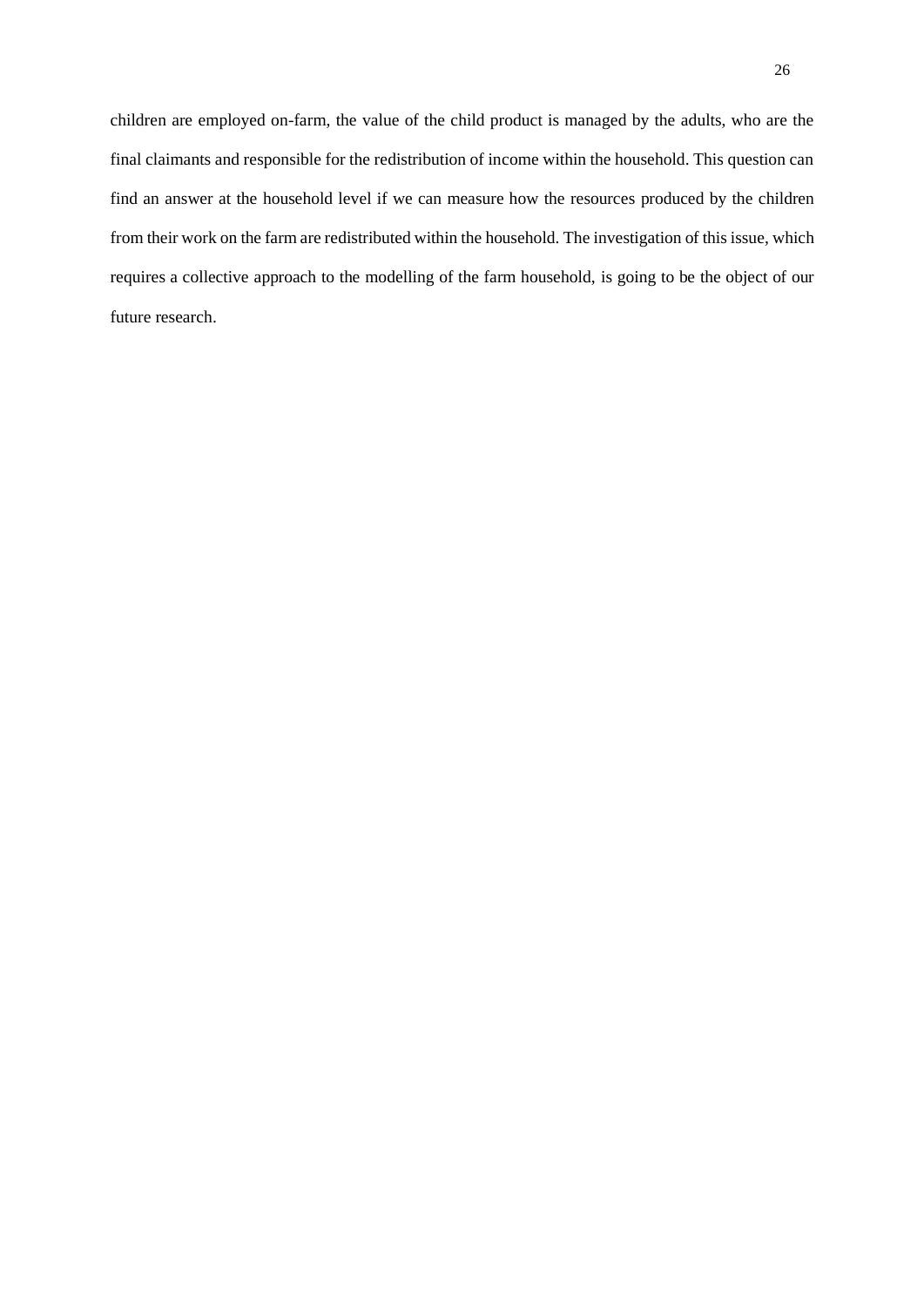#### **References**

- André, P., E. Delesalle, and C. Dumas (2021): "Returns to Farm Child Labor in Tanzania," *World Devolopment*, 138: 105181.
- Arias, C., V. Atella, R. Castagnini, and F. Perali (2003): "Estimation of the Sharing Rule between Adults and Children and Related Equivalence Scales within a Collective Consumption Framework," in *Household Behaviour, Equivalence Scales, Welfare and Poverty*, eds. Dagum, C. and G. Ferrari, Physica-Verlag.
- Arias, C. and F. Perali (2003): "Estimation of System of Equations with Corner Solutions: a Comparison of the Generalized Heckman Procedure, Minimum Distance and Maximum Simulated Likelihood," mimeo, University of Verona.
- Balhotra, S. and C. Heady (2003): "Child Farm Labour: The Wealth Paradox," *World Bank Economic Review*, 17(2): 197-227.
- Barten, A.P. (1964): "Family Composition, Prices and Expenditure Patterns," in *Econometric Analysis for National Economic Planning: 16th Symposium of the Colston Society*, eds. P. Hart, G. Mills, and J. K. Whitaker, London: Butterworth.
- Basu, K. (1999): "Child Labour: Cause, Consequence, and Cure, with Remarks on International Labour Standards," *Journal of Economic Literature*, 37(3): 1083-119.
- \_\_\_\_\_\_\_ (2000): "The Intriguing Relation between Adult Minimum Wage and Child Labour," *Economic Journal*, 110(462): C50-C61.
- Basu, K. and P.H. Van (1998): "The Economics of Child Labour," *American Economic Review*, 88(3): 412-27.
- Becker, G.S. (1965): "A Theory of Allocation of Time," *Economic Journal*, 75(299): 493-517.
- Benjamin, D. (1992): "Household Composition, Labour Markets, and Labour Demand: Testing for Separation in Agricultural Household Models," *Econometrica*, 60(2): 287-322.
- [Bhukuth](https://www.emeraldinsight.com/author/Bhukuth%2C+Augendra), A. and J. [Ballet](https://www.emeraldinsight.com/author/Ballet%2C+J%C3%A9r%C3%B4me) (2006): "Is Child Labour a Substitute for Adult Labour? A Case Study of Brick Kiln Workers in Tamil Nadu, India," *International Journal of Social Economics*, 33(8): 594-600.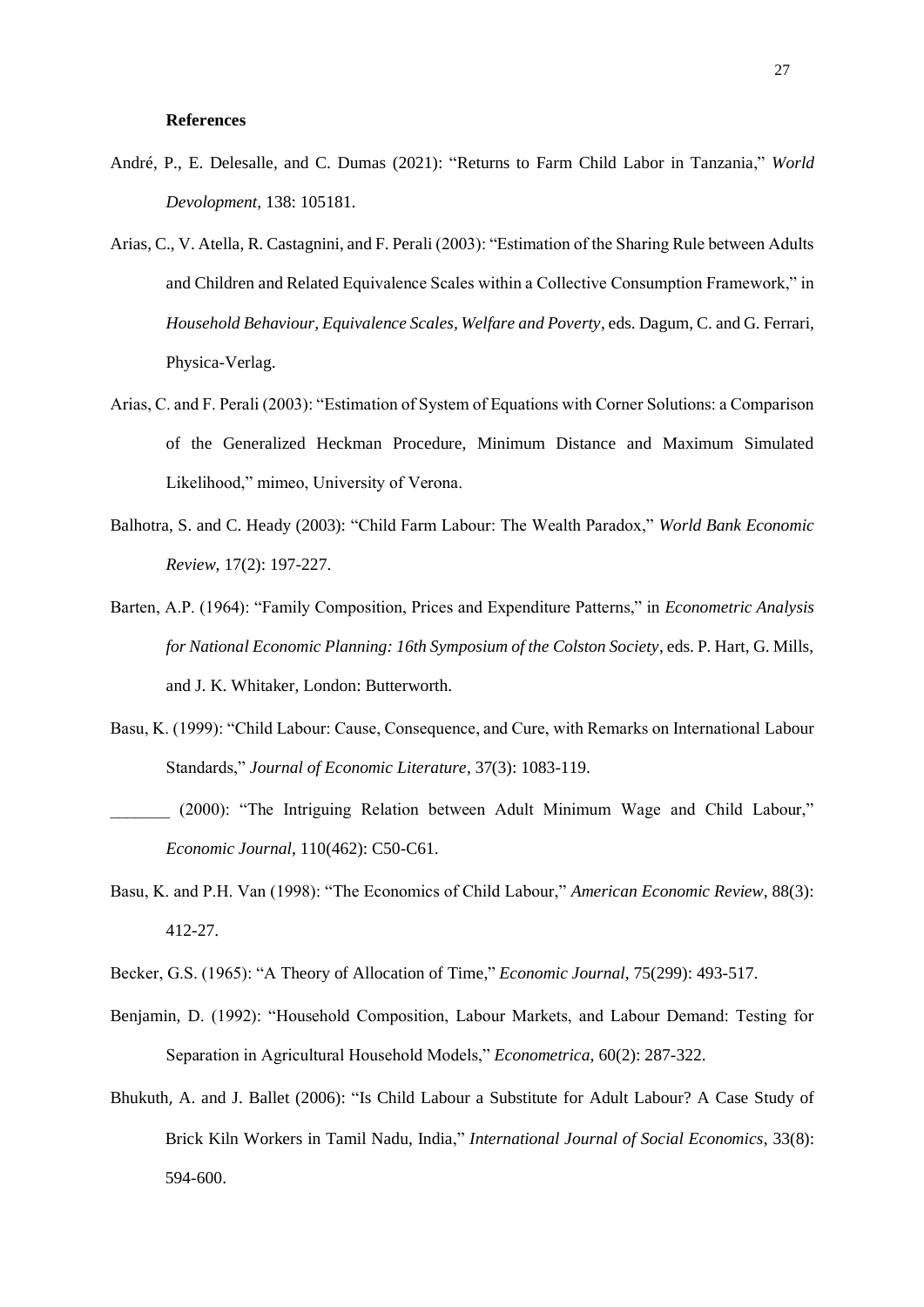- Brown, J.N. (1983): "Structural Estimation in Implicit Markets," in *The Measurement of Labour Cost*, ed. J. E. Triplett, Chicago: Chicago University Press.
- CBS, Central Bureau of Statistics Nepal (2005): "Poverty Trends in Nepal 1995-96 and 2003-04. Report," Central Bureau of Statistics, Government of Nepal, Kathmandu.
- Chayanov, A.V. (1986): *The Theory of Peasant Economy*, Madison: The University of Wisconsin Press (original edition 1926).
- Chavas, J.P., M. Menon, E. Pagani and F. Perali (2018): "Collective Household Welfare and Intrahousehold Inequality," *Theoretical Economics*, 13 (2): 667–696.
- Chiappori, P.A. (1992): "Collective Labor Supply and Welfare," *Journal of Political Economy*, 100(3): 437-67.
- Christev, A. and A.M. Featherstone (2009): "A Note on Allen-Uzawa Partial Elasticities of Substitution: The Case of the Translog Cost Function," *Applied Economics Letters*, 16(11): 1165-1169*.*
- Datt, G. and L. Uhe (2019): "A Little Help May Be No Help at All: Size of Scholarships and Child Labour in Nepal," *Journal of Development Studies,* 55(6): 1158-1181.
- Deb, P. and F.C. Rosati (2002): "Determinants of Child Labor and School Attendance: The Role of Household Unobservables," UCW Working Paper, [http://www.ucw-project.org/.](http://www.ucw-project.org/)
- Deolalikar, A.B. and W. Vijverberg (1987): "A Test of the Heterogeneity of Family and Hired Labour in Asian Agriculture," *Oxford Bulletin of Economics and Statistics*, 49(3): 291-305.
- Dickens, R., V. Fryand, and P. Pashardes (1993): "Non-Linearities and Equivalence Scales," *Economic Journal*, 103(417): 359-368.
- Dillon, B. and C. Barrett (2017): "Agricultural Factor Markets in Sub-Saharan Africa: An Updated View with Formal Tests for Market Failure," *Food Policy*, 67: 64-77.
- Dillon, B., P. Brummund, and G. Mwabu (2019): "Asymmetric Non-separation and Rural Labor Markets," *Journal of Development Economics*, 139: 78-96.
- Donni, O. (2007): "Collective Household Labor Supply: Theory and Application," *Economic Journal*, 117(516): 94-119.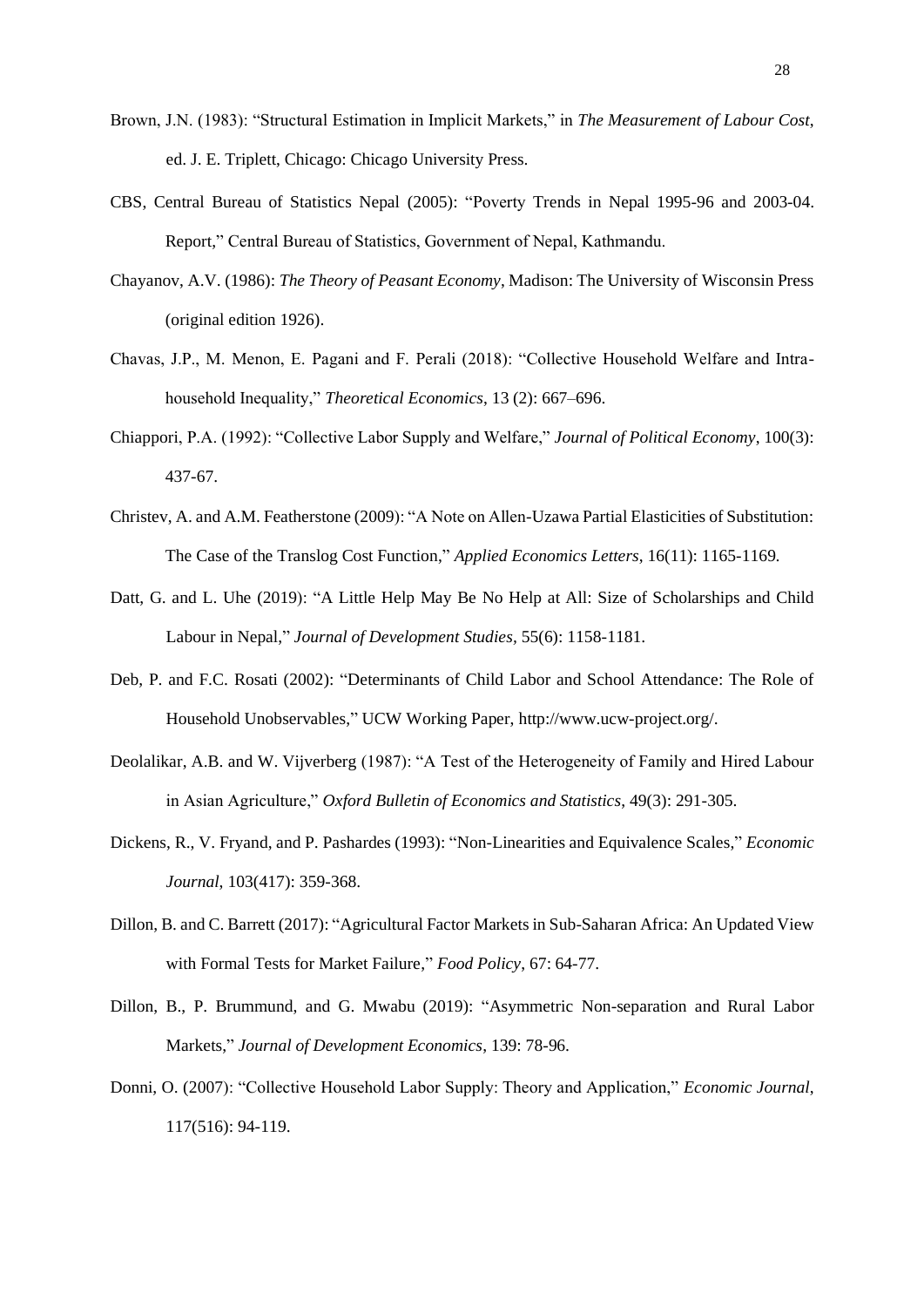- Dumas, C. (2007): "Why Do Parents Make their Children Work? A Test of the Poverty Hypothesis in Rural Aareas of Burkina Faso," *Oxford Economic Papers*, 59(2): 301-329.
- Guarcello, L., F. Mealli, and F.C. Rosati (2010): "Household Vulnerability and Child Labour: the Effects of Shocks, Credit Rationing and Insurance," *Journal of Population Economics*, 23: 169- 198.
- Hajivassiliou, V., D. McFadden, and P. Ruud (1996): "Simulation of Multivariate Normal Rectangle Probabilities and their Derivatives: Theoretical and Computational Results," *Journal of Econometrics*, 72(1-2): 85-134.
- Hill, B., M. Goll, J. Karlsson, C. Kingombe, N. Keita, N. Okidegbe, D. McGranahan, R. Bollman, S. Pfuderer, F. Perali, J. Johnson, M. Morehart, and C. Salvioni (2007): *The Wye Group handbook: Rural Households' Livelihood and Well-Bring - Statistics on Rural Development and Agriculture Household Income*, Washington, DC: World Bank.
- Huffman, W. (2001): "Human Capital: Education and Agriculture," *Handbook of Agricultural Economics, Vol. I*, eds. B. Gardner and G. Rausser, Amsterdam: Elsevier Science B.V.
- Jacoby, H.G. (1993): "Shadow Wages and Peasant Family Labour Supply: An Econometric Application to Peruvian Sierra," *Review of Economic Studies*, 60(4): 903-21.
- Kumbhakar, S.C. and C.A. Knox-Lovell (2000): *Stochastic Frontier Analysis*, Cambridge: Cambridge University Press.
- LaFave, D. and D. Thomas (2016): "Farms, Families, and Markets: New Evidence on Completeness of Markets in Agricultural Settings," *Econometrica*, 84(5): 1917:1960.
- LaFave, D., E. Peet, and D. Thomas (2020): "Farm Profits, Prices and Household Behavior," NBER Working Paper 26636.
- Lambert, S., and T. Magnac (1994): "Measurement of Implicit Prices of Family Labour in Agriculture: An Application to Cote d'Ivoire," in *Agricultural Household Modelling and Family Economics*, eds. F. Caillavet, H. Guyomard, and R. Lifran, Amsterdam: Elsevier Science B. V.
- Lewbel, A. (1985): "A Unified Approach to Incorporating Demographic or Other Effects into Demand Systems," *Review of Economic Studies*, 52(2):1-18.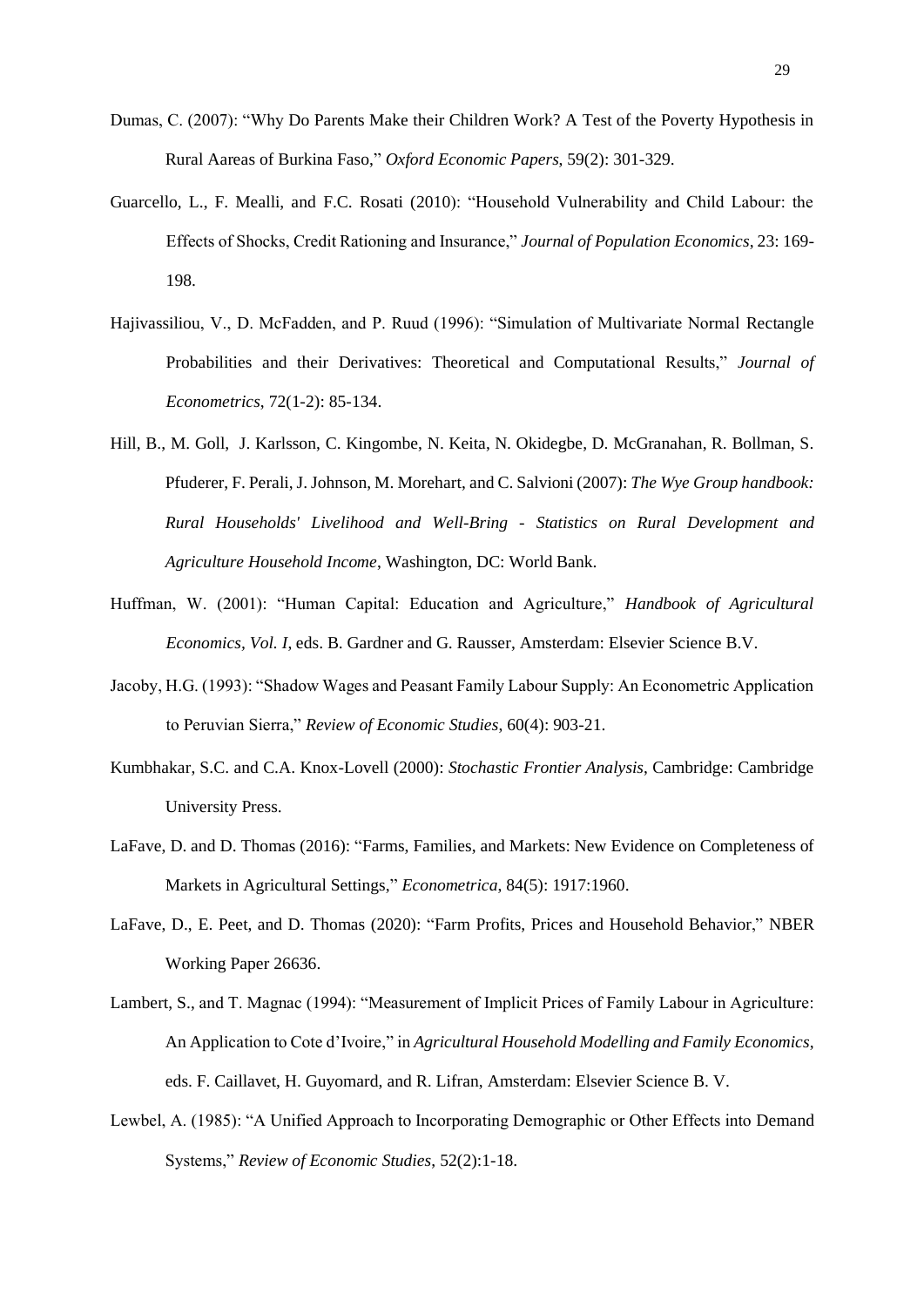(2012): "Using Heteroscedasticity to Identify and Estimate Mismeasured and Endogenous Regressor Models," *Journal of Business & Economic Statistics*, 30(1): 67-80.

- Lewbel, A., Y. Dong, and T.T. Yang (2012): "Comparing Features of Convenient Estimators for Binary Choice Models with Endogenous Regressors," *Canadian Journal of Economics*, 45: 809-829.
- Jones, M., F. Kondylis, J. Loeser, and J. Magruder (2020): "Factor Market Failures and the Adoption of Irrigation in Rwanda," NBER Working Paper 26698.
- Matteazzi, E., M. Menon, and F. Perali (2017): "The Collective Farm-household Model: Policy and Welfare Simulations," *Applied Economic Perspectives and Policy,* 39(1): 111-153.
- Menon M., F. Perali and L. Piccoli (2018): "Collective Consumption: An Application to the Passive Drinking Effect," *Review of Economics of the Household*, 16(1): 143-169.
- Nepal, A. and M. Nepal (2012): "Is Child Labour a Substitute for Adult Labour? The Relationship between Child Labour and Adult Illness in Nepal," *International Labour Review*, 151:109-121.
- Paris, Q. (1989): "A Sure Bet on Symmetry," *American Journal of Agricultural Economics*, 71(2): 344- 351.
- Pavoni, N. and F. Perali. (2000): "Analisi Dinamica dell'Azienda-Famiglia," in *Microeconomia Applicata*, ed. F. Perali, Roma: Carocci.
- Perali, F. (2000): "*Microeconomia Applicata*", ed. F. Perali, Roma: Carocci. (2003): "The Behavioral and Welfare Analysis of Consumption," Kluwer Academic
	- Publisher.
- Pollak, R. and T.J. Wales (1981): "Demographic Variables in Demand Analysis," *Econometrica,* 49(6):1533-51.
- Prennushi (1999): "Nepal: Poverty at the Turn of the Twenty-First Century," Report No. IDP 174 Washington D. C.: World Bank.
- Rosati, F.C. (2022): "Child Labor Theories and Policies," in *Handbook of Labor, Human Resources and Population Economics*, Zimmermann K.F. (eds), *Springer,* https://doi.org/10.1007/978-3-319- 57365-6\_307-1.

Rosati, F.C. and Z. Tzannatos (2006): "Child Labour in Vietnam," *Pacific Economic Review*, 11(1): 1-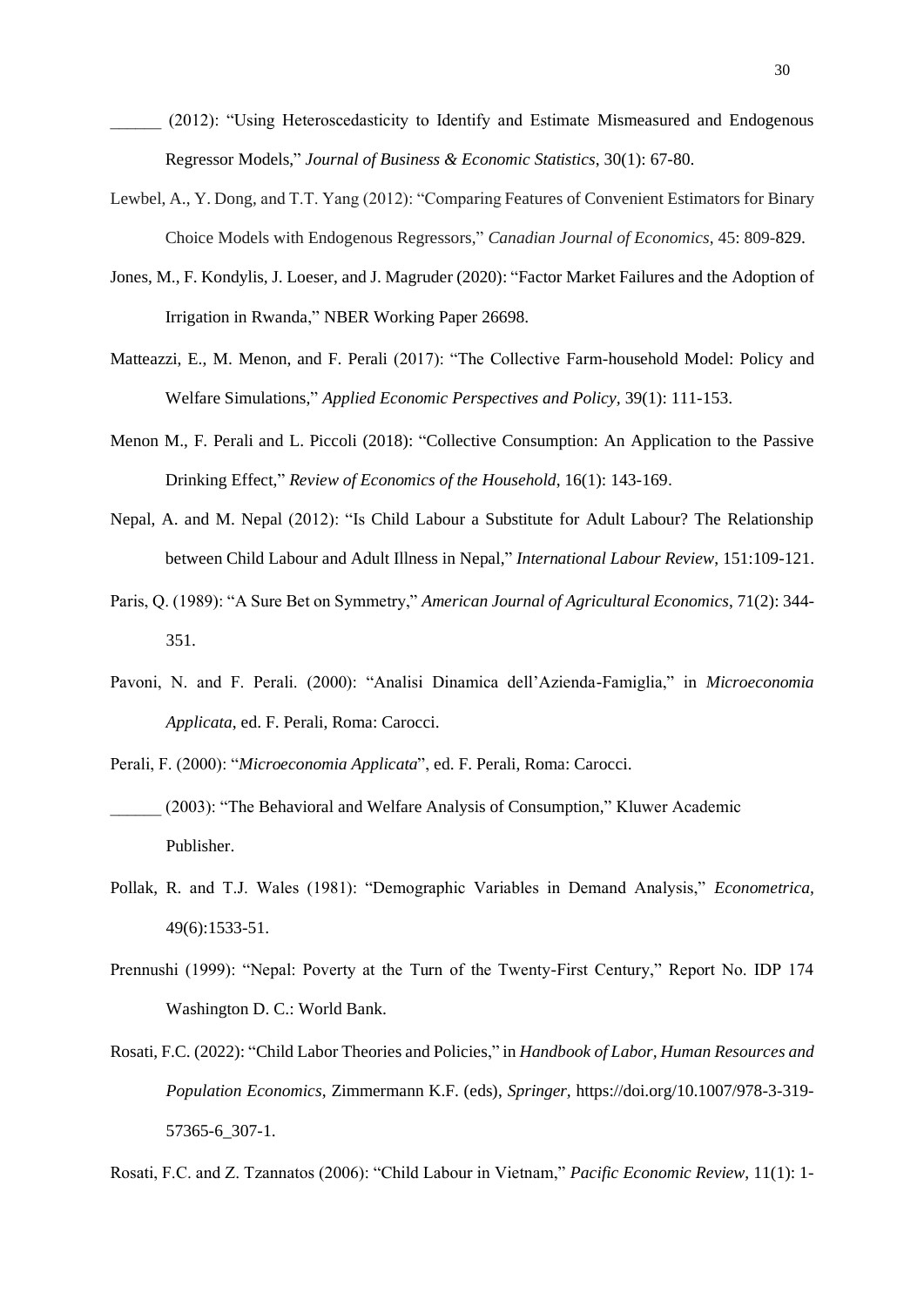- Rosenzweig, M.R. (1980): "Neoclassical Theory and the Optimizing Peasant: An Econometric Analysis of Market Family Labour Supply in a Developing Country," *Quarterly Journal of Economics*, 94(1): 31-55.
- Sam, V.N. (2016): "The Poverty Hypothesis and Intergenerational Transmission of Child Labor: Evidence from Ghana," *African Journal of Economic Review*, 4(2): 74-91.
- Sen, A.K. (1966): "Peasants and Dualism with and without Surplus Labour," *Journal of Political Economy*, 74(5): 425-50.
- Singh, I.J., L. Squire, and J. Strauss (1986): *Agricultural Household Models: Extensions, Applications, and Policy*, Baltimore: John Hopkins Press.
- Shafiq, M.N. (2007): "Household Schooling and Child Labor Decisions in Rural Bangladesh," *Journal of Asian Economics,* 18(6): 946–966.
- Sherin, K. and L. Scott (2015), "Measuring Children Work in South Asia: Perspectives from National Household Surveys," *International Labour Organization (ILO).*
- Skyt Nielsen, H. and A. Dubey (2002): "Child Labour in Rural India: A Micro-Economic Perspective," *Indian Journal of Labour Economics,* 45(3): 479-496.
- Skoufias, E. (1994): "Using Shadow Wages to Estimate Labour Supply of Agricultural Households," *American Journal of Agricultural Economics*, 76(2): 215-27.
- Terza, J. V., A. Basu and P. J. Rathouz (2008): "Two-Stage Residual Inclusion Estimation: Addressing Endogeneity in Health Econometric Modeling," *[Journal of Health Economics](https://www.sciencedirect.com/science/journal/01676296)*, [27\(3](https://www.sciencedirect.com/science/journal/01676296/27/3)): 531-543.
- Udry, C. (1996): "Gender, Agricultural Production, and the Theory of the Household," *Journal of Political Economy*,104(5): 1010-46.
- Yotopoulos, P. A. and L. J. Lau (1973): "A Test for Relative Economic Efficiency: Some Further Results," *American Economic Review*, 63(1): 214-23.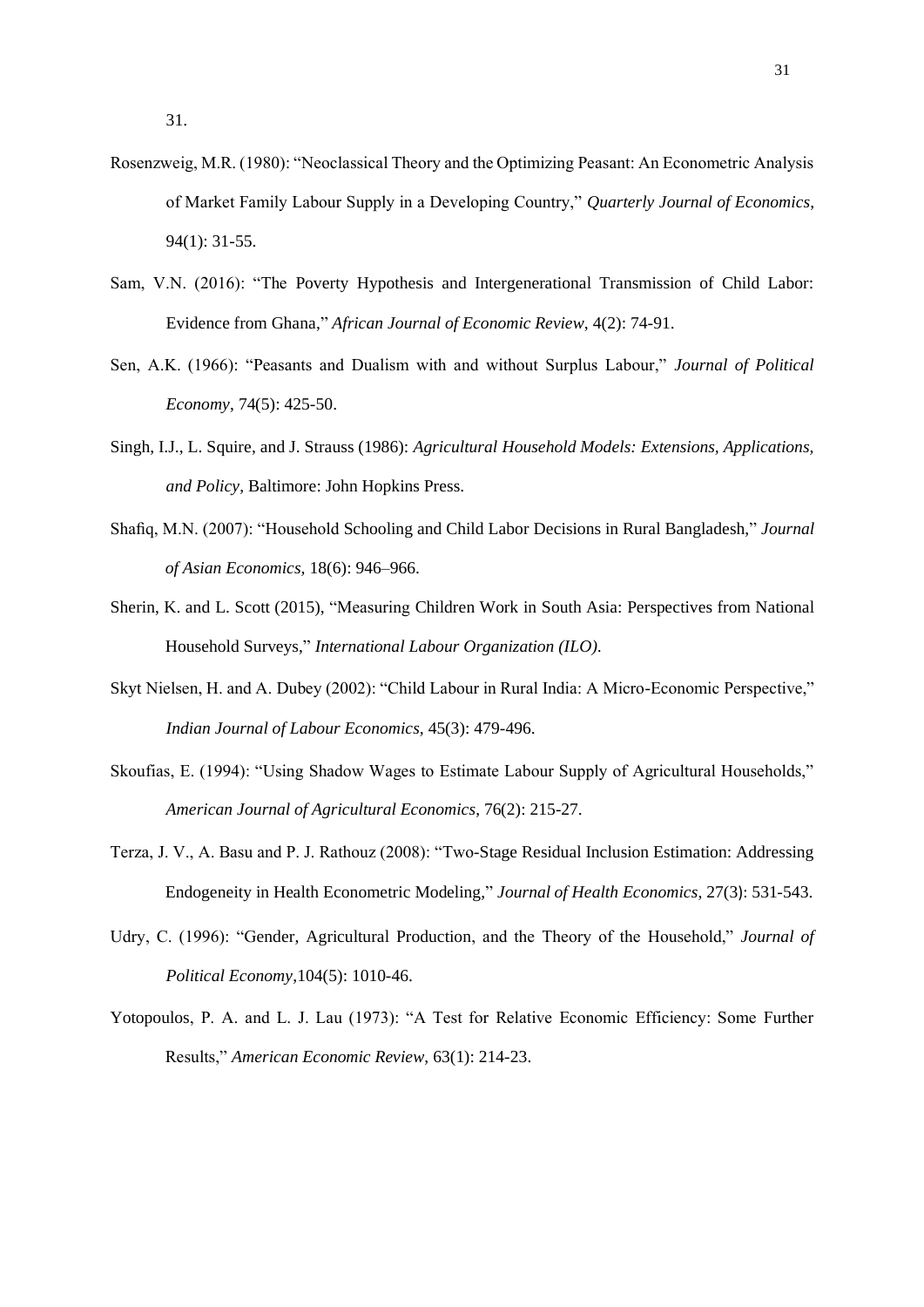|                                | <b>NLSS</b> | Households with at least a child 10-14 years old |                            |                                |  |  |
|--------------------------------|-------------|--------------------------------------------------|----------------------------|--------------------------------|--|--|
|                                |             | With non-<br>working<br>children                 |                            | With non-working children      |  |  |
|                                |             |                                                  | Self-employed in<br>agric. | Not self-employed in<br>agric. |  |  |
|                                | (a)         | (b)                                              | (c)                        | (d)                            |  |  |
| No. of observations            | 3,373       | 1,032                                            | 642                        | 72                             |  |  |
| Eastern                        | 0.213       | 0.234                                            | 0.181                      | 0.181                          |  |  |
| Central                        | 0.391       | 0.370                                            | 0.347                      | 0.403                          |  |  |
| Western                        | 0.185       | 0.231                                            | 0.115                      | 0.208                          |  |  |
| Mid-West                       | 0.107       | 0.090                                            | 0.181                      | 0.083                          |  |  |
| Far-West                       | 0.104       | 0.076                                            | 0.176                      | 0.125                          |  |  |
| Mountain                       | 0.121       | 0.074                                            | 0.188                      | 0.042                          |  |  |
| Hill                           | 0.516       | 0.571                                            | 0.379                      | 0.444                          |  |  |
| Terai                          | 0.363       | 0.356                                            | 0.433                      | 0.514                          |  |  |
| Head's education               | 1.914       | 3.102                                            | 0.643                      | 2.319                          |  |  |
| Head's age                     | 44.70       | 45.47                                            | 45.18                      | 42.24                          |  |  |
| No. of adults                  | 3.220       | 3.354                                            | 3.358                      | 2.806                          |  |  |
| No. of children 10-14          | 0.753       | 1.408                                            | 1.523                      | 1.528                          |  |  |
| No. of children 0-18           | 2.757       | 3.505                                            | 4.040                      | 3.667                          |  |  |
| Family size                    | 5.977       | 6.859                                            | 7.399                      | 6.472                          |  |  |
| Total consumption <sup>a</sup> | 49,053      | 61,789                                           | 37,434                     | 53,579                         |  |  |

**Table 1.** Demographic Characteristics of the Nepal Living Standard Survey (NLSS)

Notes: <sup>a</sup> Annual household total consumption is in rupees.

| Table 2. Average Children's Annual Working Hours by Quintile of Household Total Consumption and |  |  |
|-------------------------------------------------------------------------------------------------|--|--|
| by Working Sector                                                                               |  |  |

| Quintile           | <b>NLSS</b> | With working children      |                             |  |  |
|--------------------|-------------|----------------------------|-----------------------------|--|--|
|                    |             | Self-employed in<br>agric. | Not self-employed in agric. |  |  |
| No. of observation | 3,373       | 642                        | 72                          |  |  |
| 1 <sup>st</sup>    | 242         | 1,311                      | 1,183                       |  |  |
| 2 <sup>nd</sup>    | 403         | 1,386                      | 1,666                       |  |  |
| 3 <sup>rd</sup>    | 284         | 1,164                      | 1,376                       |  |  |
| 4 <sup>th</sup>    | 239         | 1,104                      | 1,196                       |  |  |
| 5 <sup>th</sup>    | 112         | 812                        | 1,095                       |  |  |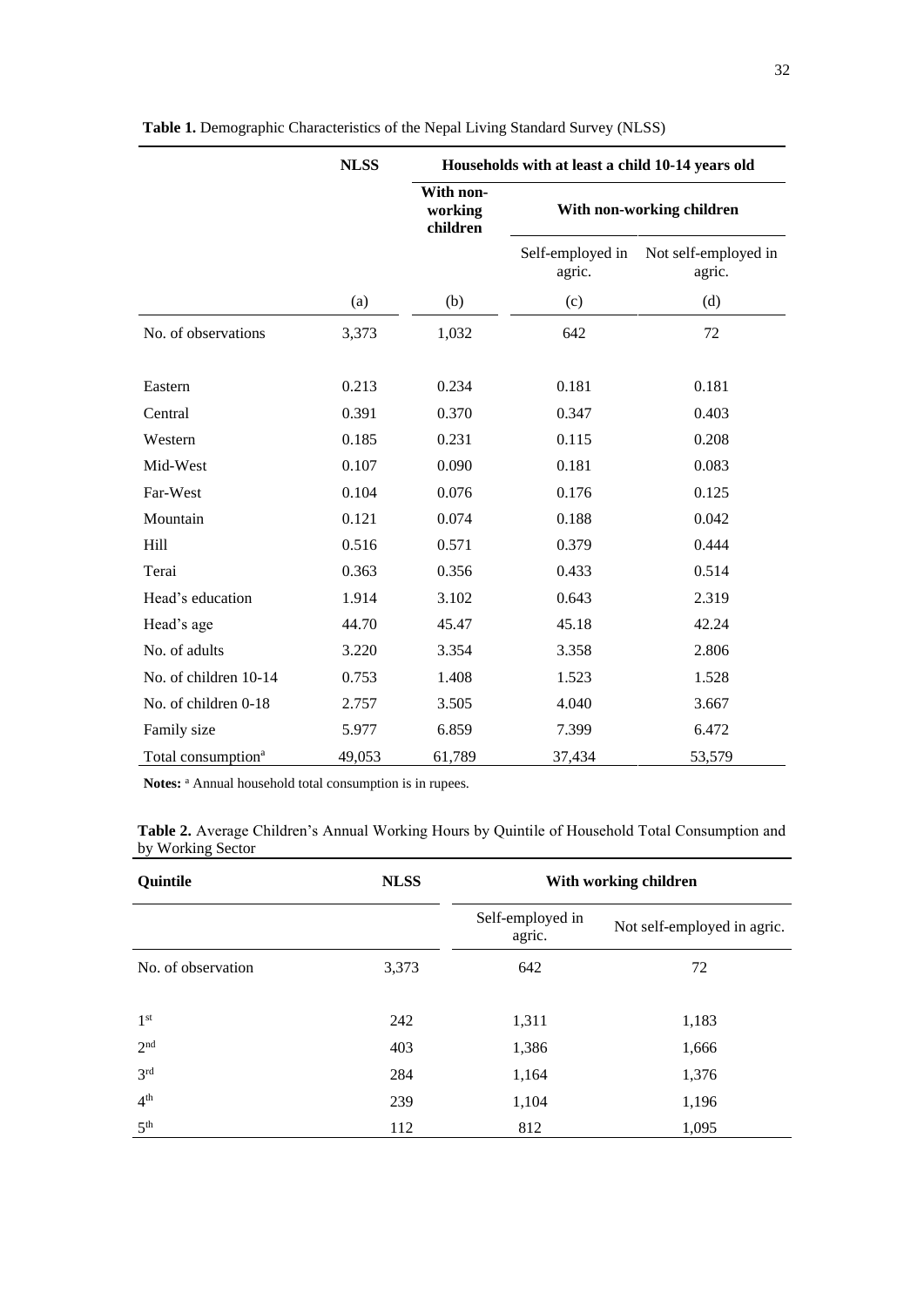| <b>Variable</b>                         | Farm<br><b>Households</b> | Non-<br><b>Subsistence</b> | <b>Subsistence</b>             |                          |  |  |
|-----------------------------------------|---------------------------|----------------------------|--------------------------------|--------------------------|--|--|
|                                         |                           |                            | without<br>working<br>children | with working<br>children |  |  |
| No. of observations                     | 2,380                     | 1,600                      | 615                            | 165                      |  |  |
|                                         |                           |                            | <b>Farm Characteristics</b>    |                          |  |  |
| Total costs <sup>a</sup>                | 30,668                    | 37,003                     | 18,649                         | 14,032                   |  |  |
| <b>Total hectares</b>                   | 0.983                     | 1.123                      | 0.666                          | 0.819                    |  |  |
| Adult annual working hours              | 3,428                     | 3,637                      | 2,802                          | 3,736                    |  |  |
| Child annual working hours <sup>b</sup> | 1,135                     | 1,064                      | $\mathbf{0}$                   | 1,317                    |  |  |
| Sharecropping                           | 0.181                     | 0.211                      | 0.112                          | 0.145                    |  |  |
| Subsistence                             | 0.328                     |                            |                                |                          |  |  |
|                                         |                           | Geographical Location      |                                |                          |  |  |
| Eastern                                 | 0.216                     | 0.246                      | 0.154                          | 0.152                    |  |  |
| Central                                 | 0.316                     | 0.339                      | 0.276                          | 0.236                    |  |  |
| Western                                 | 0.207                     | 0.193                      | 0.263                          | 0.139                    |  |  |
| Mid-West                                | 0.129                     | 0.134                      | 0.104                          | 0.176                    |  |  |
| Far-West                                | 0.133                     | 0.089                      | 0.202                          | 0.297                    |  |  |
| Mountain                                | 0.153                     | 0.133                      | 0.167                          | 0.303                    |  |  |
| Hill                                    | 0.492                     | 0.466                      | 0.567                          | 0.461                    |  |  |
| Terai                                   | 0.355                     | 0.402                      | 0.265                          | 0.236                    |  |  |
|                                         |                           |                            | <b>Family Characteristics</b>  |                          |  |  |
| Head's education                        | 1.351                     | 1.622                      | 1.003                          | 0.024                    |  |  |
| Head's age                              | 45.14                     | 45.50                      | 44.32                          | 44.62                    |  |  |
| No. of adults                           | 3.366                     | 3.443                      | 3.218                          | 3.170                    |  |  |
| No. of children 0-18                    | 2.278                     | 2.306                      | 1.961                          | 3.194                    |  |  |
| No. of children 10-14                   | 0.807                     | 0.840                      | 0.540                          | 1.479                    |  |  |
| Family size                             | 6.397                     | 6.558                      | 5.807                          | 7.042                    |  |  |
| Total consumption <sup>a</sup>          | 39,242                    | 41,118                     | 36,094                         | 32,783                   |  |  |

**Table 3.** Demographic Characteristics of Subsistence and Non-subsistence Farm Households

Notes: <sup>a</sup> Total costs and annual household total consumption are in rupees. <sup>b</sup> We report the mean conditional on farm households with positive child labor.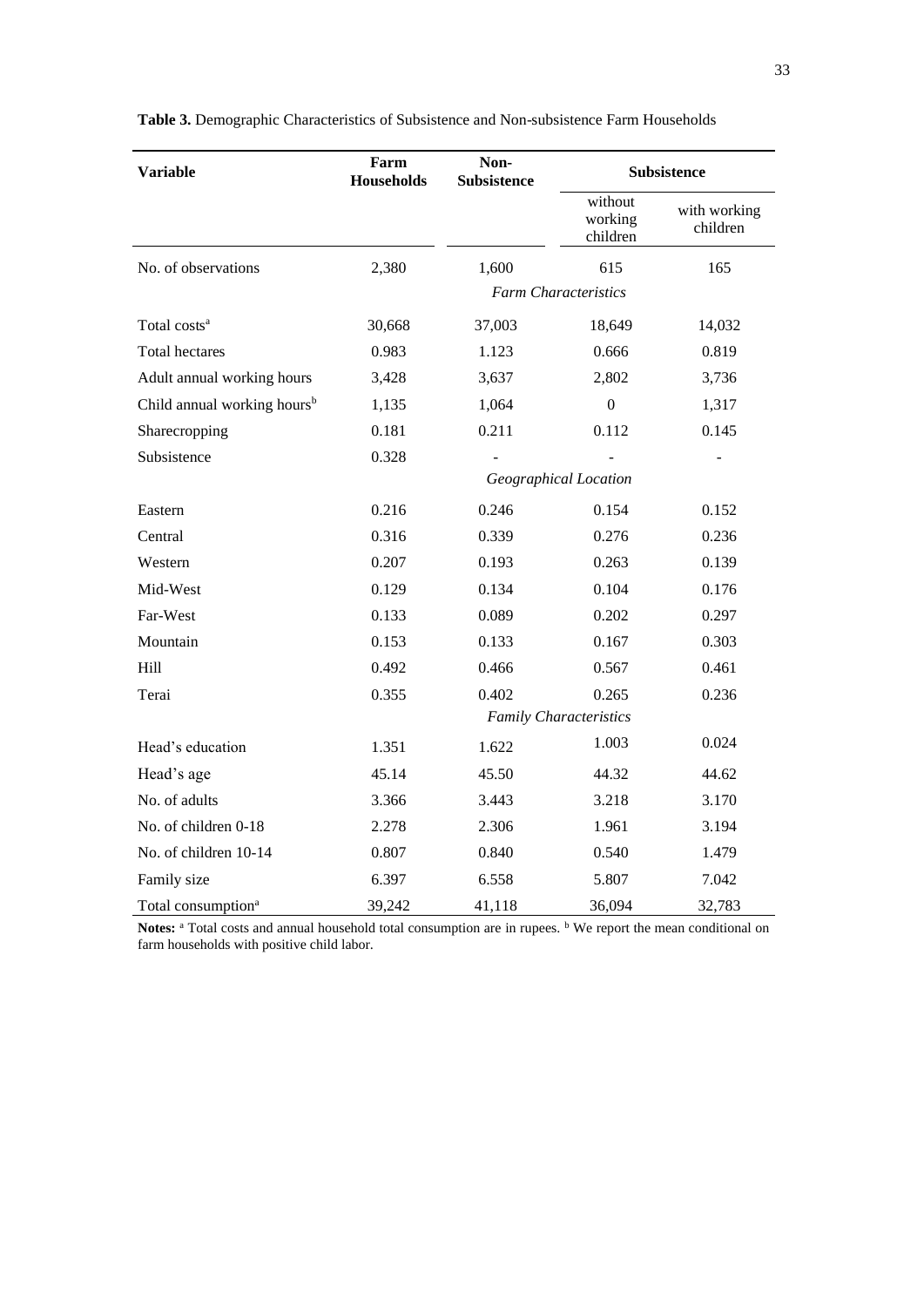| <b>Variable</b>                        | <b>Definition of Variables</b>             | <b>Mean</b> | Std. Dev. | Min              | <b>Max</b>     |
|----------------------------------------|--------------------------------------------|-------------|-----------|------------------|----------------|
| ln c                                   | log of total costs                         | 9.574       | 1.078     | 5.897            | 14.638         |
| $ln q_1$                               | log of cereals and vegetables output       | 3.980       | 1.574     | $\boldsymbol{0}$ | 12.631         |
| $ln q_2$                               | log of fruit output                        | 1.020       | 1.976     | $\boldsymbol{0}$ | 10.602         |
| $ln q_3$                               | log of milk output                         | 1.026       | 2.086     | $\boldsymbol{0}$ | 11.590         |
| $ln q_4$                               | log of livestock output                    | 0.684       | 1.452     | $\boldsymbol{0}$ | 10.491         |
| $S_1^a$                                | hired labor input share                    | 0.138       | 0.23      | $\boldsymbol{0}$ | 0.985          |
| S <sub>2</sub>                         | chemicals input share                      | 0.304       | 0.263     | 0.002            | 0.996          |
| S3                                     | materials and other input share            | 0.558       | 0.324     | 0.002            | 0.997          |
| $\ln w_1$                              | log of hired labor wage                    | 3.808       | 2.918     | $-1.553$         | 8.001          |
| $\ln w_2$                              | log of chemicals price                     | 2.259       | 0.524     | 0.584            | 5.299          |
| $\ln w_3$                              | log of materials price                     | 6.652       | 1.372     | 1.099            | 12.357         |
| $z_1$                                  | log of adults' on-farm working hours       | 7.758       | 1.046     | $\mathbf{0}$     | 10.543         |
| $Z_2^{\ b}$                            | log of children's on-farm working hours    | 1.510       | 2.856     | $\boldsymbol{0}$ | 9.072          |
| $Z_3$                                  | log of average of land and capital costs   | $-0.963$    | 1.287     | $-5.942$         | 4.118          |
| d <sub>1</sub> : Terai                 | dummy: 1 if live in Terai                  | 0.355       |           | $\overline{0}$   | 1              |
| d <sub>2</sub> : Eastern               | dummy: 1 if live in east Nepal             | 0.216       |           | $\boldsymbol{0}$ | 1              |
| $d_3$ : Central                        | dummy: 1 if live in centre Nepal           | 0.316       |           | $\boldsymbol{0}$ | 1              |
| $d_4$ : Sharecropping                  | dummy: 1 if sharecropping contract         | 0.181       |           | $\boldsymbol{0}$ | $\mathbf{1}$   |
| d <sub>5</sub> : Subsist               | dummy: 1 if subsistence agriculture        | 0.328       |           | $\boldsymbol{0}$ | $\mathbf{1}$   |
| $d_6$ : Head_sex                       | Dummy=1 if female head                     | 0.116       |           | $\boldsymbol{0}$ | $\mathbf{1}$   |
| $d_7$ : Home_produc <sup>e</sup>       | dummy: 1 if food is mainly own-produced    | 0.661       |           | $\boldsymbol{0}$ | 1              |
| $d_8$ : Tech <sup>d</sup>              | Level of technology                        | 1.158       | 0.706     | $\boldsymbol{0}$ | $\overline{c}$ |
| d <sub>9</sub> : Students <sup>e</sup> | Number of students in the family (classes) | 1.949       | 0.826     | 1                | 3              |
| $d_{10}$ : Child_age <sup>f</sup>      | Children's age category                    | 1.960       | 0.883     | $\boldsymbol{0}$ | 3              |
| $d_{11}$ : Cons_Score <sup>g</sup>     | <b>Consumption Score classes</b>           | 0.943       | 0.438     | $\boldsymbol{0}$ | $\overline{c}$ |

**Table 4.** Summary Statistics of the Farm Household Sample Used in the Estimation of the Modified Translog Total Cost Function and Input Shares. No. of Observations 2,380

**Notes:** All variables refer to the twelve-month period foregoing the date of interview. Due to the presence of zero values in some inputs and in children's on-farm working hours, the logarithm transformation has been applied by adding one to all input levels and to the level of z<sub>2</sub>. <sup>a</sup> 36.97 per cent of the sample employs hired labor either casual or permanent. <sup>b</sup> 24.70 per cent of the sample employs child labor on the farm. <sup>c</sup> Home\_produc is equal to 1 if more than 50 per cent of family food consumption is self-produced within the household. <sup>d</sup>Tech is equal to 0 when no technology is owned, 1 when a low technology is owned and 2 when a high technology is owned. <sup>e</sup> Number of students in categories: 1 if there are no students in the family, 2 if there are 1 and 2 students, and 3 if there are 3 or more students.<sup>f</sup> Children's age categories: 0 if there are no children, 1 if younger than 5 years old, 2 if between 5 and 9 years old, 3 if 10 years old or more.<sup>g</sup> Consumption Score classes are: 0 if score is less than 6, 0.5 if score is equal to 6, 1 if score is between 6 and 9, 2 if score is between 10 and 13, and 3 if score is greater than 13 (lower values refer to greater inadequacy of consumption and higher values refers to adequacy of consumption).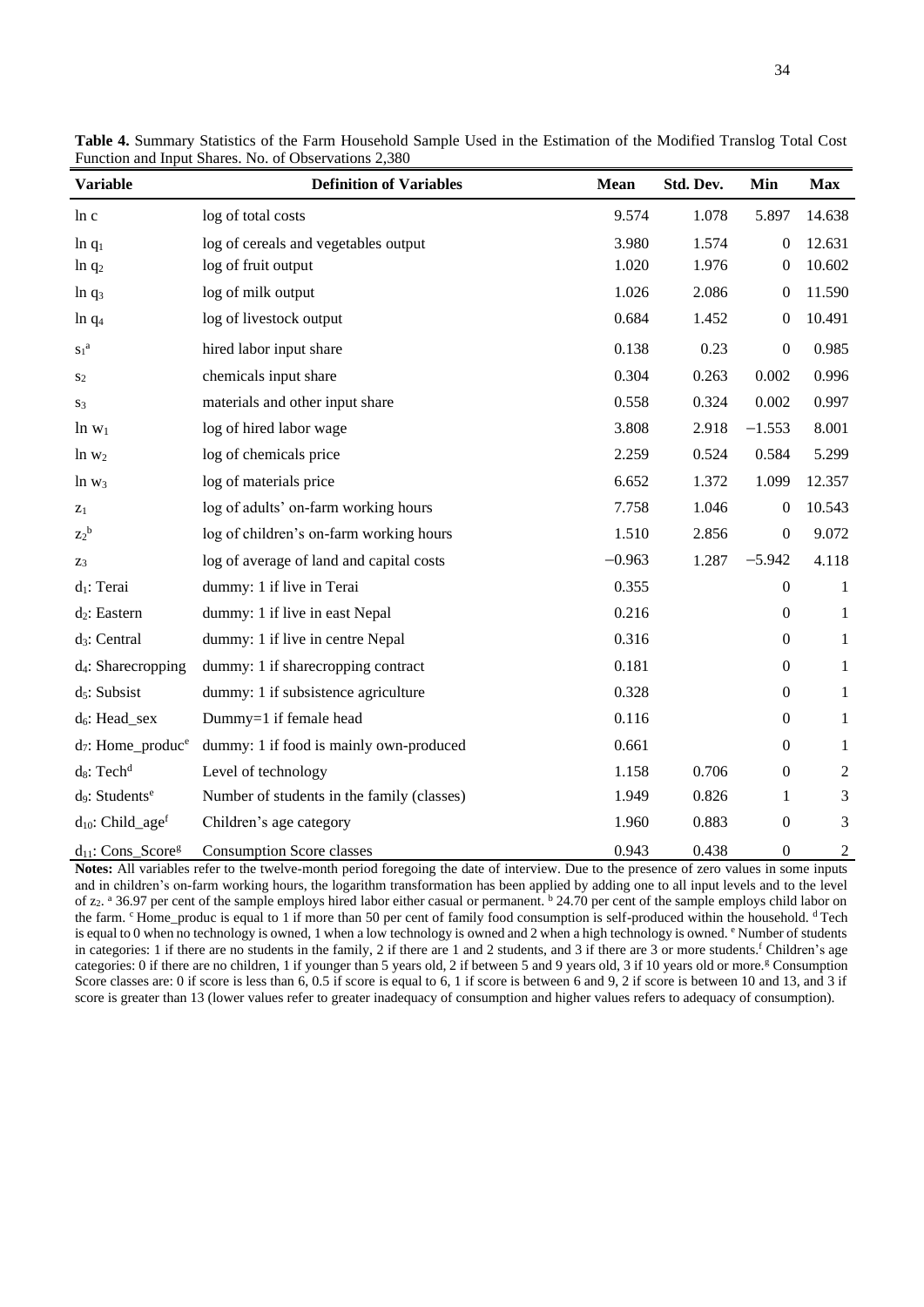| Parameter                                         | Coefficient      | S.E.   | Parameter                                         | Coefficient                | S.E.   |
|---------------------------------------------------|------------------|--------|---------------------------------------------------|----------------------------|--------|
| $\alpha_0$ intercept                              | ***<br>3.261     | 0.3032 | $\gamma_{21}$ ln w <sub>2</sub> ln q <sub>1</sub> | ***<br>0.015               | 0.0033 |
| $\alpha_{1}$<br>$ln q_1$                          | $***$<br>0.326   | 0.0820 | $\gamma_{22}$ ln w <sub>2</sub> ln q <sub>2</sub> | ***<br>0.007               | 0.0024 |
| $\alpha_2$ ln q <sub>2</sub>                      | ***<br>0.307     | 0.0442 | $\gamma_{23}$ ln w <sub>2</sub> ln q <sub>3</sub> | ***<br>0.007               | 0.0023 |
| $\alpha_3$ ln q3                                  | 0.255            | 0.0387 | $\gamma_{24}$ ln w <sub>2</sub> ln q <sub>4</sub> | $-0.002$                   | 0.0032 |
| $\alpha_4$ ln q <sub>4</sub>                      | ***<br>0.218     | 0.0592 | $\delta_1^a$ d <sub>6</sub>                       | $***$<br>$-1.788$          | 0.8121 |
| $\alpha_{11}$ ln q <sub>1</sub> ln q <sub>1</sub> | $-0.020$         | 0.0179 | $\delta_2^a$ d <sub>7</sub>                       | **<br>1.518                | 0.7458 |
| $\alpha_{12}$ ln q <sub>1</sub> ln q <sub>2</sub> | $-0.017$ **      | 0.0079 | $\delta_3^a$ d <sub>8</sub>                       | $0.872$ $\hspace{0.1cm}^*$ | 0.8722 |
| $\alpha_{13}$ ln q <sub>1</sub> ln q <sub>3</sub> | $-0.018$         | 0.0047 | $\delta_1^c$ d <sub>9</sub>                       | $-4.953$                   | 2.0551 |
| $\alpha_{14}$ ln q <sub>1</sub> ln q <sub>4</sub> | $-0.014$         | 0.0112 | $\delta_2^c$ d <sub>10</sub>                      | $-0.053$                   | 1.124  |
| $\alpha_{22}$ ln q <sub>2</sub> ln q <sub>2</sub> | ***<br>$-0.025$  | 0.0089 | $\delta_3^c$ d <sub>11</sub>                      | 5.660<br>$*$               | 2.9165 |
| $\alpha_{23}$ ln q <sub>2</sub> ln q <sub>3</sub> | $-0.006$ *       | 0.0033 | $\gamma_1$ ln $z_1$                               | $***$<br>$0.106\,$         | 0.0345 |
| $\alpha_{24}$ ln q <sub>2</sub> ln q <sub>4</sub> | $**$<br>$-0.015$ | 0.0064 | $\gamma_2$ ln $z_2$                               | ***<br>0.020               | 0.0065 |
| $\alpha_{33}$ ln q <sub>3</sub> ln q <sub>3</sub> | $-0.023$         | 0.0085 | $\gamma_3$ ln z <sub>3</sub>                      | 0.124                      | 0.0179 |
| $\alpha_{34}$ ln q <sub>3</sub> ln q <sub>4</sub> | $-0.004$ -       | 0.0051 | $\zeta_{11}$ ln w <sub>1</sub> ln d <sub>1</sub>  | ***<br>$-0.064$            | 0.0116 |
| $\alpha_{44}$ ln q <sub>4</sub> ln q <sub>4</sub> | ***<br>$-0.041$  | 0.0087 | $\zeta_{12}$ ln w <sub>1</sub> ln d <sub>2</sub>  | 0.043                      | 0.0140 |
| $\beta_1$ ln w <sub>1</sub>                       | $***$<br>0.366   | 0.0299 | $\zeta_{13}$ ln w <sub>1</sub> ln d <sub>3</sub>  | **<br>0.025                | 0.0127 |
| $\beta_2$ ln w <sub>2</sub>                       | ***<br>0.538     | 0.0214 | $\zeta_{14}$ ln w <sub>1</sub> ln d <sub>4</sub>  | ***<br>0.091               | 0.0111 |
| $\beta_{11}$ ln w <sub>1</sub> ln w <sub>1</sub>  | ***<br>0.053     | 0.0033 | $\zeta_{15}$ ln w <sub>1</sub> ln d <sub>5</sub>  | $-0.003$                   | 0.0124 |
| $\beta_{12}$ ln w <sub>1</sub> ln w <sub>2</sub>  | $***$<br>0.006   | 0.0016 | $\zeta_{21}$ ln w <sub>2</sub> ln d <sub>1</sub>  | ***<br>0.083               | 0.0080 |
| $\beta_{22}$ ln w <sub>2</sub> ln w <sub>2</sub>  | ***<br>0.061     | 0.0038 | $\zeta_{22}$ ln w <sub>2</sub> ln d <sub>2</sub>  | $-0.064$<br>***            | 0.0093 |
| $\gamma_{11}$ ln w <sub>1</sub> ln q <sub>1</sub> | $-0.005$         | 0.0061 | $\zeta_{23}$ ln w <sub>2</sub> ln d <sub>3</sub>  | 0.010                      | 0.0088 |
| $\gamma_{12}$ ln w <sub>1</sub> ln q <sub>2</sub> | ***<br>0.008     | 0.0026 | $\zeta_{24}$ ln w <sub>2</sub> ln d <sub>4</sub>  | $0.007 -$                  | 0.0088 |
| $\gamma_{13}$ ln w <sub>1</sub> ln q <sub>3</sub> | ***<br>0.006     | 0.0022 | $\zeta_{25}$ ln w <sub>2</sub> ln d <sub>5</sub>  | $-0.013$ $-$               | 0.0083 |
| $\gamma_{14}$ ln w <sub>1</sub> ln q <sub>4</sub> | $-0.002$ -       | 0.0041 | $\sigma_{\rm R}$                                  | $-0.039$ $-$               | 0.0432 |
|                                                   |                  |        | $\sigma_{1}$                                      | ***<br>$-0.028$            | 0.0104 |

**Table 5.** Estimates of the Modified Translog Total Cost Function with Three Inputs and Three Quasi-Fixed Factors with External and Generated Instruments for Endogeneity of Adult Farm Labor

\*\*\* p<0.01, \*\* p<0.05, \* p<0.1

**Notes:** Identification of parameters follows equations (4) and (5) for the *δ* parameters associated with the demographic variables *d*. The additional parameter σ<sub>1</sub> is the coefficient associated with the Heckman's correction factor; the additional parameter σR is the coefficients associated to the instrumental variables used in the estimation, which are respectively the and the 2SRI error term for endogeneity correction using both external and generated instruments as explained in the Appendix.

### **Table 6.** Allen Elasticity of Substitution for Hired Labor, Chemicals,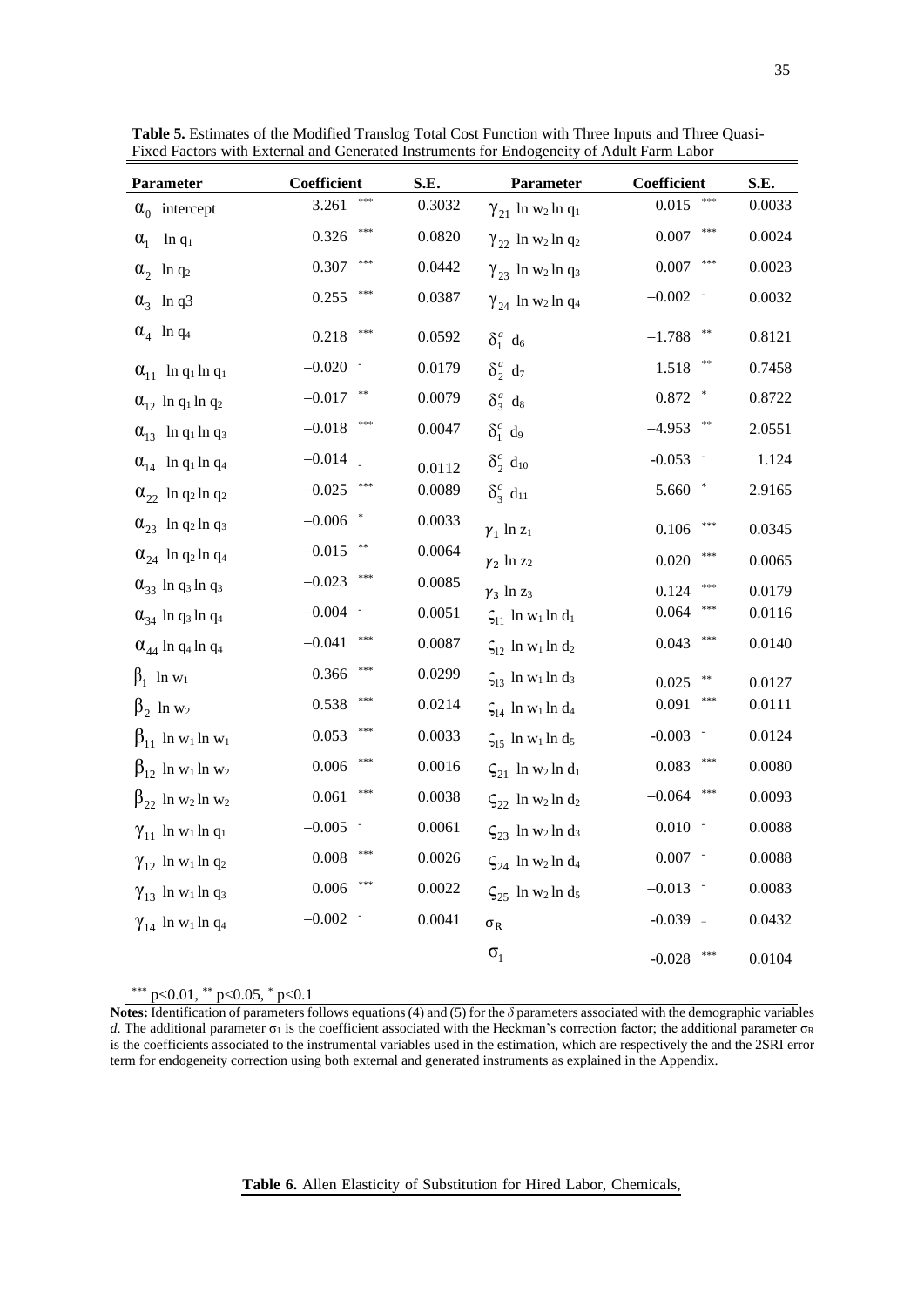and Materials

| <b>Hired Labor</b> | <b>Chemicals</b> | <b>Materials</b> |
|--------------------|------------------|------------------|
| $-3.463$           | 1.152            | 0.229            |
| 1.152              | $-1.630$         | 0.601            |
| 0.229              | 0.601            | $-0.383$         |

**Table 7.** Marginal Effects of Farm Characteristics and Fixed Factors

| <b>Variable</b>               | Coefficient |
|-------------------------------|-------------|
| <b>Farm Characteristics</b>   |             |
| Terai                         | $-0.235$    |
| Eastern                       | 0.130       |
| Central                       | $-0.147$    |
| Sharecropping                 | $-0.457$    |
| <b>Subsistence Farming</b>    | 0.061       |
| <b>Fixed Factors</b>          |             |
| z1 - Adult labor              | 0.106       |
| z <sub>2</sub> - Child labor  | 0.020       |
| z <sub>3</sub> - Fixed assets | 0.124       |

**Table 8.** Means of Adults' and Children's Shadow Wages

| $E(w_i^*)$ |       |              |       |       | $E(w_i^* z_2)$<br>$= 0$ , nch <sub>1014</sub><br>$> 0, Sb = 1)$                                                                                                |
|------------|-------|--------------|-------|-------|----------------------------------------------------------------------------------------------------------------------------------------------------------------|
|            |       |              |       |       | (f)                                                                                                                                                            |
| 2.258      | 1.186 | 3.613        | 1.901 | 0.937 | 3.191                                                                                                                                                          |
|            |       |              |       |       |                                                                                                                                                                |
|            |       |              |       |       |                                                                                                                                                                |
|            | 0.744 |              |       | 0.541 |                                                                                                                                                                |
|            | (a)   | (b)<br>0.882 | (c)   | (d)   | $E(w_i^*   z_2 > 0)$ , $E(w_i^*   z_2 = 0$ , $E(w_i^*   Sb = 1)$ $E(w_i^*   z_2$<br>nch <sub>1014</sub> = 0) $E(w_i^*   Sb = 1)$ $> 0, Sb = 1$<br>(e)<br>0.507 |

**Note:** Shadow wages are in rupees per hour. The market wage for hired labor is 1.863 rupees per hour.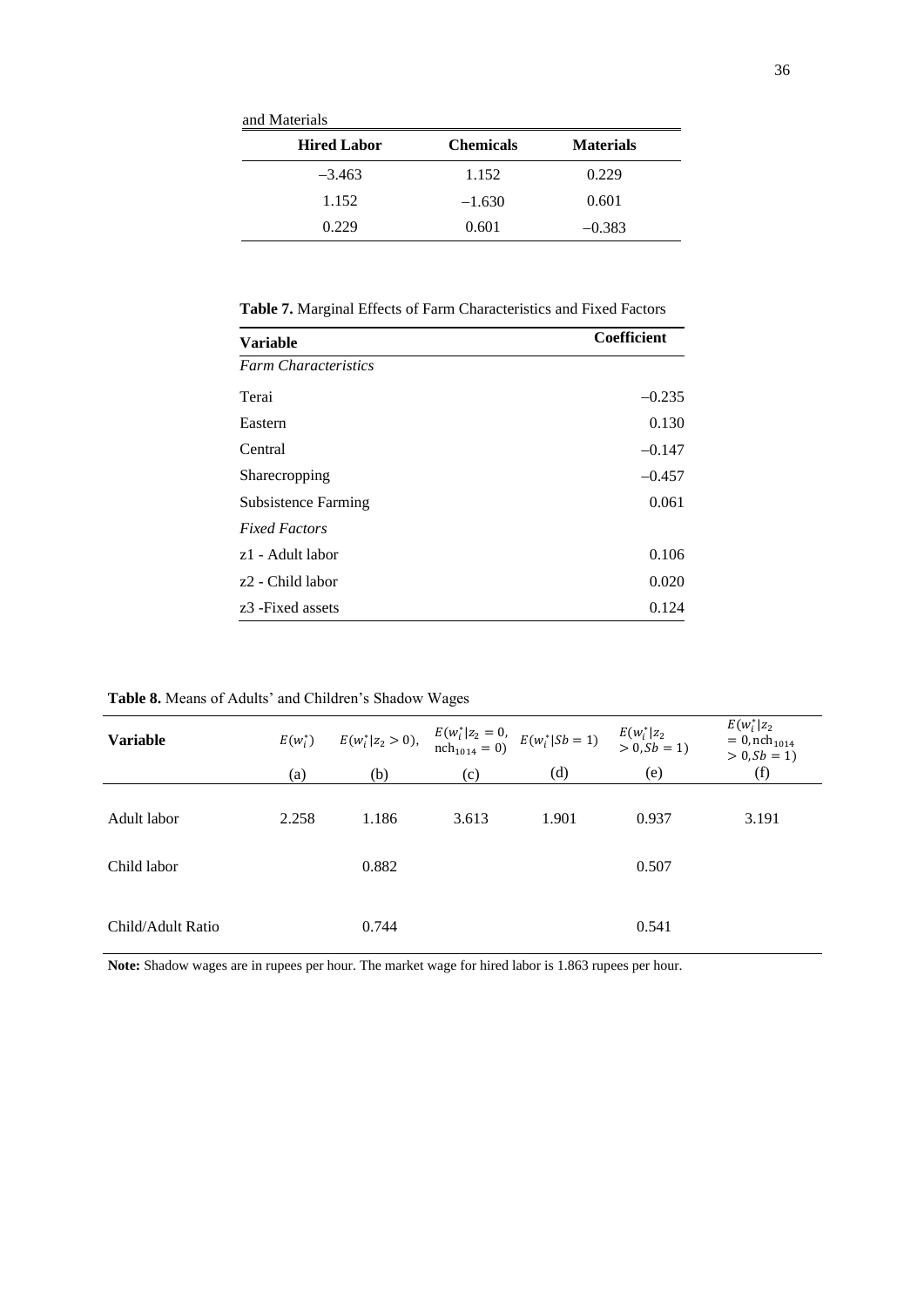| <b>Attributes</b>                      | Percentage |        |
|----------------------------------------|------------|--------|
| Adults                                 |            |        |
| Head_sex                               | $-17.880$  | **     |
| Home_produc                            | 15.175     | $**$   |
| Tech                                   | 8.723      | $\ast$ |
|                                        |            |        |
| Children                               |            |        |
| Students                               | $-49.535$  | $**$   |
| Child_age                              | $-0.526$   | ٠      |
| Cons_Score                             | 56.604     | $\ast$ |
| *** $p<0.01$ , ** $p<0.05$ , * $p<0.1$ |            |        |

**Table 9.** Contribution of the Demographic Attributes to the Marginal Cost of Household Labor

**Table 10.** Poverty and Inequality Simulation as Child Labor Varies

|                            | <b>NLSS</b> | Farm<br><b>Households</b> | <b>Farm Households</b>                |                       |            |  |
|----------------------------|-------------|---------------------------|---------------------------------------|-----------------------|------------|--|
|                            |             |                           | <b>Without</b><br>working<br>children | with working children |            |  |
|                            |             |                           |                                       | actual data           | simulation |  |
| No. of observations        | 3,373       | 2,380                     | 1851                                  | 529                   |            |  |
|                            |             |                           | Poverty indexes                       |                       |            |  |
| Headcount ratio            | 34.450      | 39.580                    | 35.547                                | 53.308                | 68.095     |  |
| Poverty gap ratio          | 9.763       | 11.148                    | 9.665                                 | 16.335                | 26.063     |  |
| FGT index $(0.5)$          | 17.168      | 19.641                    | 17.347                                | 27.668                | 40.047     |  |
| FGT index $(1.5)$          | 6.009       | 6.862                     | 5.855                                 | 10.385                | 18.077     |  |
| FGT index $(2.0)$          | 3.904       | 4.466                     | 3.759                                 | 6.941                 | 13.114     |  |
| Sen index                  | 13.321      | 15.258                    | 13.262                                | 22.130                | 34.378     |  |
|                            |             |                           | Inequality indexes                    |                       |            |  |
| Relative mean deviation    | 0.345       | 0.252                     | 0.253                                 | 0.230                 | 0.235      |  |
| Coefficient of variation   | 1.223       | 0.834                     | 0.837                                 | 0.713                 | 0.730      |  |
| Standard deviation of logs | 0.772       | 0.607                     | 0.609                                 | 0.558                 | 0.592      |  |
| Gini coefficient           | 0.466       | 0.351                     | 0.352                                 | 0.320                 | 0.330      |  |

**Note:** The annual per capita poverty line is set at 4,404 rupees.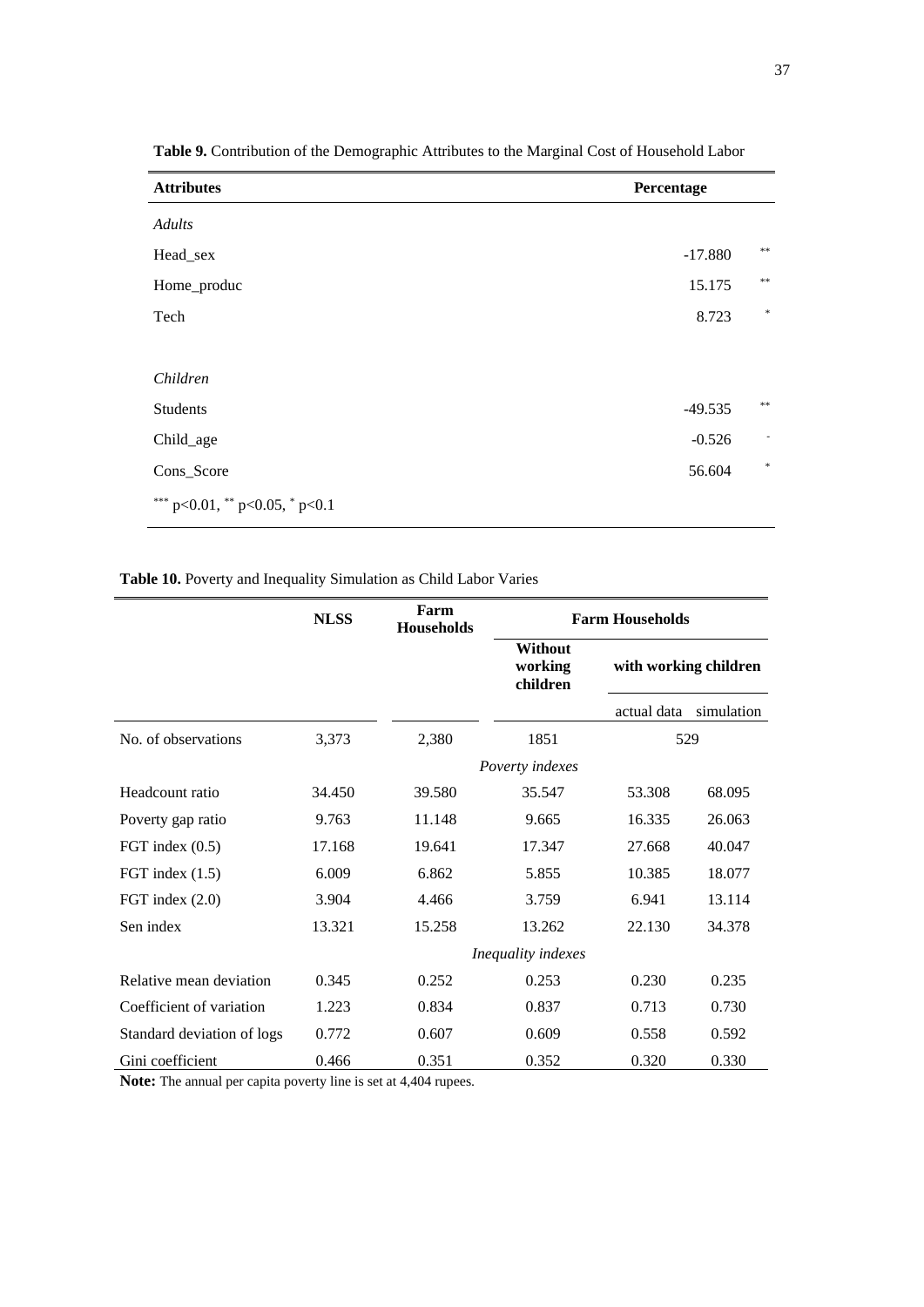| <b>Variable</b> | <b>Definition of Variables</b>                             | Mean  | Std. Dev. | Min      | Max |
|-----------------|------------------------------------------------------------|-------|-----------|----------|-----|
| Rural           | dummy: 1 if rural                                          | 0.931 | 0.254     | $\theta$ |     |
| Cart            | dummy: 1 if cart is owned                                  | 0.061 | 0.239     | 0        |     |
| Ch gender       | ratio of boys and girls in self-employed working condition | 0.112 | 0.306     | 0        |     |
| Fam size        | family size                                                | 6.397 | 2.941     |          | 29  |

**Table 11.** Summary Statistics of the External Instruments. No. of Observations 2,380

**Table 12.** Validity and Relevance of the Selected Instruments and Endogeneity Test

| Instrumented variable                             | <b>Testing instruments for</b>       | F      | p-value |
|---------------------------------------------------|--------------------------------------|--------|---------|
| $z_2$ - log of children on-<br>farm working hours | Relevance (Wald test)                | 419.30 | 0.0000  |
|                                                   | Validity (Sargan test)               |        | 0.1629  |
|                                                   | Endogeneity (Durbin Hausman Wu test) | 0.11   | 0.7457  |
|                                                   |                                      |        |         |
| $z_1$ - log of adult on-farm<br>working hours     | Relevance (Wald test)                | 48.75  | 0.0000  |
|                                                   | Validity (Sargan test)               |        | 0.6111  |
|                                                   | Endogeneity (Durbin Hausman Wu test) | 23.18  | 0.0000  |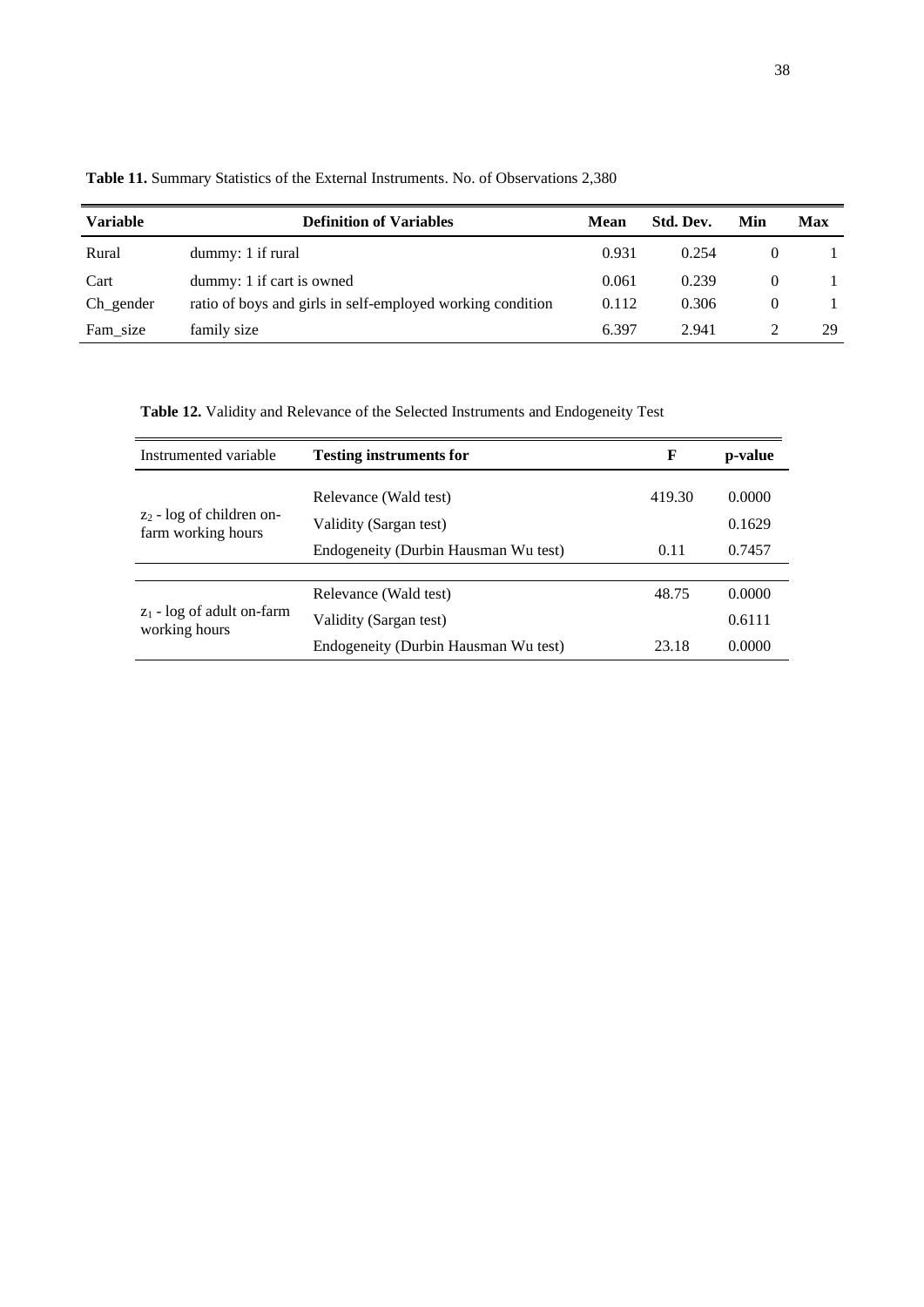#### **APPENDIX: Endogeneity of Adult and Child Quasi-fixed Labor**

Family labor is a factor that can be considered fixed in the short run but is allocable in the different farm activities. Because of this nature and the possibility of measurement error due, for example, to the unobservability of managerial ability, endogeneity of family labor may arise. Because our modified translog cost function is non-linear in variables and parameters, the Two Stage Least Squares (2SLS) IV estimator can be implemented as a Two-Stage Predictor Substitution (2SPS) or a Two-Stage Residual Inclusion (2SRI) (Terza, Basu, and Rathouz 2008). Both approaches share the same implementation of the first stage by using the auxiliary equation  $x_2 = g(z; \gamma) + \eta$ , where g is a function nonlinear in z,  $x_2$ are the endogenous regressors,  $z$  is a vector of instruments that includes the exogenous variables  $x_1$  and the instrumental variables  $z_2$ ,  $\gamma$  are the associated coefficients and  $\eta$  is a spheric error term. The difference between the two approaches lays on which information from the first stage is used in the second stage. In the 2SPS method, as in the linear 2SLS, the observed endogenous variable  $x_2$  is substituted in the second stage with its prediction  $\hat{x}_2$  obtained from the first stage. In the 2SRI method, as in the linear control function approach, the predicted residual from the first stage regression  $\hat{\eta}$  is included as an additional regressor (Lewbel, Dong, and Yang 2012)

$$
y = n(x_1, x_2, \hat{\eta}; \beta) + u,
$$

where *n* is a non-linear function,  $x_1$  and  $x_2$  are respectively the exogenous and endogenous variables,  $\hat{\eta}$ is the predicted error term from the first stage,  $\beta$  are the estimated coefficients and  $u$  is the error term.

In the presence of auxiliary regressions linear in parameters, as in our case, it is possible to exploit heteroskedasticity in the error terms to generate instruments when external instruments are not available or to improve the efficiency of (weak) external instruments (Lewbel 2012). Following this approach, the endogenous variable  $x_2$  is regressed on a set of exogenous variables  $x_2 = g(x_1; \delta) + \xi$ , where  $\delta$  are the regression coefficients and  $\xi$  is the error term. The predicted residuals are multiplied by mean-centered exogenous variables to construct the generated instruments

$$
z_{2i}^g = (x_{1i} - \bar{x}_{1i})\hat{\xi} \ \forall \; i = 1, \ldots x_1 \; ,
$$